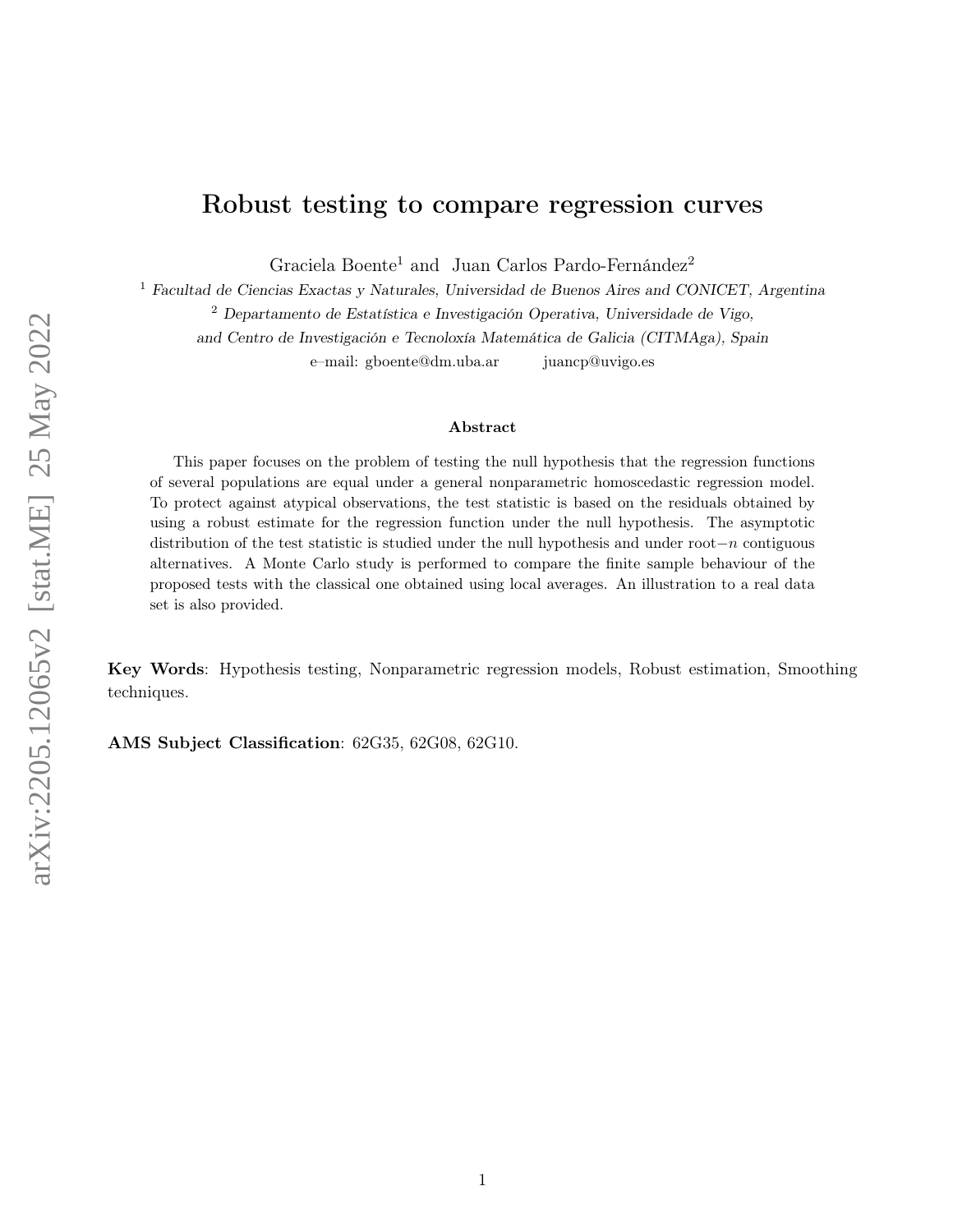### 1 Introduction

Let us assume that the random vectors  $(X_j, Y_j)^T$ ,  $j = 1, \ldots, k$ , follow the homoscedastic nonparametric regression models

<span id="page-1-0"></span>
$$
Y_j = m_j(X_j) + U_j = m_j(X_j) + \sigma_j \varepsilon_j,\tag{1}
$$

where  $m_j : \mathbb{R} \to \mathbb{R}$  is a nonparametric smooth function and the error  $\varepsilon_j$  is independent of the covariate  $X_j$ . As is usual in a robust framework, we are assuming that the errors  $\varepsilon_j$  have a symmetric distribution  $G_i(\cdot)$  with scale 1, so that we are able to identify the functions  $m_i$  and the scales,  $\sigma_i$ , respectively. When second moments exist, as it is the case of the classical approach, these conditions imply that  $\mathbb{E}(\varepsilon_j) = 0$  and  $\text{Var}(\varepsilon_j) = 1$ , which means that  $m_j$  represents the conditional mean, while  $\sigma_j^2$  equals the residuals variance, i.e.,  $\sigma_j^2 = \text{Var}(Y_j - m_j(X_j))$ . The nonparametric nature of model [\(1\)](#page-1-0) offers more flexibility than the standard linear model when modelling a complicated relationship between the response variable and the covariate. In many situations, it is of interest to compare the regression functions  $m_j$ ,  $j = 1, \ldots, k$ , to decide if the same functional form appears in all populations. In particular, in this paper we focus on testing the null hypothesis of equality of the regression curves versus a general alternative. Let  $\mathcal R$  be the common support of the covariates  $X_1, \ldots, X_k$  where the comparison will be performed. The null hypothesis to be considered is

<span id="page-1-1"></span>
$$
H_0: m_1(x) = m_2(x) = \dots = m_k(x) \text{ for all } x \in \mathcal{R},
$$
 (2)

while the alternative hypothesis is  $H_1 : H_0$  is not true. When second moments exist, the problem of testing equality of two regression curves has been considered by several authors such as Dette and Munk (1998) and Neumeyer and Dette (2003), among others. The first paper considered almost uniform design points and construct an  $L^2$  statistic for which the asymptotic distribution is derived under the null hypothesis and under fixed alternatives, while the second one proposed and studied a procedure based on the comparison of marked empirical processes of the residuals. Some possible extensions to the situation of  $k > 2$  were already mentioned therein. As mentioned in Pardo–Fernández et al. (2007), the extension of the test statistics used when comparing two regression curves to the situation of  $k > 2$  regression functions may not be straightforward, since some loss of power may arise when performing comparisons pairwise. To solve this issue, Pardo–Fernández et al. (2007) proposed Kolmogorov–Smirnov and Cramér–von Mises type statistics and establish their asymptotic distribution under the null hypothesis and under root-n local alternatives. These statistics were constructed using the empirical distribution functions of the residuals obtained from non-parametric kernel estimators. Pardo–Fernández et al. (2015) introduced an statistic based on the residuals characteristic functions which can detect local alternatives converging to the null hypothesis at the rate  $\sqrt{n}$  and whose p−values do not rely on bootstrap. In this paper, we will provide a robust alternative to the procedure introduced in Pardo–Fernández et al. (2015).

The main reason to provide a robust counterpart is that the test statistic given in Pardo–Fernández et al. (2015) is based on linear kernel regression estimators which are based on averaging the responses and for that reason, sensitive to atypical observations. More precisely, when estimating the regression function at a value  $x$ , the effect of an outlier in the responses will be larger as the distance between the related covariate and the point x is smaller. In this sense, atypical data in the responses in nonparametric regression may lead to a complete distorted estimation which will clearly influence the test statistic and the conclusions of the testing procedure. In this sense, robust estimates are needed in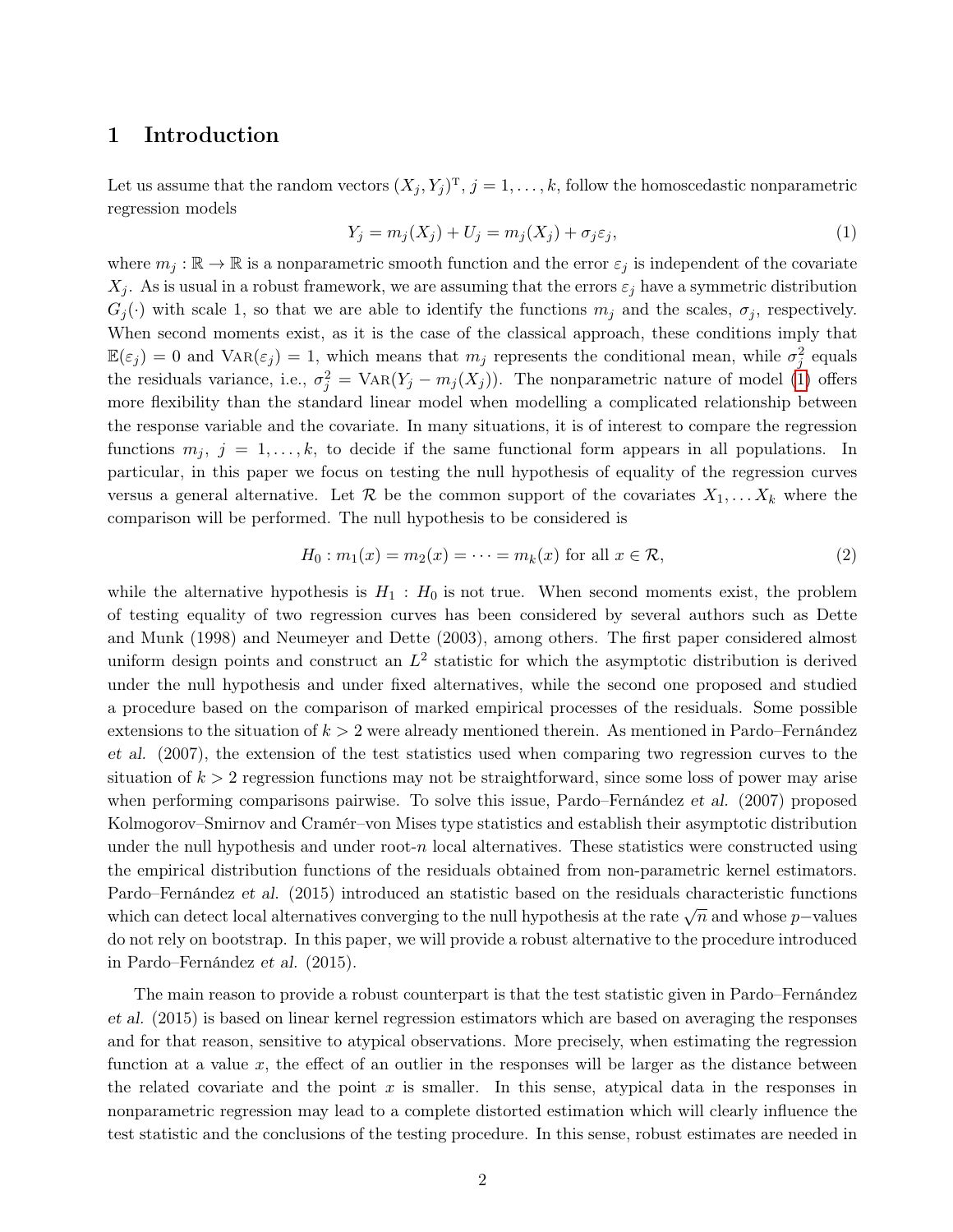order to provide more reliable estimations and inferences. Beyond the importance of developing robust estimators, the problem of obtaining robust hypothesis testing procedures also deserves attention. In the nonparametric setting, robust testing procedures are scarce. For instance, Dette and Marchlewski (2010) considered a robust test for homoscedasticity in nonparametric regression. Under a partly linear regression model, Bianco et al. (2006) proposed a test to study if the nonparametric component equals a fixed given function, while Boente et al. (2013) considered the hypothesis that the nonparametric function is a linear function under a generalized partially linear model. On the other hand, Sun (2006), Dette et al. (2011, 2013) and Kuruwita et al. (2014) considered the problem of comparing quantile functions. Sun (2006) proposed a test based on an orthogonal moment condition of residuals which converges at non-parametric rate, while Dette et al. (2011, 2013) provided a test based on the  $L^2$ -distance between non-crossing non-parametric estimates of the quantile curves, the latter one detects alternatives at rate root-n. Finally, the proposal in Kuruwita et al.  $(2014)$  is based on a marked empirical process of the residuals detecting also root- $n$  alternatives. When considering the problem of comparing two regression functions versus a one-sided alternative, Boente and Pardo–Fernández (2016) proposed a test statistic that uses a bounded score function and the residuals obtained from a robust estimate for the regression function under the null hypothesis. Finally, Feng et al. (2015) considered a test for  $H_0$  versus  $H_1$  using a generalized likelihood ratio test incorporating a Wilcoxon considered a test for  $H_0$  versus  $H_1$  using a generalized intentional ratio test incorporating a wildowing a version. is the bandwidth parameter. Moreover, in order to obtain asymptotic results for their proposal Feng et al. (2015) assumed the existence of second moment of the regression errors, so the applicability of their method in a robust context is limited.

The aim of this paper is to propose a class of tests for  $H_0$  versus  $H_1$  in [\(2\)](#page-1-1) which combines the ideas of robust smoothing with those given in Pardo–Fernández et al. (2015) to obtain a procedure detecting root−n alternatives without requiring second moments. In Section [2,](#page-2-0) we remind the definition of the robust estimators. The test statistics is introduced in Section [3,](#page-4-0) where its asymptotic behaviour under the null hypothesis and contiguous alternatives is also studied. We present the results of a Monte Carlo study in Section [4.1](#page-7-0) and an illustration to a real data set in Section [4.2.](#page-10-0) Some final comments are provided in Section [5.](#page-13-0) The Appendix contains the proofs of our asymptotic results.

### <span id="page-2-0"></span>2 Basic definitions and notation

Throughout this paper, we consider independent and identically distributed observations  $(X_{ij}, Y_{ij})^T$ ,  $1 \leq i \leq n_j$ , such that  $Y_{ij} \in \mathbb{R}$  and  $X_{ij} \in \mathbb{R}$  with the same distribution as  $(X_j, Y_j)^T$ ,  $j = 1, \ldots, k$ . When  $\mathbb{E}[Y_i] < \infty$ , the regression functions  $m_j$  in [\(1\)](#page-1-0), which in this case equals  $\mathbb{E}(Y_i | X_j)$ , can be estimated using the Nadaraya–Watson estimator (see, for example, Härdle, 1990). To be more precise, let K be a kernel function (usually a symmetric density) and  $h = h_n$  a sequence of strictly positive real numbers. Denote as  $K_h(u) = h^{-1}K(u/h)$ . Then, the classical regression estimators of  $m_j$  are defined as

<span id="page-2-1"></span>
$$
\widehat{m}_{j,\text{CL}}(x) = \left\{ \sum_{i=1}^{n_j} K_h(x - X_{ij}) \right\}^{-1} \sum_{i=1}^{n_j} K_h(x - X_{ij}) Y_{ij} . \tag{3}
$$

As mentioned in the introduction, the estimators defined in [\(3\)](#page-2-1) are sensitive to atypical observations, since they are based on averaging the responses. Robust estimates in a nonparametric setting need to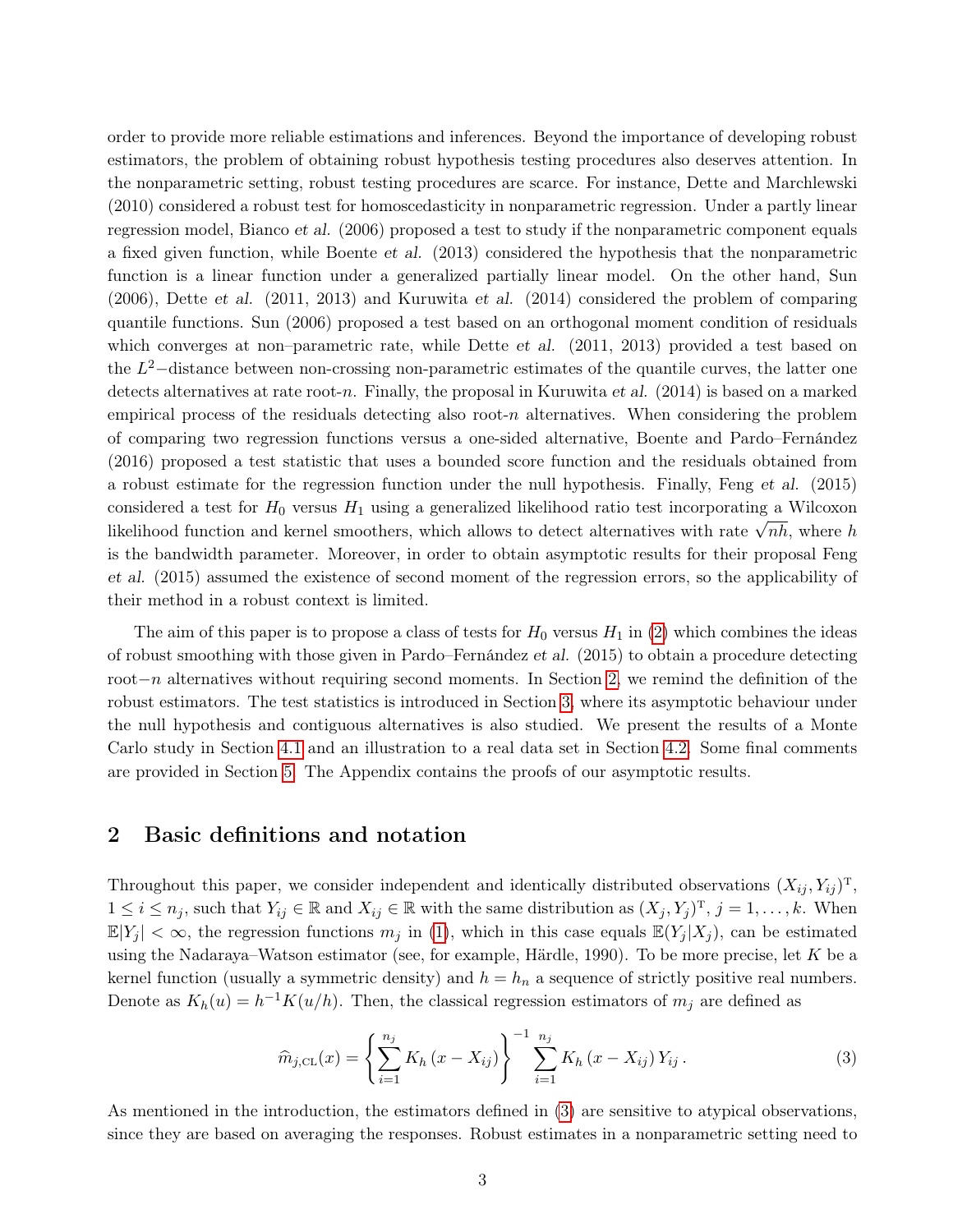be considered to provide estimators insensitive to a single wild spike outlier. Several proposals have been considered and studied in the literature. We can mention, among others, Härdle and Tsybakov (1988) and Boente and Fraiman (1989), who considered robust equivariant estimators under a general heteroscedastic regression model. It is well known that, under an homoscedastic regression model, root−n scale estimators can be obtained. In particular, for fixed designs, scale estimators based on differences are widely used, see, for instance, Rice (1984) and Hall et al. (1990). A robust version of the difference–based estimators was studied in Ghement et al. (2008) and can easily be extended to the situation where  $X_j$  are random. Effectively, as in Dette and Munk (1998), let  $X_{(1),j} \leq \cdots \leq$  $X_{(n_j),j}$  be the ordered statistics of the explanatory variables of the j–th population and denote as  $(X_{(1),j}, Y_{D_{1,j},j})^{\mathrm{T}}, \ldots, (X_{(n_j),j}, Y_{D_{n_j},j},j)^{\mathrm{T}}$  the sample of observations ordered according to the values of the explanatory variables, that is,  $X_{(\ell),j} = X_{D_{\ell,j},j}$ . Then, the estimators defined in Ghement et al. (2008) can be generalized to the present situation by taking the differences  $Y_{D_{\ell+1,j},j} - Y_{D_{\ell,j},j}$ . Thus, for instance, a robust consistent root−n estimator of  $\sigma_j$  can be obtained as

<span id="page-3-1"></span>
$$
\hat{\sigma}_j = \frac{1}{\sqrt{2}\Phi^{-1}(3/4)} \operatorname{median}_{1 \le \ell \le n_j - 1} \left| Y_{D_{\ell+1,j},j} - Y_{D_{\ell,j},j} \right|,\tag{4}
$$

where the coefficient  $\sqrt{2}\Phi^{-1}(3/4)$  ensures Fisher-consistency for normal errors ( $\Phi^{-1}$  denotes the quantile function of the standard normal).

Let  $\rho_j : \mathbb{R} \to \mathbb{R}$ ,  $j = 1, \ldots, k$ , be a  $\rho$ -function as defined in Maronna *et al.* (2019), that is, a continuous and even function non-decreasing on  $[0, +\infty)$  and such that  $\rho_j(0) = 0$ . Moreover,  $\lim_{u\to\infty} \rho_j(u) \neq 0$ and if  $0 \le u < v$  with  $\rho_j(v) < \sup_u \rho_j(u)$  then  $\rho_j(u) < \rho_j(v)$ . When  $\rho_j$  is bounded, we assume that  $\sup_{\mu} \rho_i(u) = 1$ . If  $\rho_i$  is differentiable, we denote as  $\psi_i$  its bounded derivative. Define

<span id="page-3-0"></span>
$$
\lambda_j(x, a, \sigma) = \mathbb{E}\left[\psi_j\left(\frac{Y_j - a}{\sigma}\right) | X_j = x\right] \text{ and } \gamma_j(x, a, \sigma) = \mathbb{E}\left[\rho_j\left(\frac{Y_j - a}{\sigma}\right) | X_j = x\right].
$$
 (5)

Note that if [\(1\)](#page-1-0) holds and the errors have a symmetric distribution, then  $\lambda_j(x, m_j(x), \sigma) = 0$  for any  $\sigma > 0$ , moreover,  $m_j(x)$  is the unique minimizer of  $\gamma_j(x, a, \sigma)$  when the errors  $\varepsilon_j$  have a density function  $g_i(t)$  that is even, non-increasing in |t|, and strictly decreasing for |t| in a neighbourhood of 0.

Hence, to obtain robust estimators of  $m_i(x)$ , we plug into [\(5\)](#page-3-0) an estimator of the conditional distribution of  $Y_j | X_j = x$  and a robust estimator of the error's scale  $\hat{\sigma}_j$ , such as the one defined in [\(4\)](#page-3-1). Based on the samples  $\{(X_{j\ell}, Y_{j\ell})^T, \ell = 1, \ldots, n_j\}$ , the robust nonparametric estimator of  $m_j(x)$  is defined as the minimizer  $\hat{m}_j (x)$  of  $\hat{\gamma}_j (x, a, \hat{\sigma}_j)$ , where

$$
\widehat{\gamma}_j(x, a, \sigma) = \sum_{\ell=1}^{n_j} K_h(x - X_{j\ell}) \rho_j\left(\frac{Y_{j\ell} - a}{\sigma}\right). \tag{6}
$$

Hence,  $\hat{m}_i (x)$  is the solution of

<span id="page-3-2"></span>
$$
\widehat{\lambda}_j(x, \widehat{m}_j(x), \widehat{\sigma}_j) = 0, \tag{7}
$$

with

$$
\widehat{\lambda}_j(x, a, \sigma) = \sum_{i\ell=1}^{n_j} K_h(x - X_{j\ell}) \psi_j\left(\frac{Y_{j\ell} - a}{\sigma}\right),\tag{8}
$$

Note that different  $\rho$ -functions  $\rho_j$  can be used in the different samples, in this way, we provide a more flexible setting.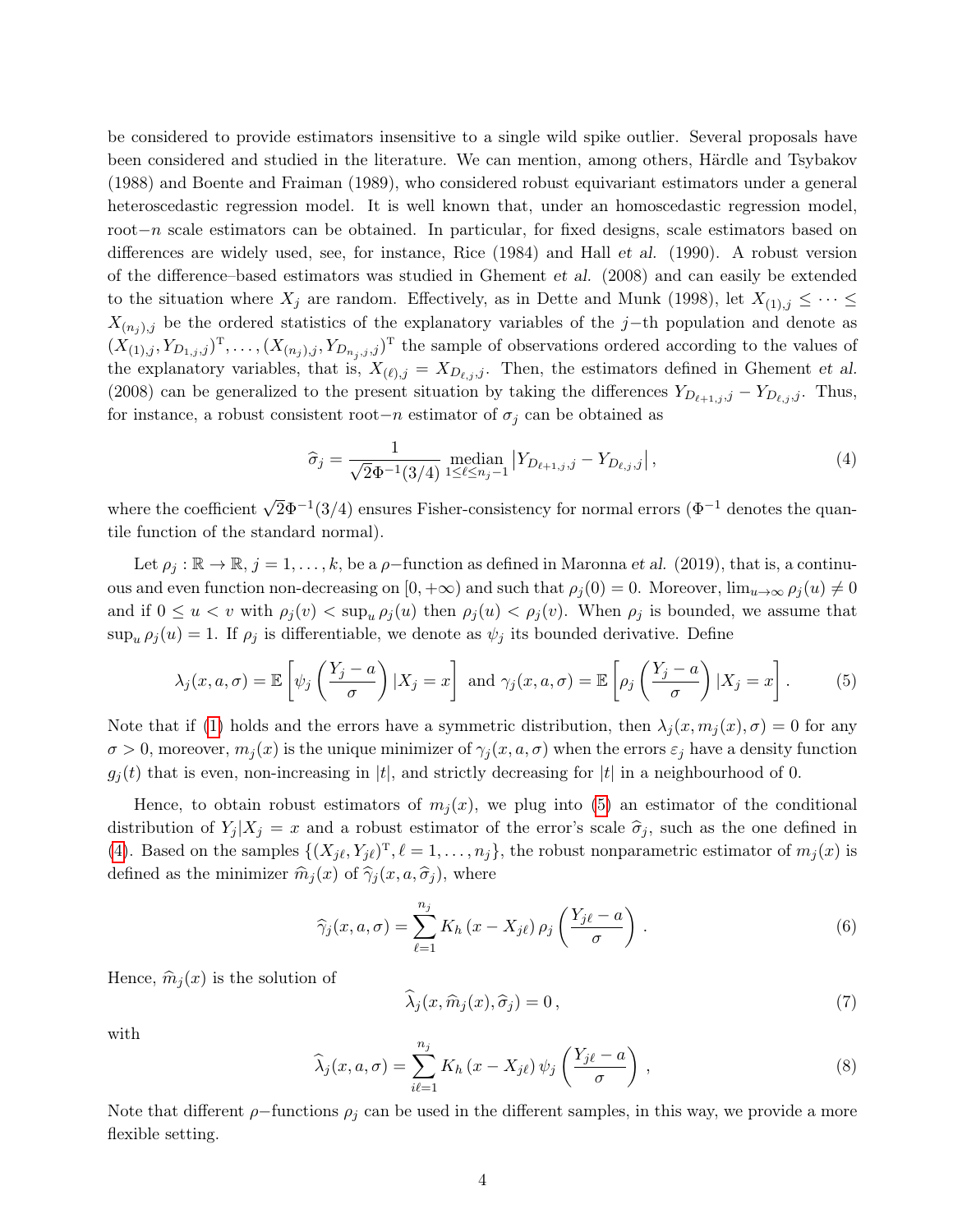### <span id="page-4-0"></span>3 Test statistic

As in Hušková and Meintanis (2009) and Pardo–Fernández et al. (2015), our test will be based on a weighted  $L^2$  distance between characteristic functions. We will compare the characteristic functions of the residuals obtained from a robust fit with those constructed under the null hypothesis. For that purpose, let  $m_0$  be the common regression curve under the null hypothesis and define

$$
\varepsilon_{0j} = \frac{Y_j - m_0(X_j)}{\sigma_j}
$$

.

It turns out that the null hypothesis  $H_0$  is true if and only if, for all  $1 \leq j \leq k$ , the random variables  $\varepsilon_j$  and  $\varepsilon_{0j}$  have the same distribution (see Pardo–Fernández et al., 2007) and this fact is irrespectively of the considered test statistic definition.

Let  $W_j : \mathbb{R} \to \mathbb{R}$  be a non-negative weight function with compact support  $\mathcal{S}_j \subset \mathring{\mathcal{R}}$ . For a given non-negative real-valued function w, such that  $\int w(t)dt < \infty$  and  $\int t^2 w(t)dt < \infty$ , and for any complex-valued measurable function g, we denote  $||g||_w^2 = \int |g(t)|^2 w(t) dt$  the norm in the Hilbert space  $L^2(\mathbb{R}, w)$ . Let  $f_j$  be the probability density function of  $X_j$  and define  $f(x) = \sum_{j=1}^k \pi_j f_j(x)$ , where  $\sum_{j=1}^{k} \pi_j = 1$ . In practice, when the sample of the j–th population has size  $n_j$  and  $n = \sum_{i=1}^{k} n_j$ , we have that  $\pi_j = \lim n_j/n$ .

Given independent observations  $\{(X_{j\ell}, Y_{j\ell})^T, \ell = 1, \ldots, n_j\}, j = 1, \ldots, k$ , such that  $(X_{j\ell}, Y_{j\ell})^T \sim$  $(X_j, Y_j)$ <sup>T</sup> and let  $\widehat{m}_j(x)$  be the robust estimator of  $m_j(x)$  given in [\(7\)](#page-3-2) and  $\widehat{\sigma}_j$  a robust estimator of the error's scale  $\sigma_j$ , such as the one defined in [\(4\)](#page-3-1). For a given  $x \in \mathcal{R}$ , define

<span id="page-4-1"></span>
$$
\mu_0(x) = \sum_{j=1}^k \pi_j \frac{f_j(x)}{f(x)} m_j(x), \qquad (9)
$$

and its estimate as

<span id="page-4-2"></span>
$$
\widehat{\mu}_0(x) = \sum_{j=1}^k \frac{n_j}{n} \frac{\widehat{f}_j(x)}{\widehat{f}(x)} \widehat{m}_j(x),\tag{10}
$$

where  $\widehat{f}_j(x)$  is the kernel estimator of  $f_j$ , i.e.,

$$
\widehat{f}_j(x) = \frac{1}{n_j} \sum_{\ell=1}^{n_j} K_h(x - X_{j\ell}),
$$

and

$$
\widehat{f}(x) = \sum_{j=1}^{k} \frac{n_j}{n} \widehat{f}_j(x).
$$

Under the null hypothesis,  $\mu_0 \equiv m_0$ , hence, for a given  $x \in \mathcal{R}$ , an estimator of the common regression function under the null hypothesis is  $\hat{\mu}_0(x)$ .

On the basis of these estimators, for each population  $j$ , we construct two samples of residuals

$$
\widehat{\epsilon}_{j\ell} = \frac{Y_{j\ell} - \widehat{m}_j(X_{j\ell})}{\widehat{\sigma}_j} \quad \text{and} \quad \widehat{\epsilon}_{0j\ell} = \frac{Y_{j\ell} - \widehat{\mu}_0(X_{j\ell})}{\widehat{\sigma}_j},
$$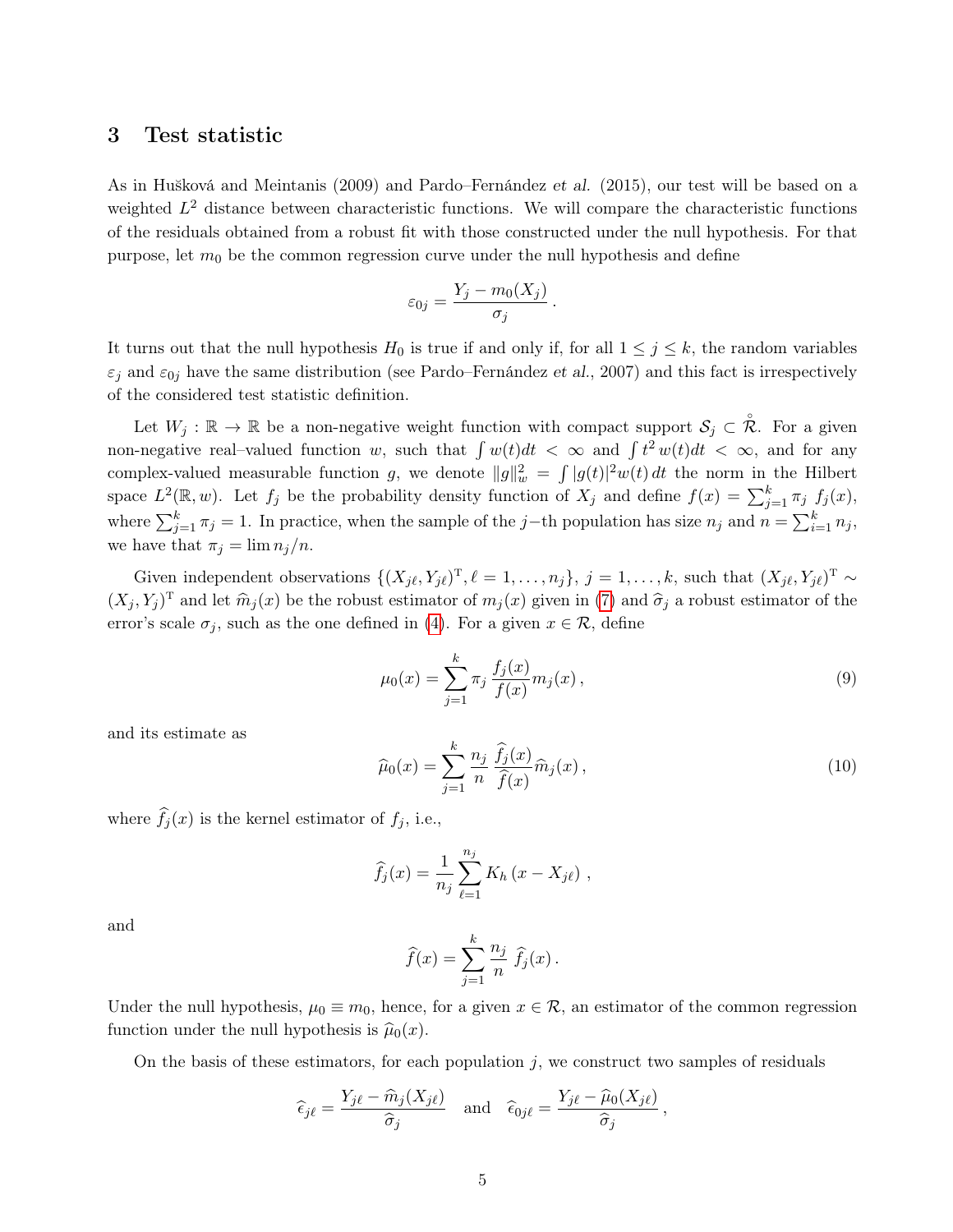and the weighted empirical characteristic functions

$$
\widehat{\varphi}_j(t) = \frac{1}{n_j} \sum_{\ell=1}^{n_j} W_j(X_{j\ell}) \exp(it\,\widehat{\epsilon}_{j\ell}) \quad \text{and} \quad \widehat{\varphi}_{0j}(t) = \frac{1}{n_j} \sum_{\ell=1}^{n_j} W_j(X_{j\ell}) \exp(it\,\widehat{\epsilon}_{0j\ell}).
$$

The test statistic is defined as

$$
T = \sum_{j=1}^{k} \frac{n_j}{n} \|\widehat{\varphi}_j - \widehat{\varphi}_{0j}\|_{w} . \tag{11}
$$

The null hypothesis will be rejected for large positive values of the test statistic  $T$ . To perform the test for a given significance level, critical values obtained from the (asymptotic) null distribution of T are needed. For that reason, in the sequel, we will analyse the asymptotic distribution of the test statistic under the following assumptions:

- <span id="page-5-3"></span>**A1** For  $j = 1, \ldots, k, \psi_j : \mathbb{R} \to \mathbb{R}$  are odd, bounded and twice continuously differentiable functions, with bounded derivatives. Besides, the first and second derivatives,  $\psi'_j$  and  $\psi''_j$ , are such that  $\nu_j = \mathbb{E}[\psi_j'(\varepsilon_j)] \neq 0$ , and  $\zeta_{1,j}(u) = u\psi_j'(u)$  and  $\zeta_{2,j}(u) = u\psi_j''(u)$  are bounded. Denote as  $\tau_j = \mathbb{E}[\psi_j^2(\varepsilon_j)]$  and  $e_j = \tau_j/\nu_j^2$ .
- <span id="page-5-0"></span>A2 For  $j = 1, ..., k$ ,  $W_j : \mathbb{R} \to \mathbb{R}$  are bounded non-negative continuous weight functions with compact support  $\mathcal{K}_j \subset \mathring{\mathcal{R}}$ , where  $\mathcal R$  stands for the support of  $X_j$ . Without loss of generality we assume that  $||W_j||_{\infty} = 1$ .
- <span id="page-5-4"></span>**A3** For  $j = 1, \ldots, k$ ,  $\mathbb{E} \psi_i(a \varepsilon_j) = 0$ , for any  $a > 0$ .
- <span id="page-5-1"></span>A4 For  $j = 1, \ldots, k$ , the regression function  $m_j$  is twice continuously differentiable in a neighbourhood of the support,  $\mathcal{R}$ , of the density of  $X_i$ .
- <span id="page-5-8"></span>**A5** For  $j = 1, ..., k$ , the random variable  $X_j$  has a density  $f_j$  twice continuously differentiable in a neighbourhood of the support  $\mathcal{K}_j$  of  $W_j$ , for  $\ell = 1, \ldots, k$ , and such that  $i(f_j) = \inf_{x \in \mathcal{S}_j} f_j(x) > 0$ .
- <span id="page-5-5"></span>**A6** The kernel  $K : \mathbb{R} \to \mathbb{R}$  is an even, bounded and Lipschitz continuous function with bounded support, say  $[-1, 1]$  and such that  $\int K(u)du = 1$ .
- <span id="page-5-9"></span><span id="page-5-6"></span>**A7** (a) The sample sizes are such that  $n_j/n \to \pi_j$  and  $n^{1/4} (n_j/n - \pi_j) \to 0$  where  $0 < \pi_j < 1$  and  $n = \sum_{j=1}^{k} n_j \to \infty.$ 
	- (b) Furthermore,  $n^{1/2} (n_j/n \pi_j) \rightarrow 0$ .
- <span id="page-5-2"></span>**A8** The bandwidth sequence is such that  $h_n \to 0$ ,  $nh_n/\log n \to \infty$ ,  $\sqrt{nh_n^2}/\log n \to \infty$ ,  $nh^4 \to 0$  as  $n \to \infty$ .
- <span id="page-5-7"></span> $\mathbf{A9}$   $n_i^{1/4}$  $j_j^{1/4}(\widehat{\sigma}_j-\sigma_j)=o_{\mathbb{P}}(1).$

Assumptions [A2](#page-5-0) and [A4](#page-5-1) to [A8](#page-5-2) are standard conditions in the nonparametric literature, specially when dealing with testing problems. On the other hand,  $\mathbf{A1}$  $\mathbf{A1}$  $\mathbf{A1}$  and  $\mathbf{A3}$  $\mathbf{A3}$  $\mathbf{A3}$  are usual requirements in a robust setting. In particular, **[A3](#page-5-4)** holds if, for  $j = 1, ..., k$ , the distribution  $G_j$  of  $\varepsilon_j$  is symmetric around 0 and  $\psi_j$  is an odd function. Furthermore, the condition  $\nu_j \neq 0$  in assumption [A1](#page-5-3) ensures that we get order  $n^{1/2}$  for the test statistic.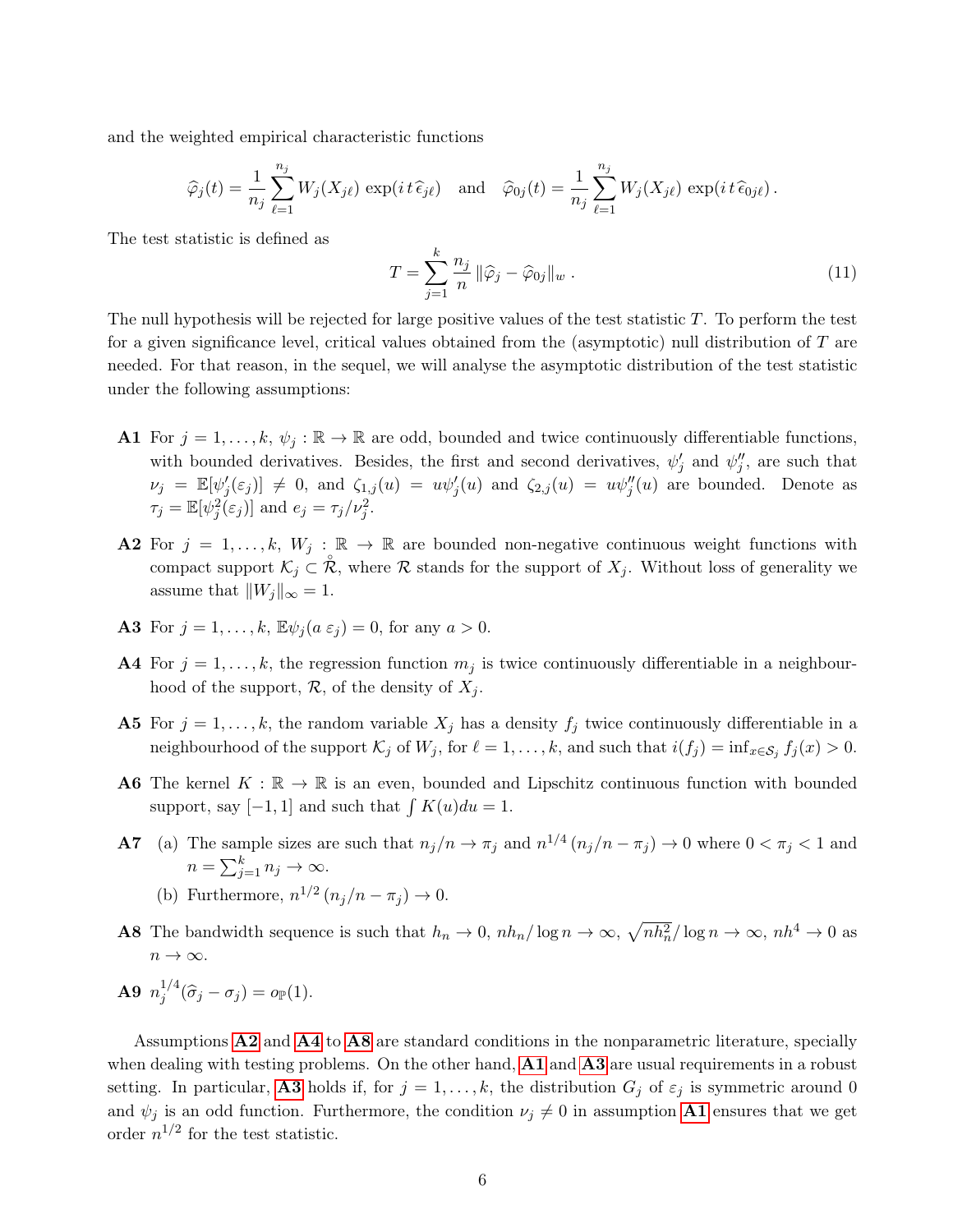For the sake of simplicity, in the sequel, we will assume that the same bandwidth is used when estimating the regression functions  $m_j$ ,  $j = 1, ..., k$ . Similar results can be obtained when different bandwidths are considered as far as they satisfy [A8](#page-5-2).

From now on, denote as  $\omega_j = \mathbb{E} W_j(X_j)$ ,

$$
\beta_j^{(s)} = \mathbb{E}\left\{W_j(X_s)\frac{f_j(X_s)}{f(X_s)}\right\}, \qquad \beta_j = \mathbb{E}\left\{W_j(X_j)\frac{f_j(X_j)}{f(X_j)}\right\},
$$
  

$$
\alpha_{j,\ell}^{(s)} = \mathbb{E}\left(\frac{W_\ell(X_s)f_\ell(X_s)W_j(X_s)f_j(X_s)}{f^2(X_s)}\right), \qquad \alpha_j^{(s)} = \mathbb{E}\left\{W_j^2(X_s)\frac{f_j^2(X_s)}{f^2(X_s)}\right\},
$$

and note that  $\beta_j^{(j)} = \beta_j$ ,  $\alpha_{j,\ell}^{(s)} = \alpha_{\ell,j}^{(s)}$  and  $\alpha_{j,j}^{(s)} = \alpha_j^{(s)}$  $j^{(s)}$  .

The next theorem gives the asymptotic distribution of the test statistic under the null hypothesis, while Theorem [3.2](#page-6-0) analyses its behaviour under local alternatives.

<span id="page-6-1"></span>**Theorem 3.1.** Assume that [\(1\)](#page-1-0) and **[A1](#page-5-3)** to **[A6](#page-5-5)**, **[A7](#page-5-6)**a) and **[A8](#page-5-2)** hold and that  $\mathbb{E}|\varepsilon_j| < \infty$ . Let  $\hat{\sigma}_j$  be a consistent estimator of  $\sigma_j$ ,  $j = 1, \ldots, k$  satisfying **[A9](#page-5-7)**. Then, under  $H_0 : m_1 = m_2 = \cdots = m_k$ , we have that

$$
\sqrt{n_j}(\widehat{\varphi}_j(t) - \widehat{\varphi}_{0j}(t)) = i t \varphi_j(t) Z_j + t R_{1,n_j}(t) + t^2 R_{2,n_j}(t) = i t \varphi_j(t) Z_j + R_{1,n_j}^{\star}(t) + R_{2,n_j}^{\star}(t) ,
$$

with  $||R^{\star}_{s,n_j}||_w = o_{\mathbb{P}}(1), s = 1, 2, and$   $\mathbf{Z} = (Z_1, \ldots, Z_k)^{\mathrm{T}} \sim N(\mathbf{0}, \mathbf{\Sigma}),$  where

$$
\sigma_{jj} = \sum_{s=1}^{k} \pi_j \pi_s e_s \alpha_j^{(s)} \frac{\sigma_s^2}{\sigma_j^2} + e_j \left\{ \omega_j^2 - 2\pi_j \omega_j \beta_j \right\},
$$
  

$$
\sigma_{j\ell} = \frac{\pi_{\ell}^{1/2} \pi_j^{1/2}}{\sigma_{\ell} \sigma_j} \sum_{s=1}^{k} e_s \pi_s \sigma_s^2 \alpha_{j,\ell}^{(s)} - \frac{\sigma_{\ell}}{\sigma_j} \pi_j^{1/2} \pi_{\ell}^{1/2} e_{\ell} \omega_{\ell} \beta_j^{(\ell)} - \frac{\sigma_j}{\sigma_{\ell}} \pi_j^{1/2} \pi_{\ell}^{1/2} e_j \omega_j \beta_{\ell}^{(j)}.
$$

Hence,  $nT \stackrel{D}{\longrightarrow} \mathbf{Z}^T \mathbf{A} \mathbf{Z}$ , where  $\mathbf{A} = \text{diag}(a_1, \ldots, a_k)$  with  $a_j = ||g_j||_w^2$  and  $g_j(t) = t \varphi_j(t)$ .

<span id="page-6-0"></span>**Theorem 3.2.** Assume that [\(1\)](#page-1-0) and **[A1](#page-5-3)** to **[A8](#page-5-2)** hold and that  $\mathbb{E}|\varepsilon_j| < \infty$ . Let  $\hat{\sigma}_j$  be a consistent estimator of  $\sigma_j$ ,  $j = 1, ..., k$  satisfying **[A9](#page-5-7)**. Let  $\Delta_j : \mathbb{R} \to \mathbb{R}$  be such that  $\mathbb{E} W_j(X_j) \Delta_j^2(X_j) < \infty$ . Then, under  $H_{1,n}$ :  $m_j = m_0 + n^{-1/2} \Delta_j$ , we have that

$$
\sqrt{n_j}(\widehat{\varphi}_j(t) - \widehat{\varphi}_{0j}(t)) = i t \varphi_j(t) \left( Z_j + \frac{\pi_j^{1/2}}{\sigma_j} \mathbb{E} \left\{ W_j(X_j) \left[ \Delta_0(X_j) - \Delta_j(X_j) \right] \right\} \right) + R_{1,n_j}^{\star}(t),
$$

with  $||R^*_{1,n_j}||_w = o_{\mathbb{P}}(1)$  and  $\mathbf{Z} = (Z_1,\ldots,Z_k)^T \sim N(\mathbf{0},\Sigma)$  where  $\Sigma$  is as in Theorem [3.1](#page-6-1) and  $\Delta_0(x) =$  $\sum_{j=1}^k \pi_j \,\Delta_j(x) f_j(x)/f(x)$ .

Remark. Note that, as in Pardo-Fernández et al. (2015), Theorem [3.1](#page-6-1) implies that the asymptotic distribution of  $nT$  under the null hypothesis is a finite linear combination of independent chi-squared variables of the form  $\sum_{j=1}^k \gamma_j \chi^2_{1,j}$ , where  $\gamma_j$  are the eigenvalues of the matrix  $\mathbf{A\Sigma}$  and  $\chi^2_{1,j}$ ,  $j=1,\ldots,k,$ are independent chi-squared random variables with 1 degree of freedom. The same strategy described in Pardo-Fernández et al. (2015) can be employed to obtain an estimator of this asymptotic null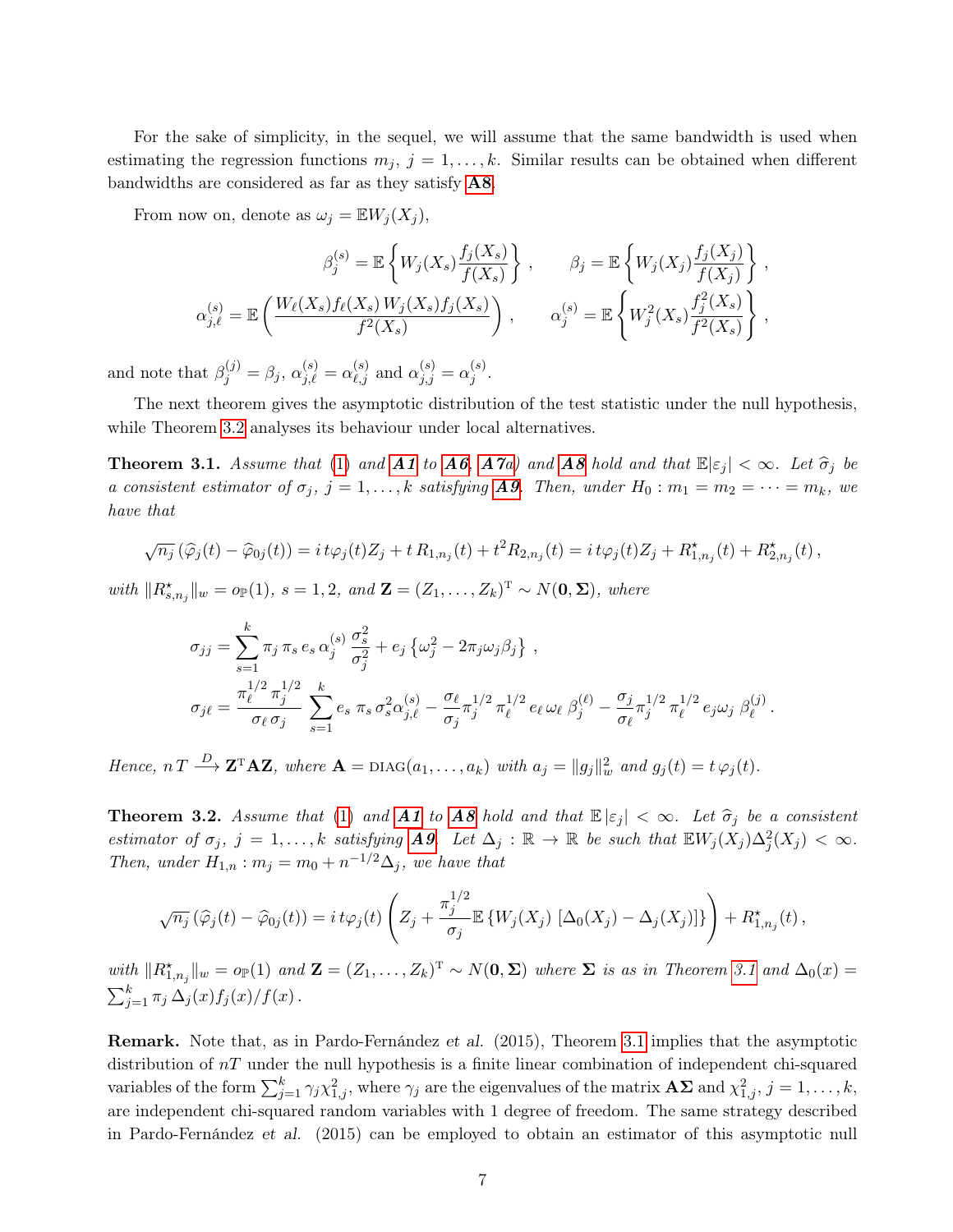distribution. First, empirical and kernel estimators are used to estimate the elements of **A** and  $\Sigma$ to obtain estimators of these matrices, say **A** and  $\Sigma$ . Then, the eigenvalues of  $A\Sigma$  are calculated and, finally, a Monte-Carlo procedure is employed to simulate values of the weighted combination of chi-squares, so quantiles and probabilities can be immediately approximated. For the sake of brevity, we do not give all the details here, as they follow the same reasoning as in Pardo-Fernández et al. (2015). The obtained approximation of the asymptotic null distribution will we used in the numerical examples reported in the next section.

### 4 Numerical results

#### <span id="page-7-0"></span>4.1 Monte Carlo study

To evaluate the finite sample performance of our proposal, we have performed a two population simulation study. We have considered several homoscedastic regression models where the functions  $m_i$  in [\(1\)](#page-1-0) have different shapes and different sample sizes including balanced settings  $n_1 = n_2 = 100$  or 200 and unbalanced ones,  $n_1 = 200$  and  $n_2 = 100$ . The number of Monte Carlo replications was always equal to  $NR = 1000$ . On the one hand, to measure the stability in level approximations, we chose different regression function under the null hypothesis

<span id="page-7-3"></span><span id="page-7-2"></span><span id="page-7-1"></span>**M1**  $m_1(x) = m_2(x) = 1$ , **M2**  $m_1(x) = m_2(x) = x$ , **M3**  $m_1(x) = m_2(x) = \sin(2\pi x),$ **M4**  $m_1(x) = m_2(x) = \exp(x)$ .

<span id="page-7-4"></span>On the other hand, to evaluate the power performance, we first considered fixed alternatives that were set as

<span id="page-7-7"></span><span id="page-7-6"></span><span id="page-7-5"></span>**MA1**  $m_1(x) = 1$ ,  $m_2(x) = 1 + 0.5x$ , **MA2**  $m_1(x) = x$ ,  $m_2(x) = x + 0.5x$ , MA3  $m_1(x) = \sin(2\pi x), m_2(x) = \sin(2\pi x) + 0.5x,$ **MA4**  $m_1(x) = \exp(x), m_2(x) = \exp(x) + 0.5x$ .

<span id="page-7-8"></span>We also considered contiguous alternatives to be described below. In all situations, the covariates were generated with uniform distribution on [0, 1], the scale parameters were  $\sigma_1 = \sqrt{0.25}$  and  $\sigma_2 = \sqrt{0.50}$ and the significance level was fixed to  $\alpha = 0.05$ .

We studied the behaviour of the test statistics for samples without outliers and samples contaminated with 5% or 10% outliers. More precisely, the following scenarios were considered to simulate the regression errors: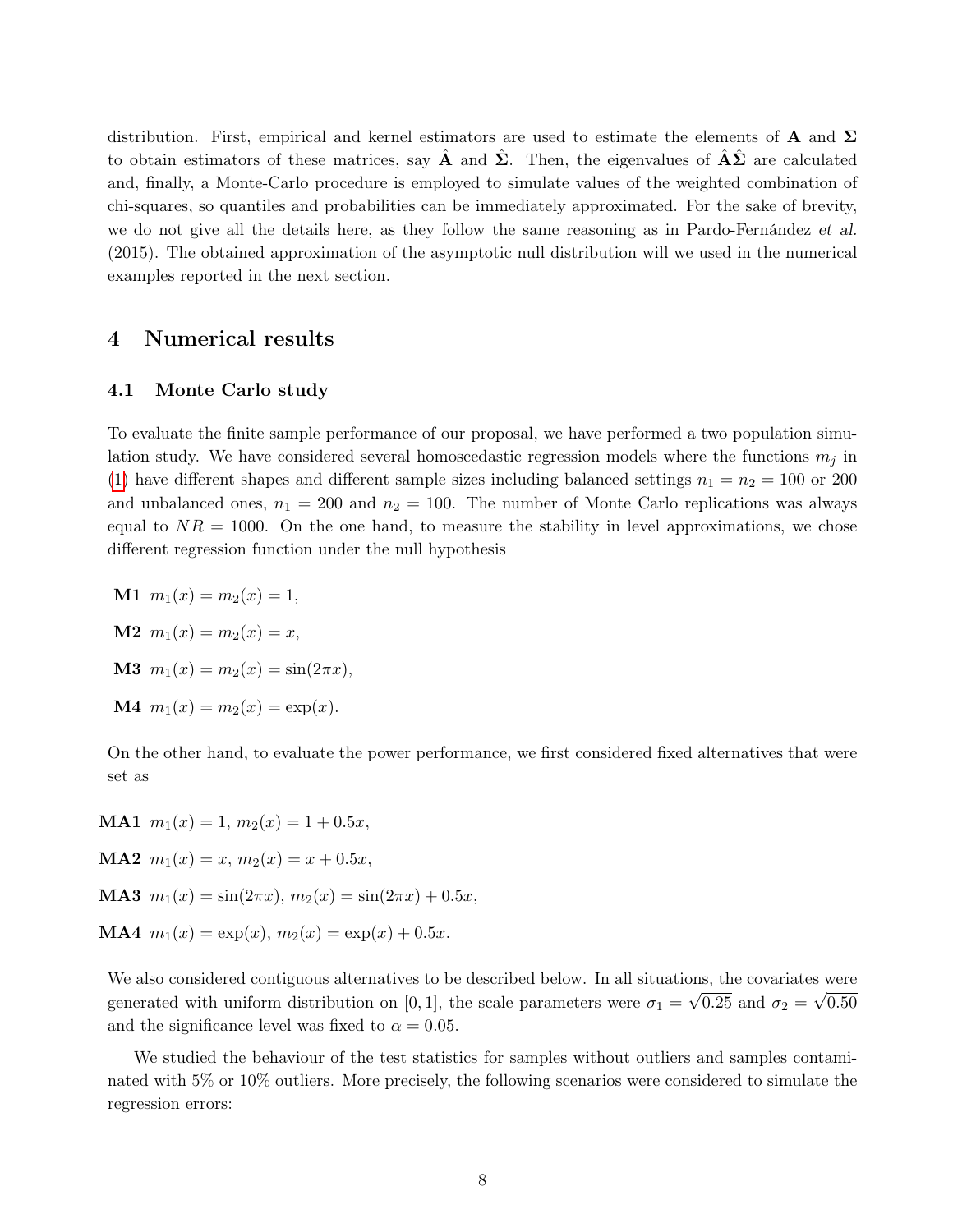- The clean samples scenario, denoted as  $C_0$ , corresponds to the situation where  $\varepsilon_j \sim N(0, 1)$ . In this case no outliers will appear in the data.
- In the second scenario, labelled  $C_1$ , we include a 5% of vertical outliers in the sample by defining  $\varepsilon_j \sim 0.05N(0,1) + 0.95N(j, 5, \sigma^2)$  with  $\sigma = 0.1$ , for  $j = 1, 2$ .
- Contamination  $C_2$  corresponds to 5% of mild vertical outliers in opposite directions in both samples, that is,  $\varepsilon_j \sim 0.05N(0,1) + 0.95N((-1)^j 5, \sigma^2)$ , with  $\sigma = 0.1$ , for  $j = 1, 2$ .
- Contamination  $C_3$  corresponds to 5% of gross vertical outliers in opposite directions in both samples which are obtained defining  $\varepsilon_j \sim 0.05N(0,1) + 0.95N((-1)^j 10, \sigma^2)$ , with  $\sigma = 0.1$ , for  $j = 1, 2.$
- Finally, contamination  $C_4$  stands for a 10% contamination of extreme vertical outliers only in the first sample, that is,  $\varepsilon_1 \sim 0.10 N(0, 1) + 0.90 N(10, \sigma^2)$  with  $\sigma = 0.1$  and  $\varepsilon_2 \sim N(0, 1)$ .

The robust procedure involves computing scale estimators to standardize the residuals as well as selecting the score functions and the smoothing parameters to perform the nonparametric estimation of the regression functions. We considered as scale estimators those given in [\(4\)](#page-3-1) and to estimate both regression functions we use robust local M−estimators computed using the bisquare Tukey's function with tuning constant  $c = 4.685$ . The bandwidths were selected using cross-validation both for the regression and density functions. In particular, when considering robust local M−estimators robust cross-validation as defined in Bianco and Boente (2007) was implemented using a  $\tau$ -scale estimator. The results corresponding to clean and contaminated samples under  $H_0$  are reported in Table [1](#page-9-0) while those corresponding to the fixed alternatives mentioned above are given in Table [2.](#page-10-1) In all Tables and Figures,  $T_{n,\text{R}}$  stands for the robust procedure considered in this paper and  $T_{n,\text{CL}}$  for the testing procedure defined in Pardo-Fernández et al. (2015). To evaluate the test performance, we also examine if the empirical size is significantly different from the nominal level  $\alpha = 0.05$ . More precisely, for a given statistic  $T_n$  denote as  $\pi$  the value such that  $\pi_{H_0}(T_n) \stackrel{p}{\longrightarrow} \pi$ , where  $\pi_{H_0}(T_n)$  is the observed rejection probability of rejection of the test based on  $T_n$  under the null hypothesis. Hence, to evaluate the level performance, we will reject the hypothesis  $H_{0,\pi}$ :  $\pi = \alpha$  against  $H_{1,\pi}$ :  $\pi \neq \alpha$ , with asymptotic level  $\gamma$ , when  $\pi_{H_0}(T_n) \notin [L_1(\alpha), L_2(\alpha)]$  with  $L_j(\alpha) = \alpha + (-1)^j z_{\gamma/2} {\alpha(1-\alpha)/NR}^{1/2}$ ,  $j = 1, 2$ . The test is said to be conservative if  $\pi_{H_0}(T_n) < L_1(\alpha)$ , while it is liberal when  $\pi_{H_0}(T_n) > L_2(\alpha)$ . In Table [1,](#page-9-0) we indicate with an upper-script  $\star$  those cases in which the observed empirical frequencies of rejection is different from the nominal level with a significance level  $\gamma = 0.01$ .

As expected for clean samples, the procedure introduced in Pardo-Fernández et al. (2015) and the robust counterpart have a similar performance both in level and power. The empirical level of the test based on  $T_{n,\text{R}}$  seems to be more affected when unbalanced sample sizes are considered specially for model [M3](#page-7-1). For contaminated samples, the empirical level of the classical procedure breaks down, the worst effect is observed under  $C_3$ , where the frequency of rejection is almost constant or under  $C_4$  where the frequency of rejection decreases under the considered alternatives. The robust test is more stable in level and power under the considered contaminations. However, when considering the sine function (model [M3](#page-7-1)) the test becomes liberal for  $n_1 = n_2 = 100$  under all contamination schemes. Moreover, the empirical level of the robust test is sensitive to contamination  $C_2$  where mild vertical outliers in opposite directions are introduced. These outliers are more difficult to detect for the considered models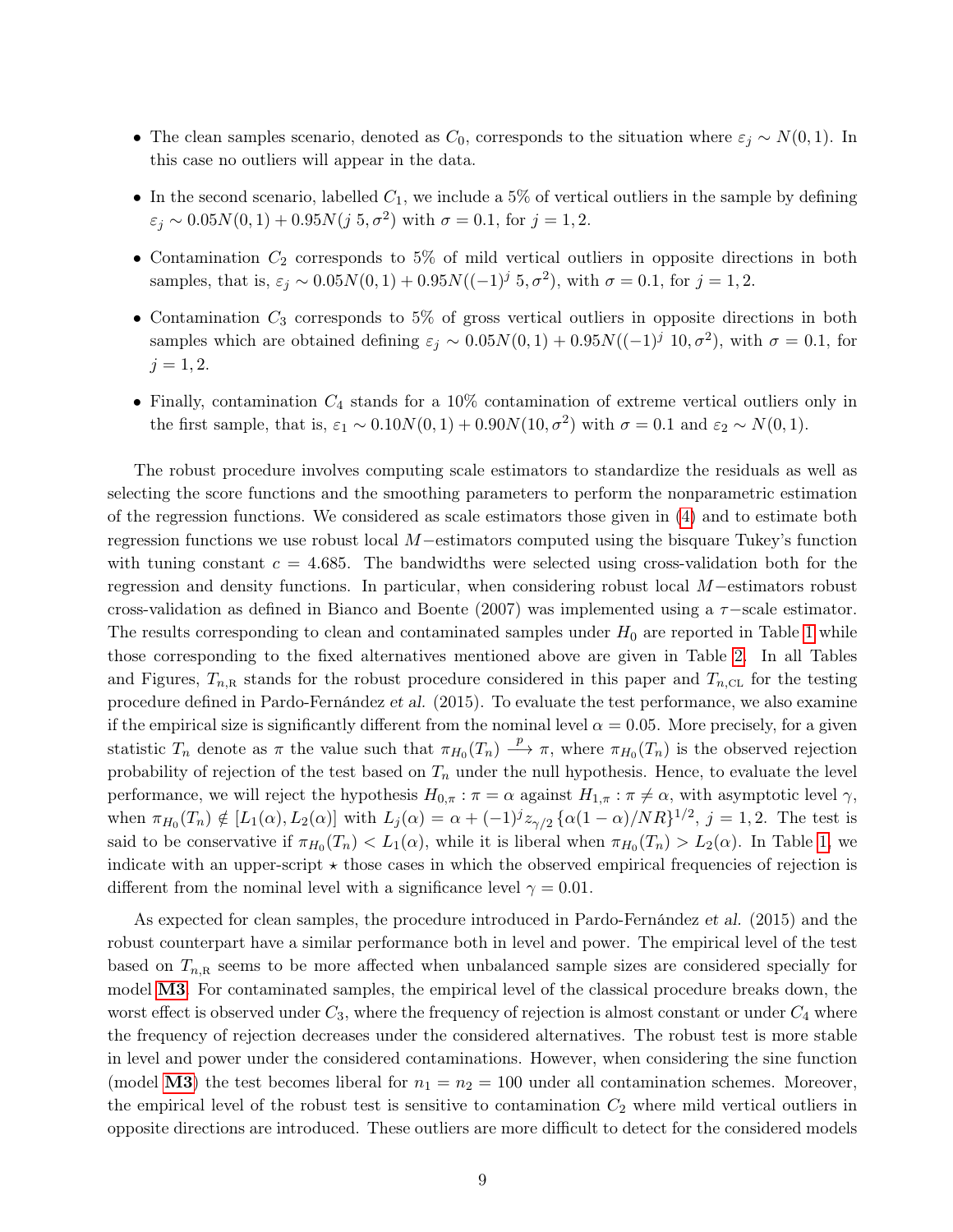explaining the test performance under the null hypothesis. Note that, under this contamination as well as under  $C_3$ , the empirical level of the classical method based on  $T_{n,\text{CL}}$  is always larger than 0.6, while its empirical power is almost 1, becoming completely uninformative. Under  $C_4$ , the empirical power of  $T_{n,\text{CL}}$  is smaller than its empirical level. This Hauck–Donner effect that will also be observed below for contiguous alternatives.

|                 |                        | $T_{n,\scriptscriptstyle{\text{CL}}}$ |            |                    | $T_{n,\mathrm{R}}$ |            |            |  |
|-----------------|------------------------|---------------------------------------|------------|--------------------|--------------------|------------|------------|--|
| Contamination   | Model                  | (100, 100)                            | (200, 100) | (200, 200)         | (100, 100)         | (200, 100) | (200, 200) |  |
| $C_0$           | M1                     | 0.043                                 | 0.054      | 0.044              | 0.055              | 0.063      | 0.051      |  |
|                 | $\mathbf{M2}$          | 0.044                                 | 0.052      | 0.042              | 0.056              | 0.061      | 0.055      |  |
|                 | M3                     | 0.055                                 | 0.061      | 0.049              | $0.074*$           | $0.078*$   | 0.060      |  |
|                 | $\rm M4$               | 0.047                                 | 0.056      | 0.046              | 0.060              | 0.066      | 0.053      |  |
| $C_1$           | M1                     | $0.152*$                              | $0.163*$   | $0.375*$           | 0.058              | 0.050      | $0.056\,$  |  |
|                 | $\mathbf{M2}$          | $0.153^{\star}$                       | $0.159*$   | $0.376*$           | 0.059              | 0.055      | 0.055      |  |
|                 | M3                     | $0.158*$                              | $0.173*$   | $0.384*$           | $0.076*$           | 0.062      | 0.060      |  |
|                 | $\overline{\text{M4}}$ | $0.150*$                              | $0.161*$   | $0.374*$           | 0.065              | $0.055\,$  | 0.059      |  |
| $\mathcal{C}_2$ | M1                     | $0.629*$                              | $0.748*$   | $0.916$ $^{\star}$ | 0.068              | 0.057      | $0.070*$   |  |
|                 | M <sub>2</sub>         | $0.627*$                              | $0.740*$   | $0.917*$           | $0.070*$           | 0.059      | $0.070*$   |  |
|                 | M3                     | $0.617*$                              | $0.734*$   | $0.915*$           | $0.089*$           | $0.080*$   | $0.077*$   |  |
|                 | $\mathbf{M}4$          | $0.619*$                              | $0.736*$   | $0.919*$           | $0.075*$           | 0.066      | $0.072*$   |  |
| $C_3$           | M1                     | $0.860*$                              | $0.941*$   | $0.996*$           | 0.054              | 0.051      | 0.053      |  |
|                 | M <sub>2</sub>         | $0.859*$                              | $0.935*$   | $0.996*$           | 0.054              | 0.053      | 0.050      |  |
|                 | M3                     | $0.848^{\star}$                       | $0.939*$   | $0.993^{\star}$    | $0.069*$           | 0.062      | 0.063      |  |
|                 | $\rm M4$               | $0.861*$                              | $0.937*$   | $0.996*$           | 0.058              | 0.057      | 0.054      |  |
| $C_4$           | M1                     | $0.827*$                              | $0.980*$   | $0.996*$           | 0.054              | 0.055      | 0.059      |  |
|                 | M <sub>2</sub>         | $0.825^{\star}$                       | $0.980*$   | $0.995*$           | 0.059              | 0.053      | 0.061      |  |
|                 | M3                     | $0.817*$                              | $0.977*$   | $0.995*$           | $0.076*$           | 0.067      | $0.065\,$  |  |
|                 | $\mathbf{M}4$          | $0.830*$                              | $0.977*$   | $0.994*$           | 0.062              | 0.057      | 0.057      |  |

<span id="page-9-0"></span>Table 1: Empirical level for clean and contaminated samples.

To study the tests performance for contiguous alternatives, for each model [M1](#page-7-2) to [M4](#page-7-4), we consider a set of alternatives of the form  $H_{\Delta,n}$ :  $m_2(x) = m_1(x) + \Delta x/\sqrt{n}$ , with  $n = n_1 + n_2$  and  $\Delta = 0, 2, 4, 6$ and 8. Taking into account that the results are quite similar for all the models we report the level and power performance for models [M2](#page-7-3) and [M4](#page-7-4), for clean samples and for samples generated under the contamination schemes  $C_3$  and  $C_4$ . The observed frequencies of rejection are displayed in Figures [1](#page-11-0) and [2.](#page-11-1) The solid and dotted lines correspond to  $n_1 = n_2 = 100$  and 200, respectively, while the dashed line to the unbalanced setting  $n_1 = 200$  and  $n_2 = 100$ . Besides, we display in black the frequency curves corresponding to  $T_{n,\text{CL}}$  and in red those obtained with  $T_{n,\text{R}}$ . The left panel of Figures [1](#page-11-0) and [2](#page-11-1) illustrates that both procedures have a similar performance under  $C_0$  with a small loss of power when unbalanced designs are considered. The two contaminations considered do not affect the robust test introduced in this paper that still provides reliable results. Regarding the contamination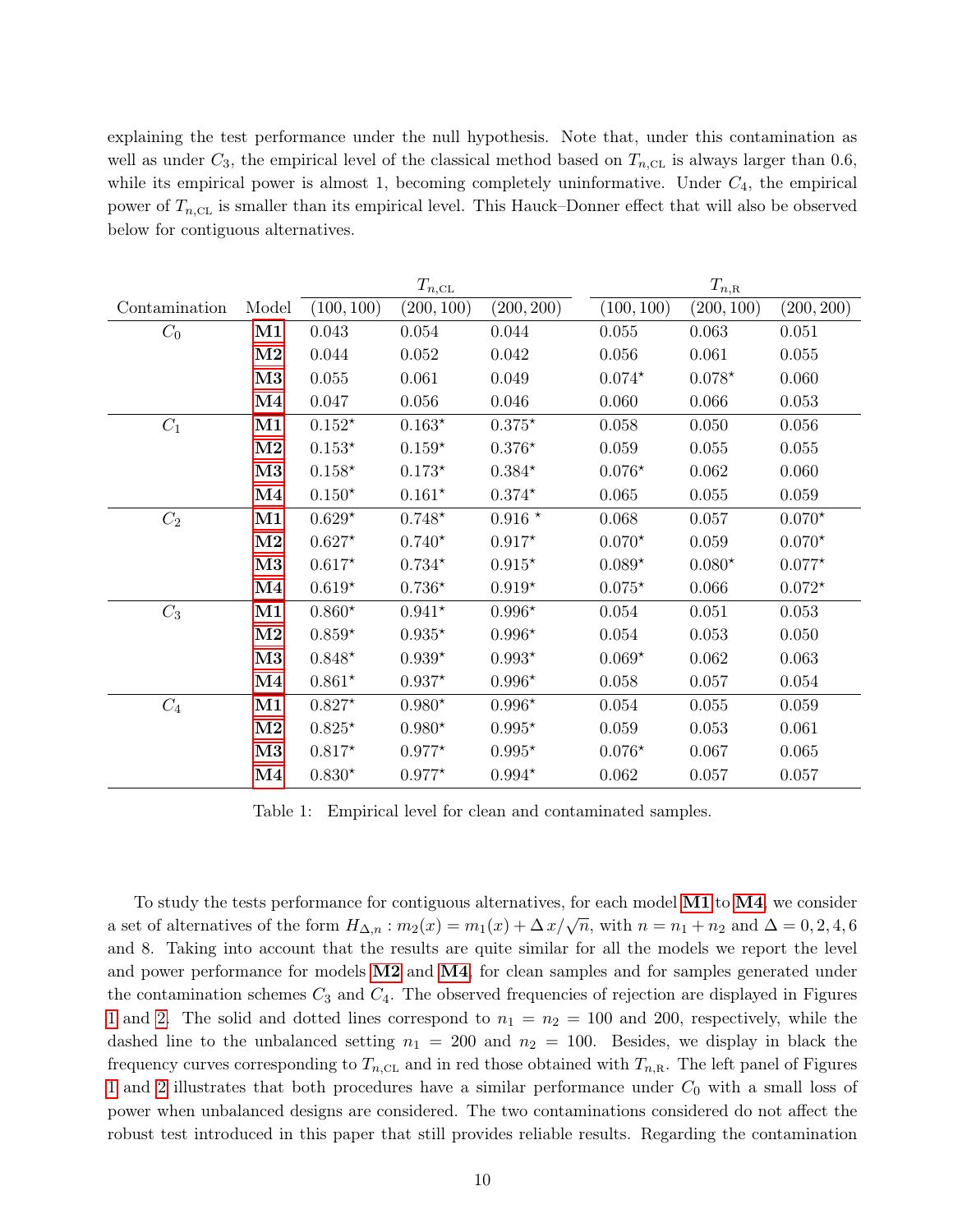|               |                 | $T_{n,\text{CL}}$ |            |            | $T_{n,\mathrm{R}}$ |            |            |
|---------------|-----------------|-------------------|------------|------------|--------------------|------------|------------|
| Contamination | Model           | (100, 100)        | (200, 100) | (200, 200) | (100, 100)         | (200, 100) | (200, 200) |
| $C_0$         | MA1             | 0.794             | 0.876      | 0.986      | 0.789              | 0.871      | 0.985      |
|               | MA2             | 0.796             | 0.874      | 0.985      | 0.788              | 0.868      | 0.985      |
|               | MA3             | 0.806             | 0.885      | 0.987      | 0.807              | 0.880      | 0.987      |
|               | MA4             | 0.796             | 0.873      | 0.985      | 0.791              | 0.867      | 0.985      |
| $C_1$         | MA1             | 0.765             | 0.817      | 0.976      | 0.749              | 0.851      | 0.958      |
|               | MA2             | 0.768             | 0.819      | 0.978      | 0.749              | 0.847      | 0.958      |
|               | MA <sub>3</sub> | 0.782             | 0.834      | 0.982      | 0.757              | 0.850      | 0.961      |
|               | MA4             | 0.770             | 0.814      | 0.977      | 0.746              | 0.847      | 0.960      |
| $C_2$         | MA1             | 0.995             | 1.000      | 1.000      | 0.843              | 0.904      | 0.977      |
|               | MA2             | 0.995             | 1.000      | 1.000      | 0.848              | 0.898      | 0.976      |
|               | MA3             | 0.994             | 0.998      | 1.000      | 0.850              | 0.910      | 0.982      |
|               | MA4             | 0.994             | 0.999      | 1.000      | 0.840              | 0.903      | 0.977      |
| $C_3$         | MA1             | 1.000             | 1.000      | 1.000      | 0.806              | 0.880      | 0.971      |
|               | MA2             | $1.000\,$         | $1.000\,$  | 1.000      | 0.805              | 0.875      | 0.971      |
|               | MA <sub>3</sub> | 0.999             | 1.000      | 1.000      | 0.815              | 0.880      | 0.976      |
|               | MA4             | 1.000             | 1.000      | 1.000      | 0.805              | 0.878      | 0.969      |
| $C_4$         | MA1             | 0.226             | 0.410      | 0.515      | 0.804              | 0.878      | 0.972      |
|               | MA2             | 0.230             | 0.419      | 0.518      | 0.804              | 0.876      | 0.968      |
|               | MA <sub>3</sub> | 0.230             | 0.420      | 0.508      | 0.813              | 0.888      | 0.974      |
|               | MA4             | 0.233             | 0.424      | 0.517      | 0.800              | 0.879      | 0.966      |

<span id="page-10-1"></span>Table 2: Frequency of rejection for fixed alternatives for clean and contaminated samples. The solid and dotted lines correspond to  $n_1 = n_2 = 100$  and 200, respectively, while the dashed line to  $n_1 = 200$ and  $n_2 = 100$ . The frequencies of rejection of  $T_{n,\text{CL}}$  and  $T_{n,\text{R}}$  are given in black and red, respectively.

effect on the test based on  $T_{n,\text{CL}}$ , different behaviours can be described according to the type of the contaminating data. When gross vertical outliers are introduced in both populations, the test becomes non–informative with an almost constant frequency of rejection. In contrast, as mentioned above, under  $C_4$  which corresponds to contaminating only one sample, a Hauck–Donner effect may be observed since its power decreases almost to the level of significance as the alternative moves away from the null hypothesis, when  $n_1 = n_2 = 100$ . We guess that the same effect would be observed for the other sample sizes when larger values of  $\Delta$  are considered.

#### <span id="page-10-0"></span>4.2 Real data analysis

In environmental studies the relation between rainfall and acid rain has been studied to decide the pollution impact. In this section, we consider a data set that was previously studied in Hall and Hart (1990) and Neumeyer and Dette (2003) which contains, the week, the amount of rainfall and the logarithm of the sulfate concentration along a five-year period 1979-1983 in two locations of North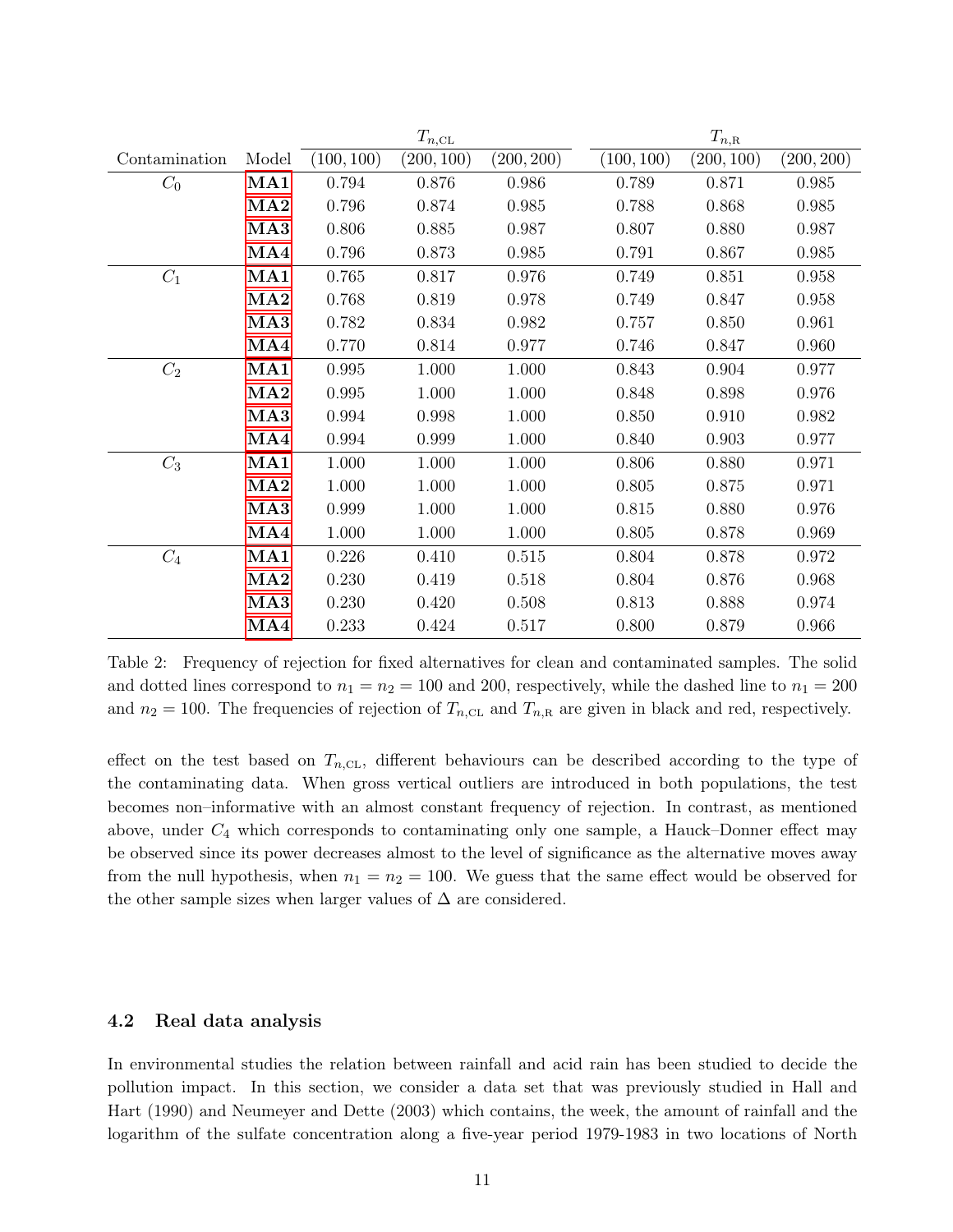

<span id="page-11-0"></span>Figure 1: Observed frequencies of rejection for clean and contaminated samples under model [M2](#page-7-3). The solid and dotted lines correspond to  $n_1 = n_2 = 100$  and 200, respectively, while the dashed line to  $n_1 = 200$  and  $n_2 = 100$ . The frequencies of rejection of  $T_{n,\text{CL}}$  and  $T_{n,\text{R}}$  are given in black and red, respectively.



<span id="page-11-1"></span>Figure 2: Observed frequencies of rejection for clean and contaminated samples under model [M4](#page-7-4). The solid and dotted lines correspond to  $n_1 = n_2 = 100$  and 200, respectively, while the dashed line to  $n_1 = 200$  and  $n_2 = 100$ . The frequencies of rejection of  $T_{n,\text{CL}}$  and  $T_{n,\text{R}}$  are given in black and red, respectively.

Carolina, Coweeta and Lewiston. For some weeks, data are not available, so we only have information 215 weeks in Lewiston and 220 weeks in Coweeta. As mentioned in Hall and Hart (1990) the data were part of the National Atmospheric Deposition Program. Both Hall and Hart (1990) and Neumeyer and Dette (2003) used the data to compare the logarithm of acidity, i.e., the logarithm of the sulfate concentration previously adjusted for the amount of rainfall as a function of time in the two locations. In our analysis we are instead interested in the relation between the logarithm of the sulfate concentration and the rainfall, that is, the response variable is the logarithm of the sulfate concentration which was modelled nonparametrically as a function of the rainfall. From now on the observations corresponding to Coweeta are identified as  $(X_{i1}, Y_{i1})^T$  and those of Lewiston as  $(X_{i2}, Y_{i2})^T$ , so that we deal with the regression model [\(1\)](#page-1-0).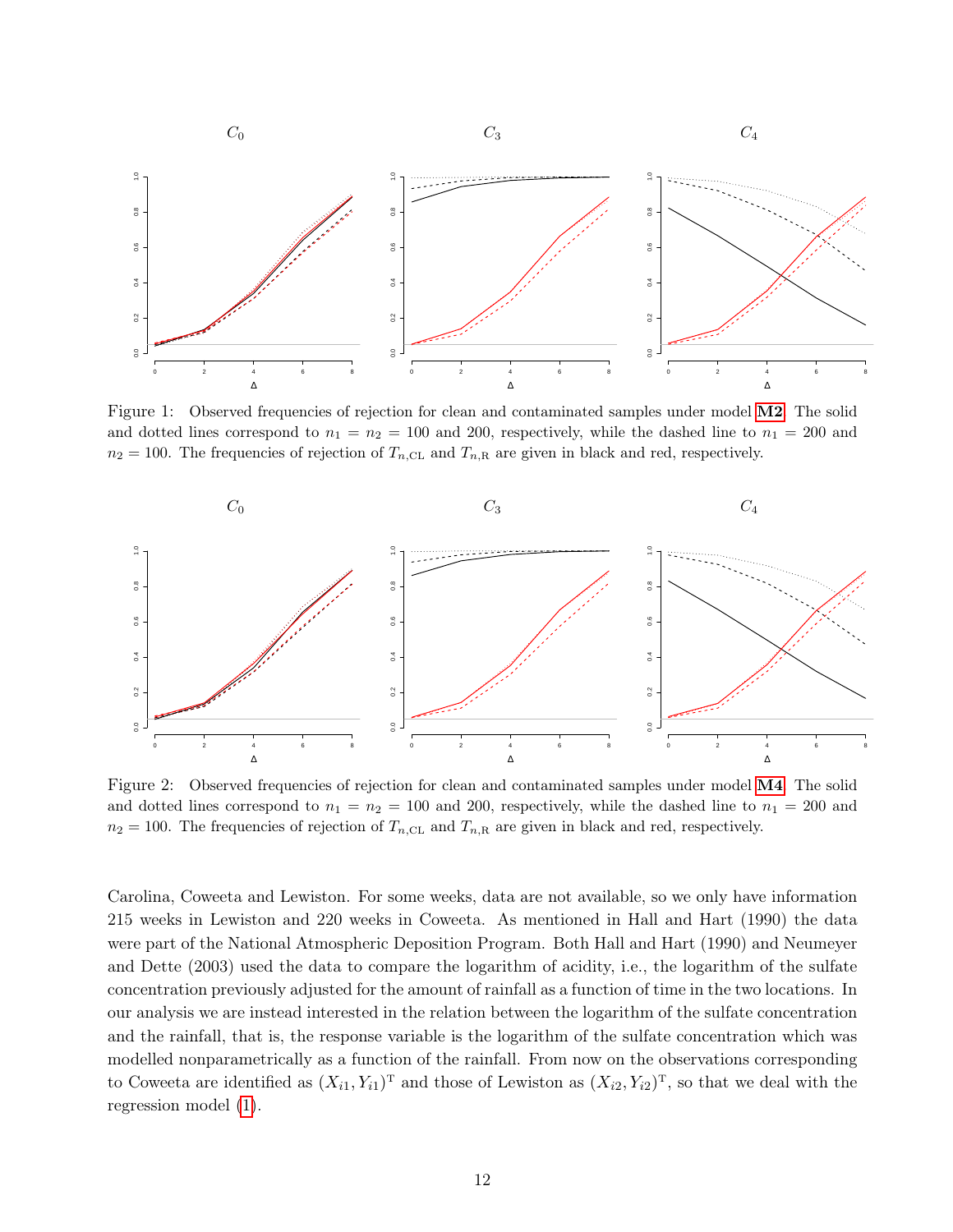Figure [3](#page-12-0) displays the observations corresponding to Coweeta and Lewiston. The upper plot presents the data in separate panels, while in the lower one the observations corresponding to Coweeta are shown in blue filled points and those related to Lewiston as red circles.



<span id="page-12-0"></span>Figure 3: Scatterplot of the logarithm of the sulfate concentration ("logacidity") versus rainfall. The blue filled points and the red circles in the lower panel correspond to the measurements in Coweeta and Lewiston, respectively.

The fits obtained for each city using the classical and robust smoothers are given in Figure [4](#page-13-1) together with the observations detected as atypical (in red triangles) using the boxplot of the residuals from the robust fit. The main differences between the two fits are observed in Coweeta for low values of rainfall. For the Nadaraya–Watson estimator the cross–validation bandwidths equal  $h_1 = 1.6$  and  $h_2 = 0.8$ , while when using a local M−smoother and a robust cross-validation criterion, we obtain  $h_1 = 1.3$  and 0.9. The classical test statistic rejects at level 0.05 the null hypothesis with a p–value equal to 0.0496, while the robust procedure does not detect differences between both locations  $(p-value= 0.1117)$ .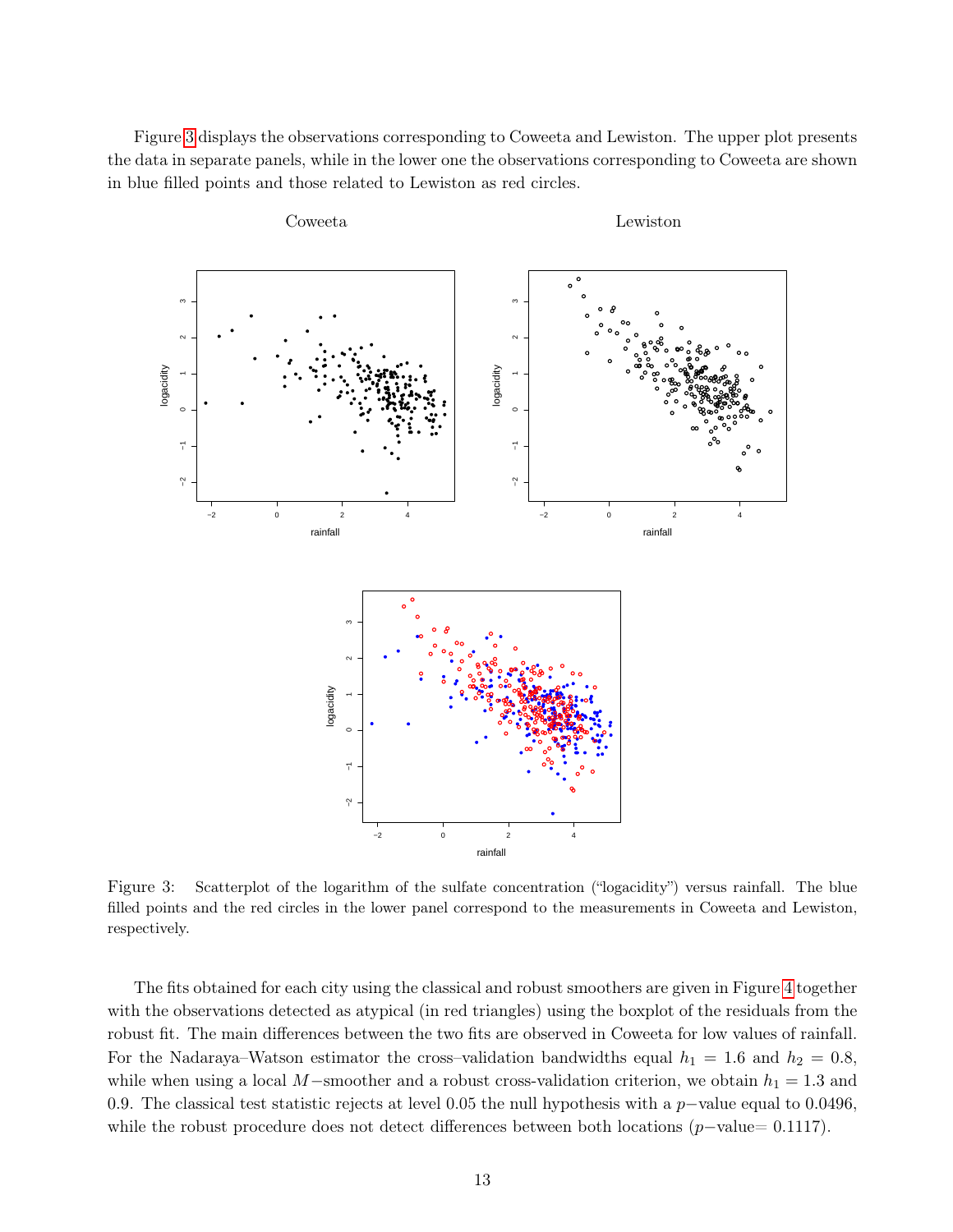

<span id="page-13-1"></span>Figure 4: Scatterplot of the logarithm of the sulfate concentration ("logacidity") versus rainfall together with the Nadaraya–Watson and robust smoothers in gray and black lines, respectively. The red triangles highlight the observations detected as atypical by the robust fit.

To detect the possible influence of the bandwidth choice on the resulting p−value, we choose a grid of values for  $h_1$  and  $h_2$  ranging in the range 0.7 to 1.8 and 0.6 to 1.6, respectively, with a step of 0.1. Figure [5](#page-14-0) displays the surface of the obtained  $p$ −values. The left panel corresponds to the classical procedure, while the right one to the method proposed in this paper. The obtained surfaces show that the decision taken by the test based on the statistic  $T_{n,\mathbb{R}}$  is less dependent to the bandwidth choice, while the classical one leads to p−values varying from 0.035 to 0.132 changing the decision at 5% level. This effect can be explained by the effect that the observations, whose residuals from the robust fit are detected as outliers by the boxplot, have on the classical procedure.

### <span id="page-13-0"></span>5 Final Comments

In this paper we proposed and studied a new robust procedure to test equality of several regression curves in a nonparametric setup, which detects alternatives converging to the null hypothesis at the parametric rate  $n^{-1/2}$ . Our proposal adapts the ideas in Pardo-Fernández et al. (2015) by considering the empirical characteristic functions of the residuals obtained from a robust fit. In this way, second moment conditions for the errors distribution are avoided. The robust procedure introduced does not assume that the design points have the same density. Simulations have shown a good practical behaviour of the new test under different regression models and contamination settings. If no outliers are present in the sample, the behaviour of the new test is almost equal to that of the procedure given in Pardo-Fernández et al. (2015), but when outliers appear in the samples, the robust test clearly outperforms the latter. The influence of the smoothing parameter on the test  $p$ –values is also studied on a real data set, revealing that the robust testing procedure is more stable with respect to the bandwidth choice.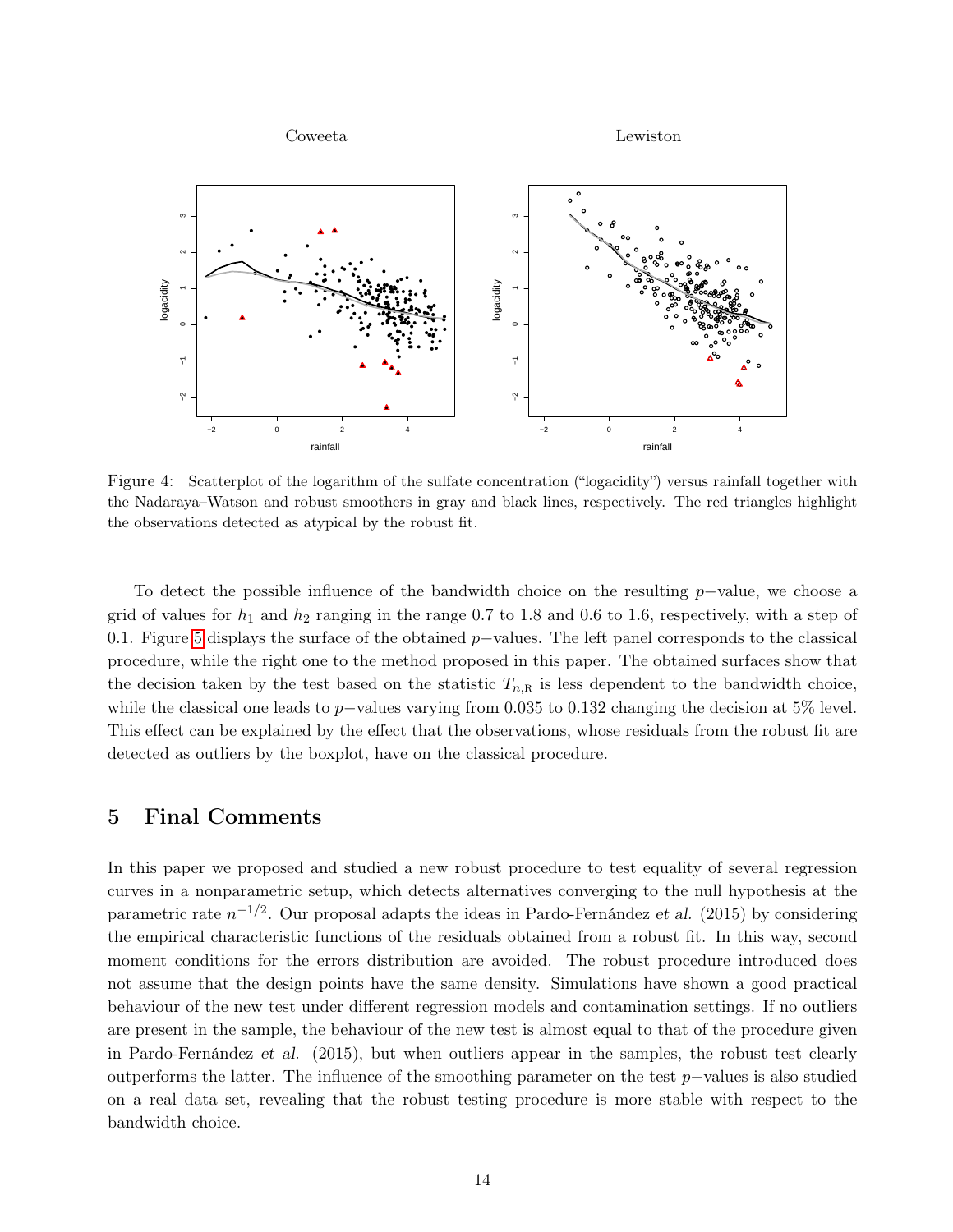

<span id="page-14-0"></span>Figure 5: p−values as a function of the bandwidths used to estimate the regression functions.

Acknowledgements. This research was partially supported by Grants 20020170100022BA from the Universidad de Buenos Aires and PICT 2018-00740 from ANPCYT at Buenos Aires, Argentina (G. Boente) and also by the Spanish Projects from the Ministry of Science and Innovation (MCIN/ AEI /10.13039/501100011033) PID2020-116587GB-I00, CoDyNP (G. Boente) and PID2020-118101GB-I00 (J. C. Pardo-Fernández). The research was begun while G. Boente was visiting the Universidade de Vigo supported by this last project.

# P Appendix: Proofs

The following Lemma will be useful in the proof of Theorem [3.1.](#page-6-1)

<span id="page-14-1"></span>**Lemma P.1.** Assume that [\(1\)](#page-1-0) and  $A1$  to  $A3$ ,  $A5$  and  $A7a$  $A7a$ ) hold. Define

$$
Z_{n,j} = \frac{1}{\sigma_j} \pi_j^{1/2} \sum_{s=1}^k \frac{\sigma_s}{\nu_s} \pi_s^{1/2} \frac{1}{\sqrt{n_s}} \sum_{r=1}^{n_s} W_j(X_{sr}) \frac{f_j(X_{sr})}{f(X_{sr})} \psi_s(\varepsilon_{sr}) - \frac{1}{\nu_j} \mathbb{E} (W_j(X_j)) \frac{1}{\sqrt{n_j}} \sum_{s=1}^{n_j} \psi_j(\varepsilon_{js}) .
$$

Then,  $\mathbf{Z}_n = (Z_{n,1}, \ldots, Z_{n,k})^T \stackrel{D}{\longrightarrow} N(\mathbf{0}, \Sigma)$  where  $\Sigma$  is defined in Theorem [3.1.](#page-6-1)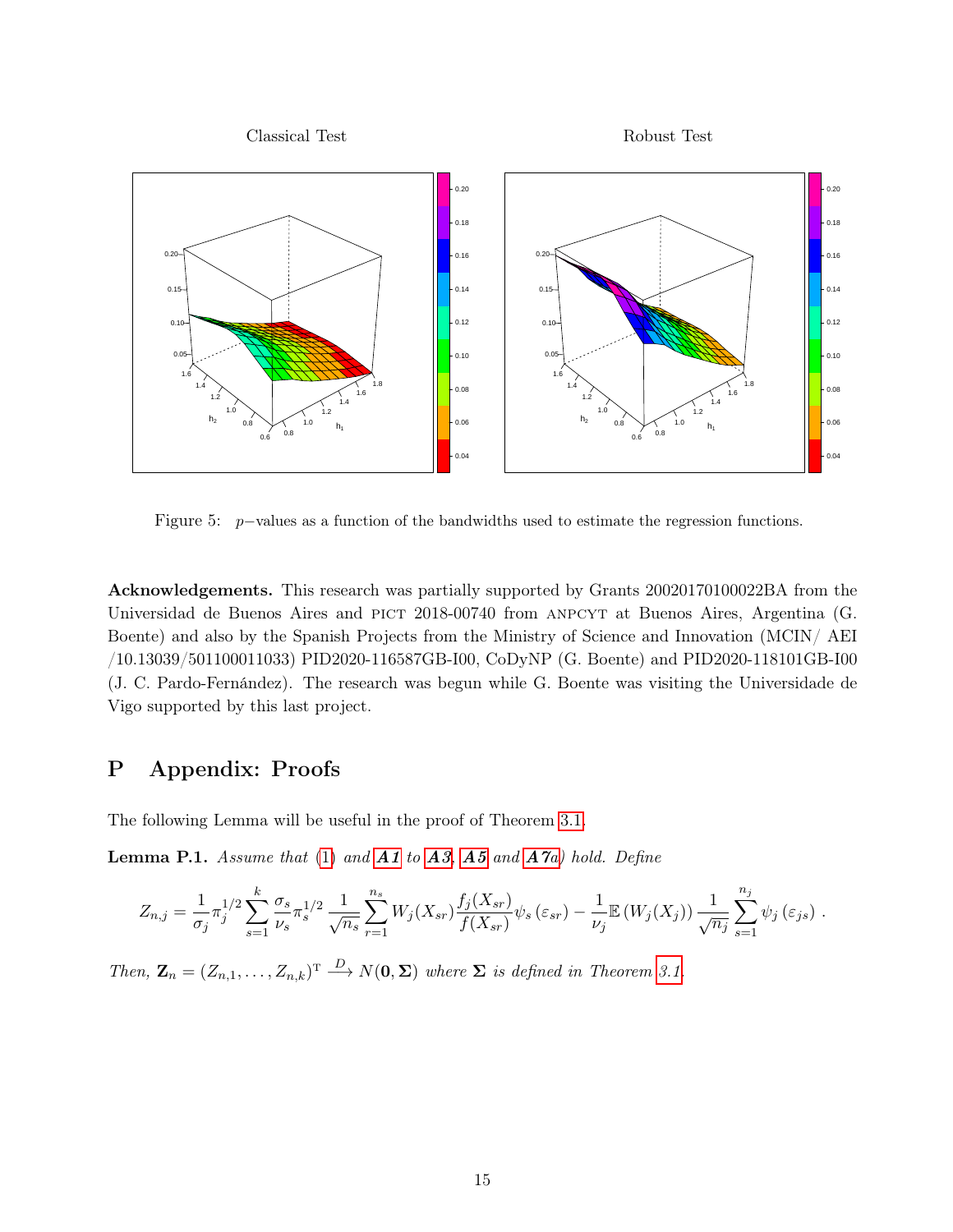PROOF. Note that

$$
Z_{n,j} = \frac{1}{\sigma_j} \pi_j^{1/2} \sum_{s \neq j} \frac{\sigma_s}{\nu_s} \pi_s^{1/2} \frac{1}{\sqrt{n_s}} \sum_{r=1}^{n_s} W_j(X_{sr}) \frac{f_j(X_{sr})}{f(X_{sr})} \psi_s(\varepsilon_{sr}) + \frac{\pi_j}{\nu_j} \frac{1}{\sqrt{n_j}} \sum_{r=1}^{n_j} W_j(X_{jr}) \frac{f_j(X_{jr})}{f(X_{jr})} \psi_j(\varepsilon_{jr}) - \frac{1}{\nu_j} \mathbb{E}(W_j(X_j)) \frac{1}{\sqrt{n_j}} \sum_{s=1}^{n_j} \psi_j(\varepsilon_{js}) = \sum_{s \neq j} \frac{\sigma_s}{\sigma_j} \frac{\pi_j^{1/2} \pi_s^{1/2}}{\nu_s} \frac{1}{\sqrt{n_s}} \sum_{r=1}^{n_s} W_j(X_{sr}) \frac{f_j(X_{sr})}{f(X_{sr})} \psi_s(\varepsilon_{sr}) + \frac{1}{\sqrt{n_j}} \sum_{r=1}^{n_j} \psi_j(\varepsilon_{jr}) \left[ \frac{\pi_j}{\nu_j} W_j(X_{jr}) \frac{f_j(X_{jr})}{f(X_{jr})} - \frac{\mathbb{E}(W_j(X_j))}{\nu_j} \right] .
$$

Recall that  $\nu_j = \mathbb{E}[\psi'_j(\varepsilon_j)] \neq 0$ ,  $\tau_j = \mathbb{E}[\psi_j^2(\varepsilon_j)]$ ,  $e_j = \tau_j/\nu_j^2$  and  $\mathbb{E}\psi_j(\varepsilon_j) = 0$ . Then, using that the populations are independent we get that

$$
VAR(Z_{n,j}) = \sum_{s \neq j} \pi_{j} \pi_{s} \frac{\sigma_{s}^{2}}{\sigma_{j}^{2}} \frac{\pi_{s}}{\nu_{s}^{2}} \mathbb{E} \left\{ W_{j}^{2}(X_{s}) \frac{f_{j}^{2}(X_{s})}{f^{2}(X_{s})} \right\} + \tau_{j} \mathbb{E} \left[ \frac{\pi_{j}}{\nu_{j}} W_{j}(X_{j}) \frac{f_{j}(X_{j})}{f(X_{j})} - \frac{\mathbb{E} (W_{j}(X_{j}))}{\nu_{j}} \right]^{2}
$$
\n
$$
= \sum_{s \neq j} \pi_{j} \pi_{s} \frac{\sigma_{s}^{2}}{\sigma_{j}^{2}} \frac{\pi_{s}}{\nu_{s}^{2}} \mathbb{E} \left\{ W_{j}^{2}(X_{s}) \frac{f_{j}^{2}(X_{s})}{f^{2}(X_{s})} \right\} + \frac{\tau_{j}}{\nu_{j}^{2}} \mathbb{E} \left[ \pi_{j} W_{j}(X_{j}) \frac{f_{j}(X_{j})}{f(X_{j})} - \mathbb{E} (W_{j}(X_{j})) \right]^{2}
$$
\n
$$
= \sum_{s \neq j} \pi_{j} \pi_{s} e_{s} \frac{\sigma_{s}^{2}}{\sigma_{j}^{2}} \mathbb{E} \left\{ W_{j}^{2}(X_{s}) \frac{f_{j}^{2}(X_{s})}{f^{2}(X_{s})} \right\} + e_{j} \mathbb{E} \left[ \pi_{j} W_{j}(X_{j}) \frac{f_{j}(X_{j})}{f(X_{j})} - \mathbb{E} (W_{j}(X_{j})) \right]^{2}
$$
\n
$$
= \sum_{s=1}^{k} \pi_{j} \pi_{s} e_{s} \frac{\sigma_{s}^{2}}{\sigma_{j}^{2}} \mathbb{E} \left\{ W_{j}^{2}(X_{j}) \frac{f_{j}^{2}(X_{s})}{f^{2}(X_{j})} \right\} + e_{j} \mathbb{E} \left[ \pi_{j} W_{j}(X_{j}) \frac{f_{j}(X_{j})}{f(X_{j})} - \mathbb{E} (W_{j}(X_{j})) \right]^{2}
$$
\n
$$
= \sum_{s=1}^{k} \pi_{j} \pi_{s} e_{s} \frac{\sigma_{s}^{2}}
$$

Noting that

$$
\alpha_j^{(s)} = \mathbb{E}\left\{W_j^2(X_s)\frac{f_j^2(X_s)}{f^2(X_s)}\right\} \qquad \beta_j = \mathbb{E}\left\{W_j(X_j)\frac{f_j(X_j)}{f(X_j)}\right\} \qquad \omega_j = \mathbb{E}W_j(X_j),
$$

we obtain

$$
VAR(Z_{n,j}) = \sum_{s=1}^{k} \pi_j \pi_s e_s \alpha_j^{(s)} \frac{\sigma_s^2}{\sigma_j^2} + e_j \left\{ \omega_j^2 - 2\pi_j \omega_j \beta_j \right\}.
$$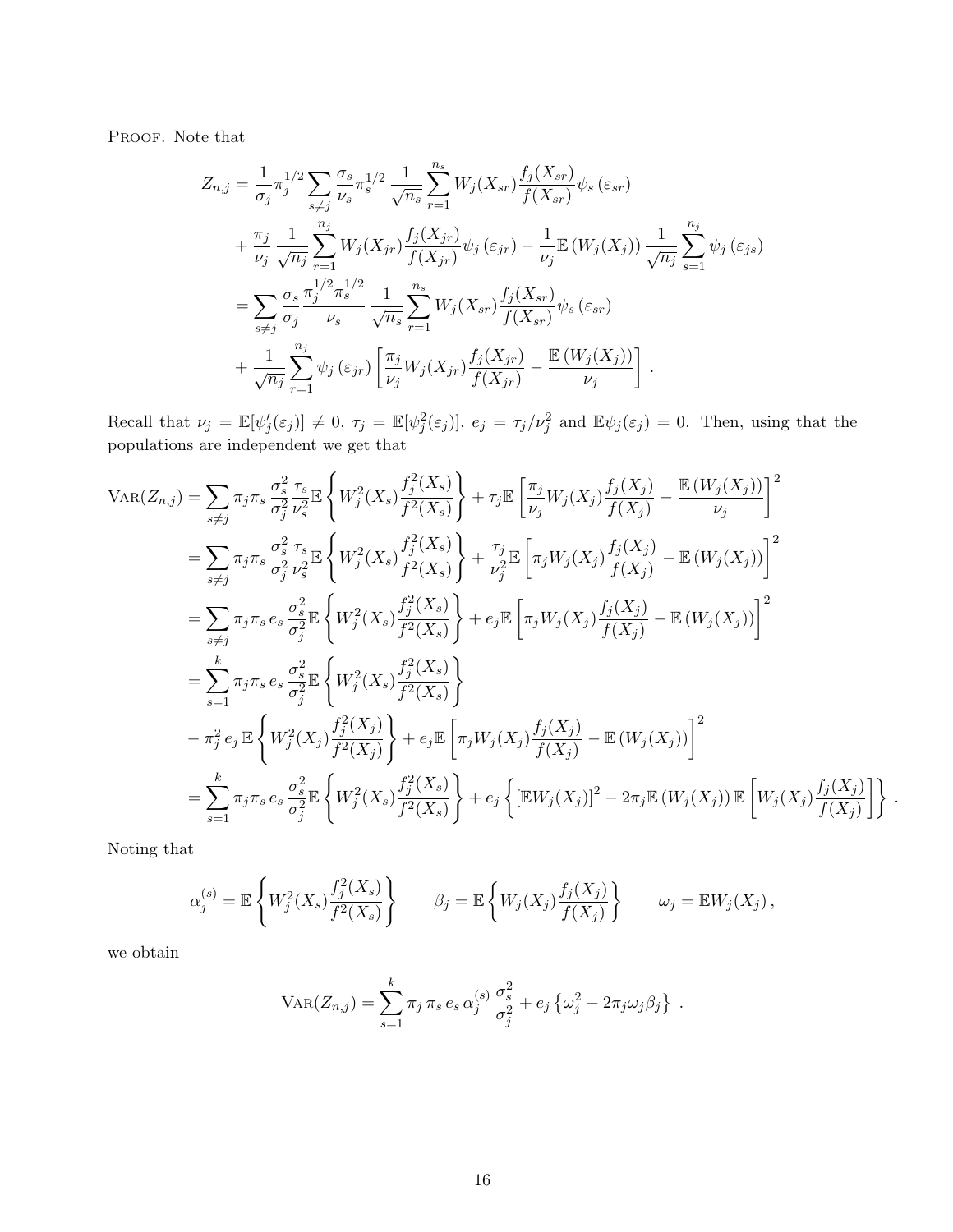We now compute  $\mathrm{Cov}(Z_{n,j}, Z_{n,\ell}),$  for  $\ell \neq j.$  Recall that

$$
Z_{n,j} = \sum_{s \neq j} \frac{\sigma_s}{\sigma_j} \frac{\pi_j^{1/2} \pi_s^{1/2}}{\nu_s} \frac{1}{\sqrt{n_s}} \sum_{r=1}^{n_s} W_j(X_{sr}) \frac{f_j(X_{sr})}{f(X_{sr})} \psi_s(\varepsilon_{sr}) + \frac{1}{\sqrt{n_j}} \sum_{r=1}^{n_j} \psi_j(\varepsilon_{jr}) \left[ \frac{\pi_j}{\nu_j} W_j(X_{jr}) \frac{f_j(X_{jr})}{f(X_{jr})} - \frac{\omega_j}{\nu_j} \right]
$$
  
\n
$$
= \sum_{s \neq j, \ell} \frac{\sigma_s}{\sigma_j} \frac{\pi_j^{1/2} \pi_s^{1/2}}{\nu_s} \frac{1}{\sqrt{n_s}} \sum_{r=1}^{n_s} W_j(X_{sr}) \frac{f_j(X_{sr})}{f(X_{sr})} \psi_s(\varepsilon_{sr}) + \frac{\sigma_\ell}{\sigma_j} \frac{\pi_j^{1/2} \pi_\ell^{1/2}}{\nu_\ell} \frac{1}{\sqrt{n_\ell}} \sum_{r=1}^{n_\ell} W_j(X_{\ell r}) \frac{f_j(X_{\ell r})}{f(X_{\ell r})} \psi_\ell(\varepsilon_{\ell r}) + \frac{1}{\sqrt{n_j}} \sum_{r=1}^{n_j} \psi_j(\varepsilon_{jr}) \left[ \frac{\pi_j}{\nu_j} W_j(X_{jr}) \frac{f_j(X_{jr})}{f(X_{jr})} - \frac{\omega_j}{\nu_j} \right],
$$

while

$$
Z_{n,\ell} = \sum_{s \neq \ell} \frac{\sigma_s}{\sigma_\ell} \frac{\pi_\ell^{1/2} \pi_s^{1/2}}{\nu_s} \frac{1}{\sqrt{n_s}} \sum_{r=1}^{n_s} W_\ell(X_{sr}) \frac{f_\ell(X_{sr})}{f(X_{sr})} \psi_s(\varepsilon_{sr}) + \frac{1}{\sqrt{n_\ell}} \sum_{r=1}^{n_\ell} \psi_\ell(\varepsilon_{\ell r}) \left[ \frac{\pi_\ell}{\nu_\ell} W_\ell(X_{\ell r}) \frac{f_\ell(X_{\ell r})}{f(X_{\ell r})} - \frac{\omega_\ell}{\nu_\ell} \right]
$$
  
\n
$$
= \sum_{s \neq \ell,j} \frac{\sigma_s}{\sigma_\ell} \frac{\pi_\ell^{1/2} \pi_s^{1/2}}{\nu_s} \frac{1}{\sqrt{n_s}} \sum_{r=1}^{n_s} W_\ell(X_{sr}) \frac{f_\ell(X_{sr})}{f(X_{sr})} \psi_s(\varepsilon_{sr})
$$
  
\n
$$
+ \frac{\sigma_j}{\sigma_\ell} \frac{\pi_j^{1/2} \pi_\ell^{1/2}}{\nu_j} \frac{1}{\sqrt{n_j}} \sum_{r=1}^{n_j} W_\ell(X_{jr}) \frac{f_\ell(X_{jr})}{f(X_{jr})} \psi_j(\varepsilon_{jr}) + \frac{1}{\sqrt{n_\ell}} \sum_{r=1}^{n_\ell} \psi_\ell(\varepsilon_{\ell r}) \left[ \frac{\pi_\ell}{\nu_\ell} W_\ell(X_{\ell r}) \frac{f_\ell(X_{\ell r})}{f(X_{\ell r})} - \frac{\omega_\ell}{\nu_\ell} \right].
$$

For simplicity, denote

$$
A_{s,\ell} = \frac{\sigma_s}{\sigma_\ell} \frac{\pi_\ell^{1/2} \pi_s^{1/2}}{\nu_s} \frac{1}{\sqrt{n_s}} \sum_{r=1}^{n_s} W_\ell(X_{sr}) \frac{f_\ell(X_{sr})}{f(X_{sr})} \psi_s(\varepsilon_{sr}) ,
$$
  

$$
c_{j,\ell} = \text{Cov}\left(\frac{\sigma_\ell}{\sigma_j} \frac{\pi_j^{1/2} \pi_\ell^{1/2}}{\nu_\ell} \frac{1}{\sqrt{n_\ell}} \sum_{r=1}^{n_\ell} W_j(X_{\ell r}) \frac{f_j(X_{\ell r})}{f(X_{\ell r})} \psi_\ell(\varepsilon_{\ell r}), \frac{1}{\sqrt{n_\ell}} \sum_{r=1}^{n_\ell} \psi_\ell(\varepsilon_{\ell r}) \left[ \frac{\pi_\ell}{\nu_\ell} W_\ell(X_{\ell r}) \frac{f_\ell(X_{\ell r})}{f(X_{\ell r})} - \frac{\omega_\ell}{\nu_\ell} \right] \right) .
$$

Then, we have that

<span id="page-16-0"></span>
$$
Cov(Z_{n,j}, Z_{n,\ell}) = Cov\left(\sum_{s \neq \ell,j} A_{s,\ell}, \sum_{r \neq j,\ell} A_{r,j}\right) + c_{j,\ell} + c_{\ell,j}.
$$
 (P.1)

We begin by computing  $Cov \left( \sum_{s \neq \ell,j} A_{s,\ell}, \sum_{r \neq j,\ell} A_{r,j} \right)$ . Note that the samples independence entail that

$$
\begin{split}\n&\text{Cov}\left(\sum_{s\neq\ell,j}A_{s,\ell},\sum_{r\neq j,\ell}A_{r,j}\right) = \sum_{s\neq\ell,j}\text{Cov}\left(A_{s,\ell},A_{s,j}\right) \\
&= \sum_{s\neq\ell,j}\text{Cov}\left(\frac{\sigma_s}{\sigma_\ell}\frac{\pi_s^{1/2}\pi_\ell^{1/2}}{\nu_s}\frac{1}{\sqrt{n_s}}\sum_{r=1}^{n_s}W_\ell(X_{sr})\frac{f_\ell(X_{sr})}{f(X_{sr})}\psi_s\left(\varepsilon_{sr}\right),\frac{\sigma_s}{\sigma_j}\frac{\pi_s^{1/2}\pi_j^{1/2}}{\nu_s}\frac{1}{\sqrt{n_s}}\sum_{r=1}^{n_s}W_j(X_{sr})\frac{f_j(X_{sr})}{f(X_{sr})}\psi_s\left(\varepsilon_{sr}\right)\right) \\
&= \frac{\pi_\ell^{1/2}\pi_j^{1/2}}{\sigma_\ell\sigma_j}\sum_{s\neq\ell,j}\frac{\pi_s\sigma_s^2}{\nu_s^2}\text{Cov}\left(W_\ell(X_s)\frac{f_\ell(X_s)}{f(X_s)}\psi_s\left(\varepsilon_s\right),W_j(X_s)\frac{f_j(X_s)}{f(X_s)}\psi_s\left(\varepsilon_s\right)\right).\n\end{split}
$$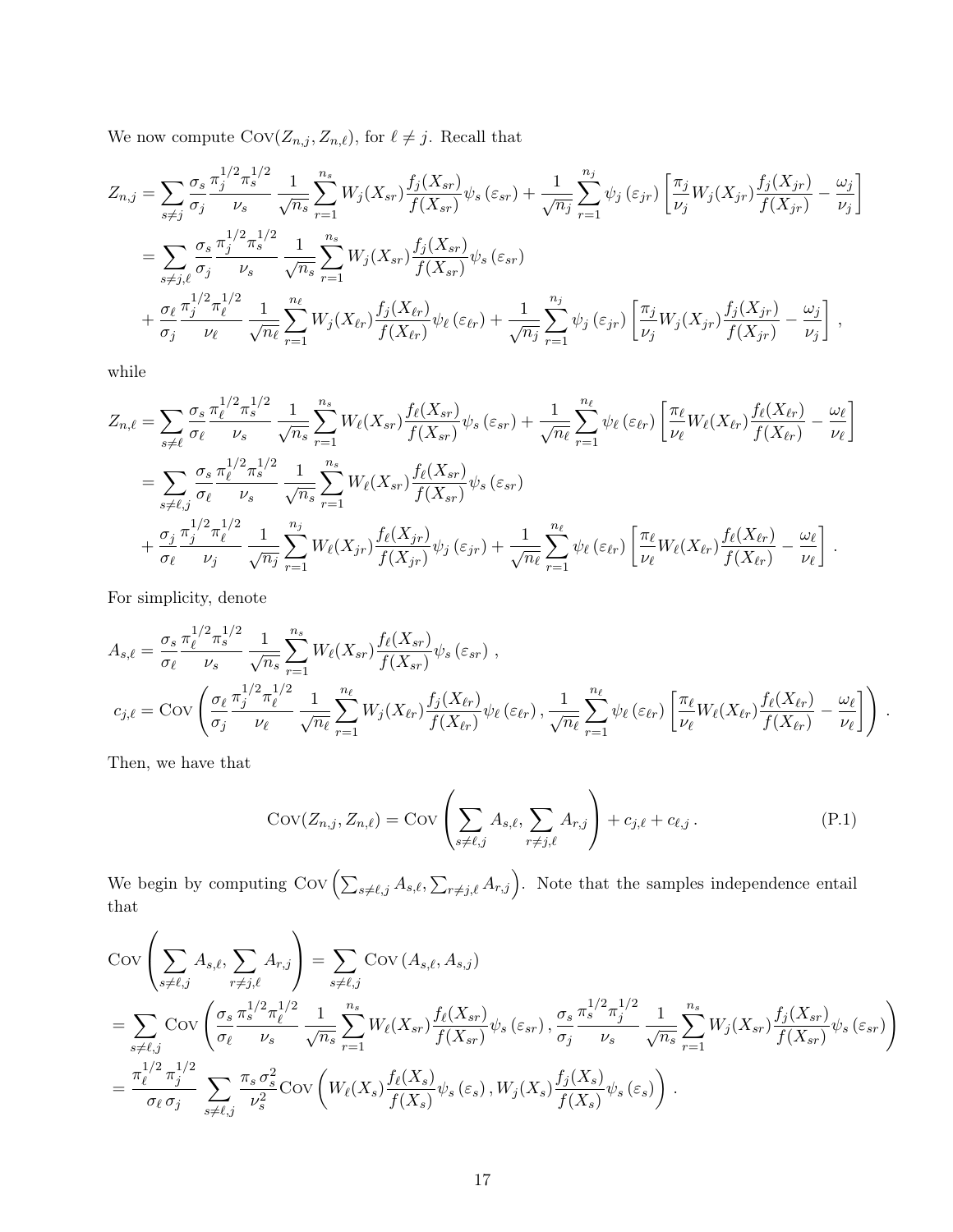Using again that  $\mathbb{E}\psi_j(\varepsilon_j) = 0$  and that  $\mathbb{E}\psi_s^2(\varepsilon_s)/\nu_s^2 = e_s$  and that

<span id="page-17-0"></span>
$$
\alpha_{j,\ell}^{(s)} = \mathbb{E}\left(\frac{W_{\ell}(X_s)f_{\ell}(X_s)W_j(X_s)f_j(X_s)}{f^2(X_s)}\right),
$$

we get that

$$
\text{Cov}\left(\sum_{s\neq\ell,j}A_{s,\ell},\sum_{r\neq j,\ell}A_{r,j}\right) = \frac{\pi_{\ell}^{1/2}\pi_{j}^{1/2}}{\sigma_{\ell}\sigma_{j}}\sum_{s\neq\ell,j}\frac{\pi_{s}\sigma_{s}^{2}}{\nu_{s}^{2}}\mathbb{E}\left(W_{\ell}(X_{s})W_{j}(X_{s})\frac{f_{\ell}(X_{s})f_{j}(X_{s})}{f^{2}(X_{s})}\psi_{s}^{2}(\varepsilon_{s})\right)
$$

$$
=\frac{\pi_{\ell}^{1/2}\pi_{j}^{1/2}}{\sigma_{\ell}\sigma_{j}}\sum_{s\neq\ell,j}e_{s}\pi_{s}\sigma_{s}^{2}\mathbb{E}\left(\frac{W_{\ell}(X_{s})f_{\ell}(X_{s})W_{j}(X_{s})f_{j}(X_{s})}{f^{2}(X_{s})}\right)
$$

$$
=\frac{\pi_{\ell}^{1/2}\pi_{j}^{1/2}}{\sigma_{\ell}\sigma_{j}}\sum_{s\neq\ell,j}e_{s}\pi_{s}\sigma_{s}^{2}\alpha_{j,\ell}^{(s)}
$$

$$
=\frac{\pi_{\ell}^{1/2}\pi_{j}^{1/2}}{\sigma_{\ell}\sigma_{j}}\sum_{s=1}^{k}e_{s}\pi_{s}\sigma_{s}^{2}\alpha_{j,\ell}^{(s)}-\pi_{\ell}^{1/2}\pi_{j}^{1/2}\frac{\sigma_{\ell}}{\sigma_{j}}e_{\ell}\pi_{\ell}\alpha_{j,\ell}^{(\ell)}-\pi_{\ell}^{1/2}\pi_{j}^{1/2}\frac{\sigma_{j}}{\sigma_{\ell}}e_{j}\pi_{j}\alpha_{j,\ell}^{(j)}.\tag{P.2}
$$

Let us compute  $c_{j,\ell}$ . Taking into account that  $\mathbb{E}\psi_{\ell}(\varepsilon_{\ell}) = 0$  and the independence between the errors and the covariates, we obtain

$$
c_{j,\ell} = \text{Cov}\left(\frac{\sigma_{\ell}}{\sigma_{j}} \frac{\pi_{j}^{1/2} \pi_{\ell}^{1/2}}{\nu_{\ell}} \frac{1}{\sqrt{n_{\ell}}} \sum_{r=1}^{n_{\ell}} W_{j}(X_{\ell r}) \frac{f_{j}(X_{\ell r})}{f(X_{\ell r})} \psi_{\ell}(\varepsilon_{\ell r}), \frac{1}{\sqrt{n_{\ell}}} \sum_{r=1}^{n_{\ell}} \psi_{\ell}(\varepsilon_{\ell r}) \left[ \frac{\pi_{\ell}}{\nu_{\ell}} W_{\ell}(X_{\ell r}) \frac{f_{\ell}(X_{\ell r})}{f(X_{\ell r})} - \frac{\omega_{\ell}}{\nu_{\ell}} \right] \right) = \text{Cov}\left(\frac{\sigma_{\ell}}{\sigma_{j}} \frac{\pi_{j}^{1/2} \pi_{\ell}^{1/2}}{\nu_{\ell}} \frac{1}{\sqrt{n_{\ell}}} \sum_{r=1}^{n_{\ell}} W_{j}(X_{\ell r}) \frac{f_{j}(X_{\ell r})}{f(X_{\ell r})} \psi_{\ell}(\varepsilon_{\ell r}), \frac{1}{\nu_{\ell}} \frac{1}{\sqrt{n_{\ell}}} \sum_{r=1}^{n_{\ell}} \psi_{\ell}(\varepsilon_{\ell r}) \left[ \pi_{\ell} W_{\ell}(X_{\ell r}) \frac{f_{\ell}(X_{\ell r})}{f(X_{\ell r})} - \omega_{\ell} \right] \right) = \frac{\sigma_{\ell}}{\sigma_{j}} \frac{\pi_{j}^{1/2} \pi_{\ell}^{1/2}}{\nu_{\ell}^{2}} \text{Cov}\left(W_{j}(X_{\ell}) \frac{f_{j}(X_{\ell})}{f(X_{\ell})} \psi_{\ell}(\varepsilon_{\ell}) , \psi_{\ell}(\varepsilon_{\ell}) \left[ \pi_{\ell} W_{\ell}(X_{\ell}) \frac{f_{\ell}(X_{\ell})}{f(X_{\ell})} - \omega_{\ell} \right] \right) = \frac{\sigma_{\ell}}{\sigma_{j}} \frac{\pi_{j}^{1/2} \pi_{\ell}^{1/2}}{\nu_{\ell}^{2}} \mathbb{E}(\psi_{\ell}^{2}(\varepsilon_{\ell})) \mathbb{E}\left(W_{j}(X_{\ell}) \frac{f_{j}(X_{\ell})}{f(X_{\ell})} \left[ \pi_{\ell} W_{\ell}(X
$$

where we have used that

$$
\beta_j^{(\ell)} = \mathbb{E}\left\{W_j(X_{\ell})\frac{f_j(X_{\ell})}{f(X_{\ell})}\right\} \qquad \alpha_{j,\ell}^{(\ell)} = \mathbb{E}\left(\frac{W_{\ell}(X_{\ell})f_{\ell}(X_{\ell})W_j(X_{\ell})f_j(X_{\ell})}{f^2(X_{\ell})}\right).
$$

Summarizing we have that

$$
c_{j,\ell} = \frac{\sigma_{\ell}}{\sigma_j} \pi_j^{1/2} \pi_{\ell}^{1/2} e_{\ell} \left\{ \pi_{\ell} \alpha_{j,\ell}^{(\ell)} - \omega_{\ell} \beta_j^{(\ell)} \right\} = \frac{\sigma_{\ell}}{\sigma_j} \pi_j^{1/2} \pi_{\ell}^{1/2} \pi_{\ell} e_{\ell} \alpha_{j,\ell}^{(\ell)} - \frac{\sigma_{\ell}}{\sigma_j} \pi_j^{1/2} \pi_{\ell}^{1/2} e_{\ell} \omega_{\ell} \beta_j^{(\ell)},
$$
  

$$
c_{\ell,j} = \frac{\sigma_j}{\sigma_{\ell}} \pi_j^{1/2} \pi_{\ell}^{1/2} e_j \left\{ \pi_j \alpha_{j,\ell}^{(j)} - \omega_j \beta_{\ell}^{(j)} \right\} = \frac{\sigma_j}{\sigma_{\ell}} \pi_j^{1/2} \pi_{\ell}^{1/2} \pi_j e_j \alpha_{j,\ell}^{(j)} - \frac{\sigma_j}{\sigma_{\ell}} \pi_j^{1/2} \pi_{\ell}^{1/2} e_j \omega_j \beta_{\ell}^{(j)},
$$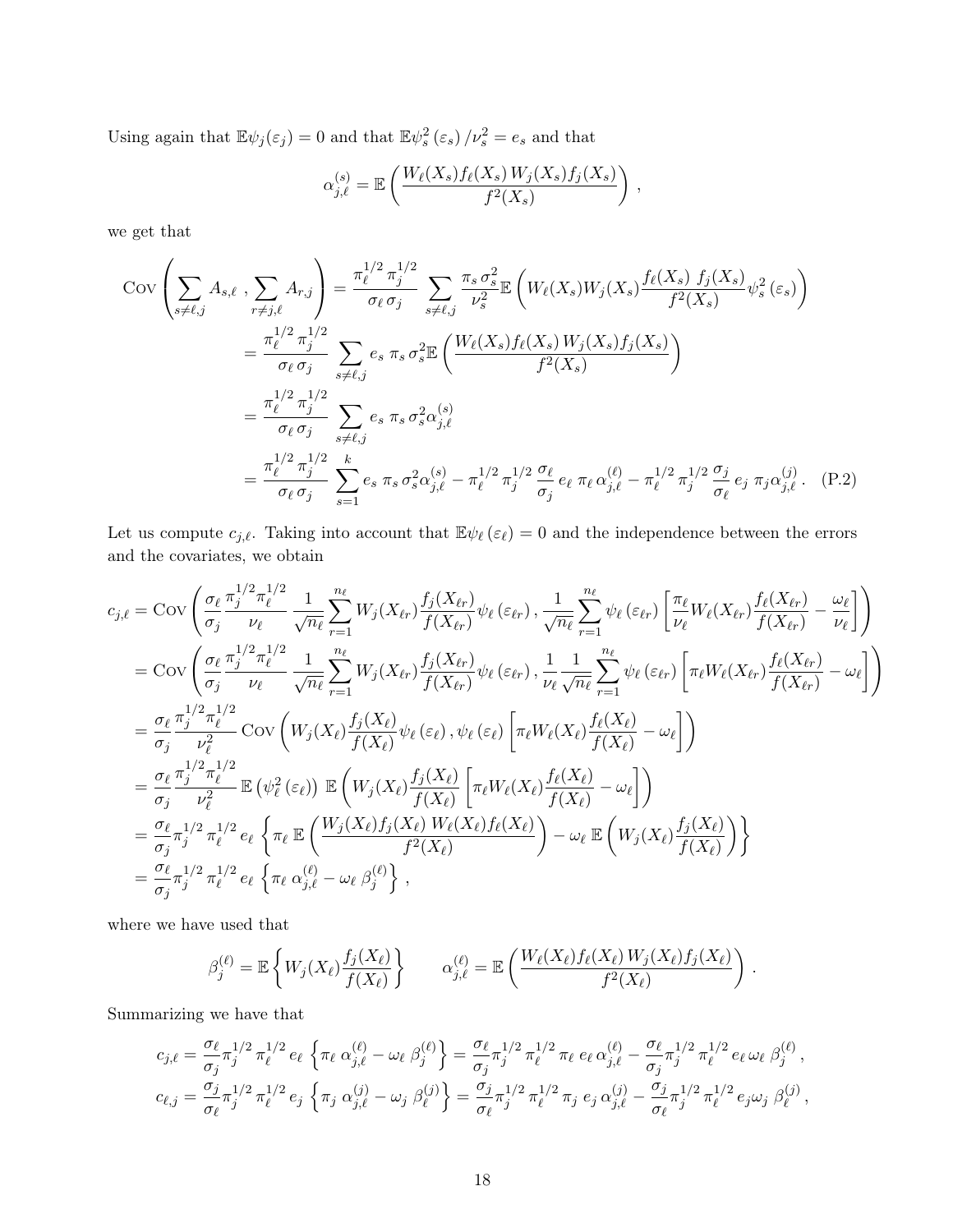which together with [\(P.2\)](#page-17-0) and [\(P.1\)](#page-16-0) leads to

$$
\begin{split} \text{Cov}(Z_{n,j}, Z_{n,\ell}) &= \text{Cov}\left(\sum_{s \neq \ell,j} A_{s,\ell}, \sum_{r \neq j,\ell} A_{r,j}\right) + c_{j,\ell} + c_{\ell,j} \\ &= \frac{\pi_{\ell}^{1/2} \pi_j^{1/2}}{\sigma_{\ell} \sigma_j} \sum_{s=1}^k e_s \ \pi_s \ \sigma_s^2 \alpha_{j,\ell}^{(s)} - \pi_{\ell}^{1/2} \pi_j^{1/2} \frac{\sigma_{\ell}}{\sigma_j} \ e_{\ell} \ \pi_{\ell} \alpha_{j,\ell}^{(\ell)} - \pi_{\ell}^{1/2} \pi_j^{1/2} \frac{\sigma_j}{\sigma_{\ell}} \ e_j \ \pi_j \alpha_{j,\ell}^{(j)} \\ &+ \frac{\sigma_{\ell}}{\sigma_j} \pi_j^{1/2} \pi_{\ell}^{1/2} \pi_{\ell} \ e_{\ell} \ \alpha_{j,\ell}^{(\ell)} - \frac{\sigma_{\ell}}{\sigma_j} \pi_j^{1/2} \pi_{\ell}^{1/2} \ e_{\ell} \ \omega_{\ell} \ \beta_j^{(\ell)} + \frac{\sigma_j}{\sigma_{\ell}} \pi_j^{1/2} \pi_{\ell}^{1/2} \pi_j \ e_j \ \alpha_{j,\ell}^{(j)} - \frac{\sigma_j}{\sigma_{\ell}} \pi_j^{1/2} \pi_{\ell}^{1/2} \ e_j \omega_j \ \beta_{\ell}^{(j)} \\ &= \frac{\pi_{\ell}^{1/2} \pi_j^{1/2}}{\sigma_{\ell} \sigma_j} \sum_{s=1}^k e_s \ \pi_s \ \sigma_s^2 \alpha_{j,\ell}^{(s)} - \frac{\sigma_{\ell}}{\sigma_j} \pi_j^{1/2} \pi_{\ell}^{1/2} \ e_{\ell} \ \omega_{\ell} \ \beta_j^{(\ell)} - \frac{\sigma_j}{\sigma_{\ell}} \pi_j^{1/2} \pi_{\ell}^{1/2} \ e_j \omega_j \ \beta_{\ell}^{(j)}, \end{split}
$$

and the proof follows now from the multivariate central limit theorem.

In the sequel we will use the consistency rates stated in Lemma [P.2](#page-18-0) which we include without proof. In the case of the robust regression estimator, the proof is a direct consequence of the results in Boente and Pardo–Fernández  $(2016)$  combined with the bandwidth rate given in  $\mathbf{A8}$  $\mathbf{A8}$  $\mathbf{A8}$ , while for the density estimator the result can be found in Pardo–Fernández et al. (2015).

<span id="page-18-0"></span>**Lemma P.2.** Let  $\mathring{\mathcal{R}}$  stands for the interior of the set  $\mathcal{R}$  and define

<span id="page-18-4"></span>
$$
\widehat{L}_j(x,\sigma) = \frac{1}{n_j} \sum_{\ell=1}^{n_j} \omega_{j\ell}(x) \psi_j \left( \frac{Y_{j\ell} - m_j(x)}{\sigma} \right), \tag{P.3}
$$

 $\omega_{j\ell}(x) = K_h(x - X_{j\ell})$  and  $\theta_{n_j} = \sqrt{\log n_j/(n_j h)}$ . Then, under conditions **[A1](#page-5-3), [A3](#page-5-4), [A4](#page-5-1), [A6](#page-5-5)** and **[A7](#page-5-6)**a), for any compact set  $\mathcal{K} \subset \overset{\circ}{\mathcal{R}}$ , we have

<span id="page-18-1"></span>
$$
\sup_{x \in \mathcal{K}} |\widehat{m}_j(x) - m_j(x)| = O_{a.co.} (h^2 + \theta_{n_j}) = o_{\mathbb{P}}(n_j^{-1/4}),
$$
\n(P.4)

$$
\sup_{x \in \mathcal{K}} \left| \widehat{m}_j(x) - m_j(x) - \frac{\widehat{\sigma}_j}{f_j(x)\nu_j} \widehat{L}_j(x, \widehat{\sigma}_j) \right| = O_{a.co.} \left( h^2 + \theta_{n_j}^2 \right) = o_{\mathbb{P}}(n_j^{-1/2}). \tag{P.5}
$$

$$
\sup_{x \in \mathcal{K}} |\widehat{f}_j(x) - f_j(x)| = o_{\mathbb{P}}(n_j^{-1/4}).
$$
 (P.6)

A direct consequence of  $A7$ , [\(P.4\)](#page-18-1) and [\(P.6\)](#page-18-1) is that, under  $H_{1,n}$ ,

<span id="page-18-2"></span>
$$
\sup_{x \in \mathcal{K}} |\widehat{\mu}_0(x) - \mu_0(x)| = o_{\mathbb{P}}(n_j^{-1/4}),
$$
\n(P.7)

where  $\mu_0(x)$  and  $\hat{\mu}_0(x)$  are defined in [\(9\)](#page-4-1) and [\(10\)](#page-4-2), respectively. Note that under  $H_0$ ,  $\mu_0 = m_0 = m_j$ , for all  $j = 1, ..., k$ , so that [\(P.7\)](#page-18-2) follows immediately, while under the alternative  $H_{1,n}$ ,

$$
\mu_0(x) = m_0(x) + n^{-1/2} \sum_{j=1}^k \pi_j \frac{f_j(x)}{f(x)} \Delta_j(x) = m_0(x) + n^{-1/2} \Delta_0(x).
$$

Hence, we also have that

<span id="page-18-3"></span>
$$
\sup_{x \in \mathcal{K}} |\widehat{\mu}_0(x) - m_0(x)| = o_{\mathbb{P}}(n_j^{-1/4}).
$$
\n(P.8)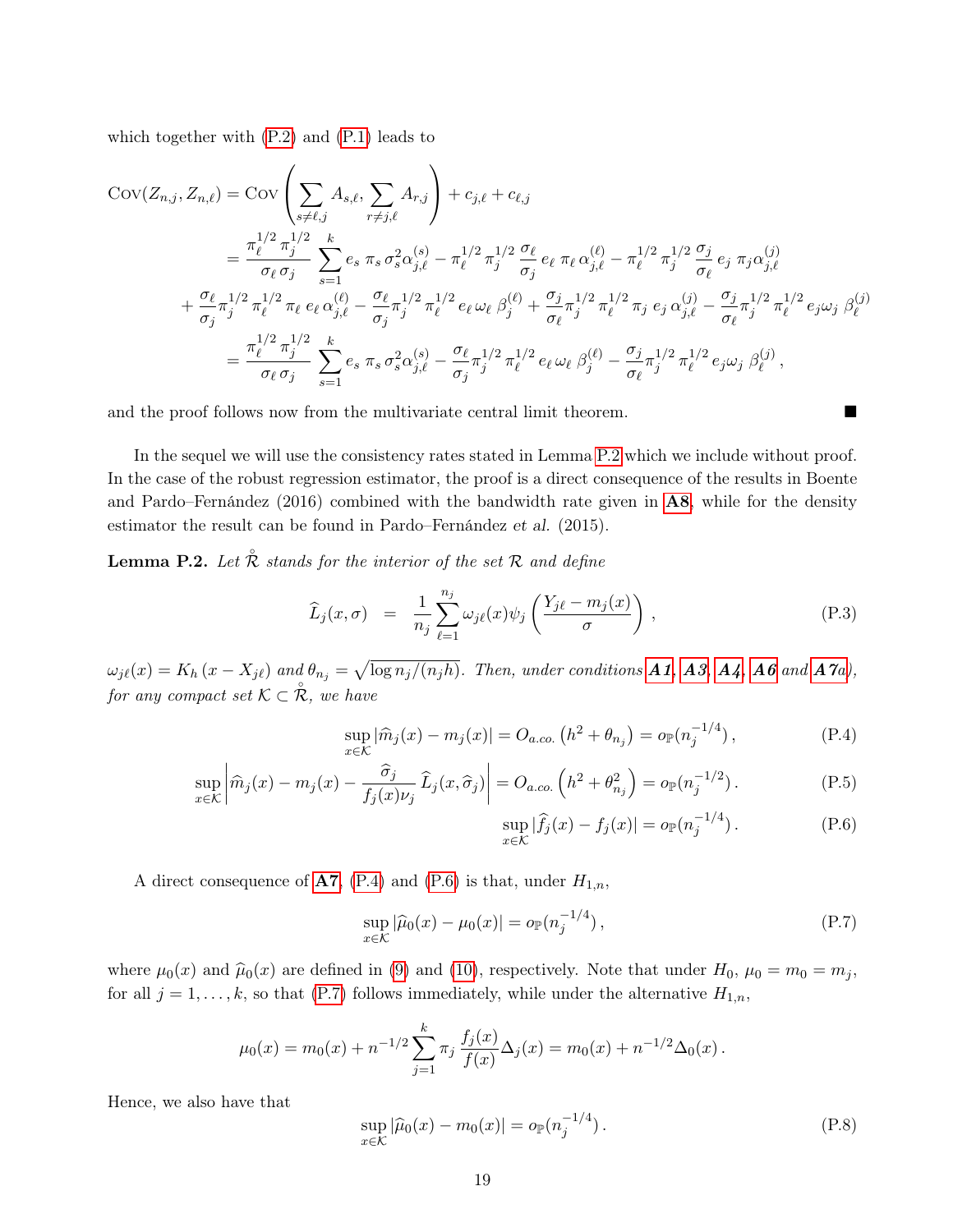For the sake of simplicity, from now on, we denote  $\hat{\Delta}_j (x) = (\hat{\mu}_0(x) - \hat{m}_j(x))/\hat{\sigma}_j$ ,  $\hat{\Upsilon}_{0,j}(x) = (\mu_0(x) - \hat{m}_j(x))/\hat{\sigma}_j$  $\widehat{\mu}_0(x)/\widehat{\sigma}_j$ ,  $\widehat{\Upsilon}_j(x) = (m_j(x) - \widehat{m}_j(x))/\widehat{\sigma}_j$  and  $\widehat{\Gamma}_j(x) = n^{-1/2}(\Delta_j(x) - \Delta_0(x))/\widehat{\sigma}_j$ . Then,

<span id="page-19-2"></span>
$$
\widehat{\Delta}_j(x) = -\widehat{\Upsilon}_{0,j}(x) + \widehat{\Upsilon}_j(x) - \widehat{\Gamma}_j(x). \tag{P.9}
$$

<span id="page-19-1"></span>**Lemma P.3.** Assume that [\(1\)](#page-1-0) and **[A1](#page-5-3)** to **[A6](#page-5-5)**, **[A7](#page-5-6)**a) and **[A8](#page-5-2)** hold. Let  $\hat{\sigma}_j$  be a consistent estimator of  $\sigma_j$ ,  $j = 1, \ldots, k$  satisfying **[A9](#page-5-7)** and let  $\Delta_j : \mathbb{R} \to \mathbb{R}$  be such that  $\mathbb{E} W_j(X_j) \Delta_j^2(X_j) < \infty$ . Assume that  $H_{1,n}$ :  $m_j = m_0 + n^{-1/2} \Delta_j$  holds and define

$$
D_{1,n_j}(t) = -\frac{1}{\sqrt{n_j}} \sum_{\ell=1}^{n_j} W_j(X_{j\ell}) \exp\left(it\,\widehat{\epsilon}_{0j\ell}\right) \left\{ \frac{\widehat{\mu}_0(X_{j\ell}) - \widehat{m}_j(X_{j\ell})}{\widehat{\sigma}_j} \right\}^2 \exp\left(it\,\xi_{j\ell}^{(n)}\right),
$$
  
\n
$$
D_{2,n_j}(t) = \frac{1}{\sqrt{n_j}} \sum_{\ell=1}^{n_j} W_j(X_{j\ell}) \left[\widehat{\Upsilon}_{0,j}(X_{j\ell}) + \widehat{\Gamma}_j(X_{j\ell})\right] \widehat{\Delta}_j(X_{j\ell}) \exp\left(it\,\xi_{j\ell}^{(n)}\right),
$$
  
\n
$$
D_{3,n_j}(t) = \left(\frac{\widehat{\sigma}_j - \sigma_j}{\sigma_j}\right) \frac{1}{\sqrt{n_j}} \sum_{\ell=1}^{n_j} W_j(X_{j\ell}) \exp\left\{it\frac{\sigma_j}{\widehat{\sigma}_j}\varepsilon_{j\ell}\right\} \left\{\widehat{\Upsilon}_j(X_{j\ell}) - \widehat{\Upsilon}_0(X_{j\ell}) - \widehat{\Gamma}_j(X_{j\ell})\right\},
$$

where  $\xi_{j\ell}^{(n)}$  are random variables that may depend on the sample size. Then, for  $s = 1, 2, 3$ , we have that  $\sup_{t\in\mathbb{R}}|D_{s,n_j}(t)|=o_{\mathbb{P}}(1)$ 

PROOF. Using that  $m_j = m_0 + n^{-1/2} \Delta_j$  and that  $\mu_0(x) = m_0(x) + n^{-1/2} \Delta_0(x)$ , we get that

<span id="page-19-0"></span>
$$
\widehat{\mu}_0(x) - \widehat{m}_j(x) = (\widehat{\mu}_0(x) - m_0(x)) - (\widehat{m}_j(x) - m_j(x)) - n^{-1/2} \Delta_j(x)
$$
  
= 
$$
(\widehat{\mu}_0(x) - \mu_0(x)) - (\widehat{m}_j(x) - m_j(x)) + n^{-1/2} (\Delta_0(x) - \Delta_j(x)),
$$
 (P.10)

which implies

$$
\sup_{t \in \mathbb{R}} |D_{1,n_j}(t)| \leq \frac{1}{\sqrt{n_j}} \sum_{\ell=1}^{n_j} W_j(X_{j\ell}) \frac{[\widehat{\mu}_0(X_{j\ell}) - \widehat{m}_j(X_{j\ell})]^2}{\widehat{\sigma}_j^2}
$$
\n
$$
\leq \frac{4}{\sqrt{n_j} \widehat{\sigma}_j^2} \sum_{\ell=1}^{n_j} W_j(X_{j\ell}) \left\{ [\widehat{\mu}_0(X_{j\ell}) - m_0(X_{j\ell})]^2 + [\widehat{m}_j(X_{j\ell}) - m_j(X_{j\ell})]^2 + n^{-1} \Delta_j^2(X_{j\ell}) \right\}
$$
\n
$$
\leq \frac{4}{\widehat{\sigma}_j^2} \left\{ \sqrt{n_j} \sup_{x \in \mathcal{K}_j} [\widehat{\mu}_0(x) - m_0(x)]^2 + \sqrt{n_j} \sup_{x \in \mathcal{K}_j} [\widehat{m}_j(x) - m_j(x)]^2 \right\}
$$
\n
$$
+ \frac{4}{\widehat{\sigma}_j^2} \frac{n_j}{n} \frac{1}{\sqrt{n_j}} \left( \frac{1}{n_j} \sum_{\ell=1}^{n_j} W_j(X_{j\ell}) \Delta_j^2(X_{j\ell}) \right).
$$

From [\(P.4\)](#page-18-1), taking  $\mathcal{K} = \mathcal{K}_j$ , and using that  $\hat{\sigma}_j \stackrel{p}{\longrightarrow} \sigma_j$ ,  $\mathbb{E} W_j(X_j) \Delta_j^2(X_j) < \infty$  and  $n_j/n \to \kappa_j$ , we easily get that  $\sup_{t\in\mathbb{R}}|D_{1,n_j}(t)|=o_{\mathbb{P}}(1)$ .

Let us show that  $\sup_{t\in\mathbb{R}}|D_{2,n_j}(t)|=o_{\mathbb{P}}(1)$ . Using [\(P.10\)](#page-19-0) and denoting  $A(x)=|\Delta_0(x)|+|\Delta_j(x)|$ ,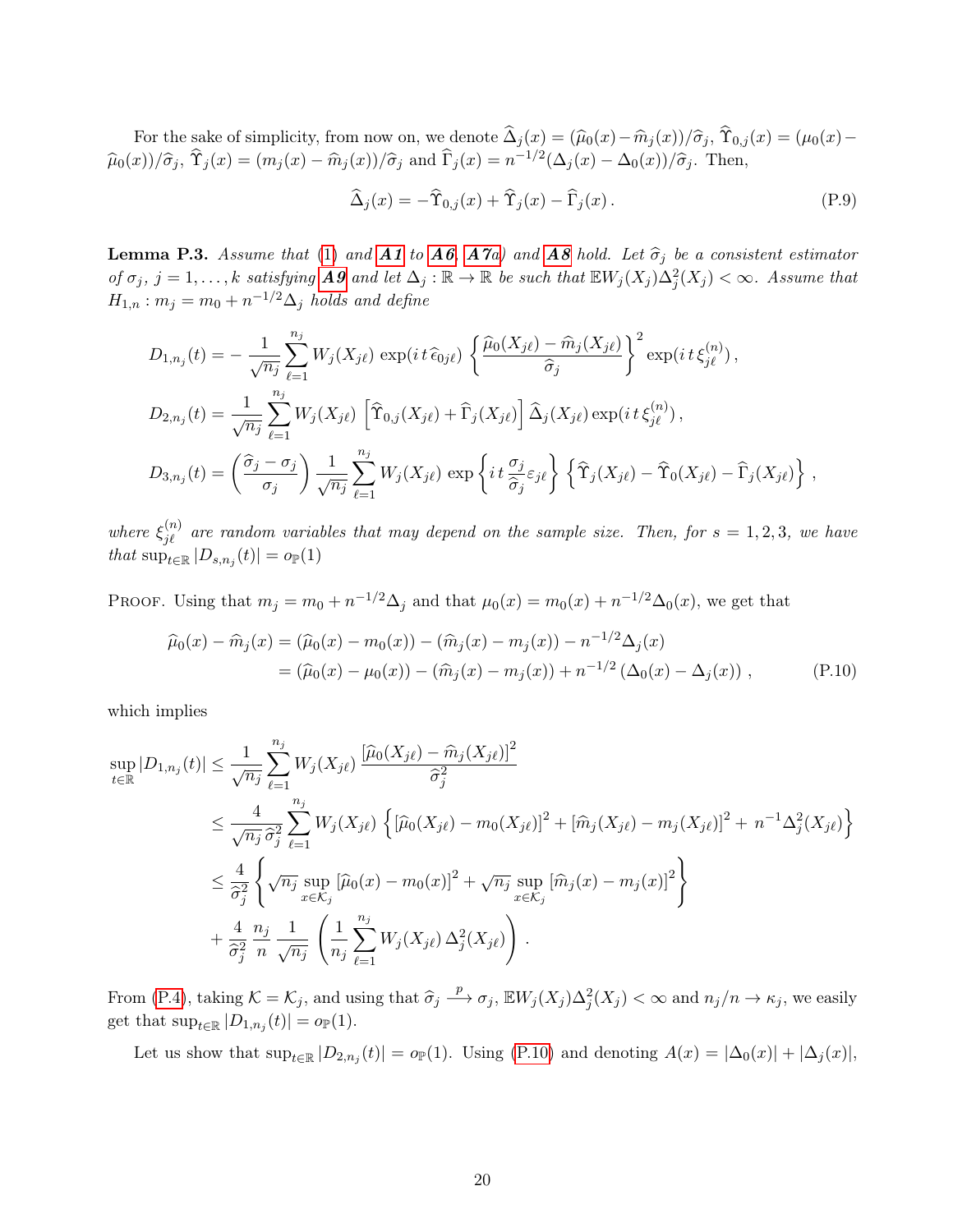$A_0 = \sup_{x \in \mathcal{K}_j} |\widehat{\mu}_0(x) - \mu_0(x)|$  and  $A_j = \sup_{x \in \mathcal{K}_j} |\widehat{m}_j(x) - m_j(x)|$ , we can bound  $\sup_{t \in \mathbb{R}} |D_{2,n_j}(t)|$  as

$$
\sup_{t \in \mathbb{R}} |D_{2,n_j}(t)| \leq \frac{1}{\sqrt{n_j}} \sum_{\ell=1}^{n_j} W_j(X_{j\ell}) \left| \hat{\Upsilon}_{0,j}(X_{j\ell}) + \hat{\Upsilon}_j(X_{j\ell}) \right| \left| \hat{\Delta}_j(X_{j\ell}) \right| \n\leq \frac{1}{\hat{\sigma}_j^2} \frac{1}{\sqrt{n_j}} \sum_{\ell=1}^{n_j} W_j(X_{j\ell}) \left| \mu_0(X_{j\ell}) - \hat{\mu}_0(X_{j\ell}) + n^{-1/2} \left[ \Delta_j(X_{j\ell}) - \Delta_0(X_{j\ell}) \right] \right| |\hat{\mu}_0(X_{j\ell}) - \hat{m}_j(X_{j\ell})| \n\leq \frac{1}{\hat{\sigma}_j^2} \frac{1}{\sqrt{n_j}} \sum_{\ell=1}^{n_j} W_j(X_{j\ell}) \left\{ |\hat{\mu}_0(X_{j\ell}) - \mu_0(X_{j\ell})| + n^{-1/2} A(X_{j\ell}) \right\} \times \n\left\{ |\hat{\mu}_0(X_{j\ell}) - \mu_0(X_{j\ell})| + |\hat{m}_j(X_{j\ell}) - m_j(X_{j\ell})| + n^{-1/2} A(X_{j\ell}) \right\} \n\leq \frac{1}{\hat{\sigma}_j^2} \left\{ \sqrt{n_j} \hat{A}_0^2 + 2 \hat{A}_0 \left( \frac{n_j}{n} \right)^{1/2} \frac{1}{n_j} \sum_{\ell=1}^{n_j} W_j(X_{j\ell}) A(X_{j\ell}) + \sqrt{n_j} \hat{A}_0 \hat{A}_j \right. \n+ \hat{A}_j \left( \frac{n_j}{n} \right)^{1/2} \frac{1}{n_j} \sum_{\ell=1}^{n_j} W_j(X_{j\ell}) A(X_{j\ell}) + n^{-1/2} \left( \frac{n_j}{n} \right)^{1/2} \frac{1}{n_j} \sum_{\ell=1}^{n_j} W_j(X_{j\ell}) A^2(X_{j\ell}) \right\} .
$$

Hence, using [\(P.4\)](#page-18-1) and [\(P.8\)](#page-18-3), together with the fact that  $E W_j(X_j) \Delta_j^2(X_j) < \infty$ , we obtain that  $\sup_{t \in \mathbb{R}} |D_{2,n_j}(t)| = o_{\mathbb{P}}(1).$ 

Finally, to prove that  $\sup_{t\in\mathbb{R}}|D_{3,n_j}(t)|=o_{\mathbb{P}}(1)$ , note that

<span id="page-20-0"></span>
$$
\sup_{t \in \mathbb{R}} |D_{3,n_j}(t)| \leq \left(\frac{|\hat{\sigma}_j - \sigma_j|}{\hat{\sigma}_j \sigma_j}\right) \frac{1}{\sqrt{n_j}} \sum_{\ell=1}^{n_j} W_j(X_{j\ell}) \left\{ |\hat{\mu}_0(X_{j\ell}) - \mu_0(X_{j\ell})| + |\hat{m}_j(X_{j\ell}) - m_j(X_{j\ell})| + n^{-1/2} |\Delta_j(X_{j\ell}) - \Delta_0(X_{j\ell})| \right\}
$$
  

$$
\leq \left(\frac{|\hat{\sigma}_j - \sigma_j|}{\hat{\sigma}_j \sigma_j}\right) \sqrt{n_j} \left(\hat{A}_0 + \hat{A}_j\right)
$$
  

$$
+ \left(\frac{|\hat{\sigma}_j - \sigma_j|}{\hat{\sigma}_j \sigma_j}\right) \left(\frac{n_j}{n}\right)^{1/2} \frac{1}{n_j} \sum_{\ell=1}^{n_j} W_j(X_{j\ell}) |\Delta_j(X_{j\ell}) - \Delta_0(X_{j\ell})| .
$$
 (P.11)

Using the consistency of  $\hat{\sigma}_j$  and the fact that  $\mathbb{E}W_j(X_j) \Delta_j^2(X_j) < \infty$ , we obtain that the second term on the right hand side of [\(P.11\)](#page-20-0) converges to 0 in probability, while [\(P.4\)](#page-18-1) and [\(P.8\)](#page-18-3) together with the fact that  $n_j^{1/4}(\hat{\sigma}_j - \sigma_j) = o_{\mathbb{P}}(1)$  entail that the first term is  $o_{\mathbb{P}}(1)$ , concluding the proof.

<span id="page-20-1"></span>**Lemma P.4.** Assume that [\(1\)](#page-1-0) and **[A1](#page-5-3)** to **[A8](#page-5-2)** hold. Let  $\hat{\sigma}_j$  be a consistent estimator of  $\sigma_j$ ,  $j = 1, ..., k$ satisfying **[A9](#page-5-7)** and consider functions  $\Delta_j : \mathbb{R} \to \mathbb{R}$  such that  $\mathbb{E} W_j(X_j) \Delta_j^2(X_j) < \infty$ . Assume that  $H_{1,n} : m_j = m_0 + n^{-1/2} \Delta_j$  holds. Denote  $V_s(x) = (n_s/n)(f_s(x)/f(x))$ ,  $M_s(x) = m_s(x)/f(x)$  and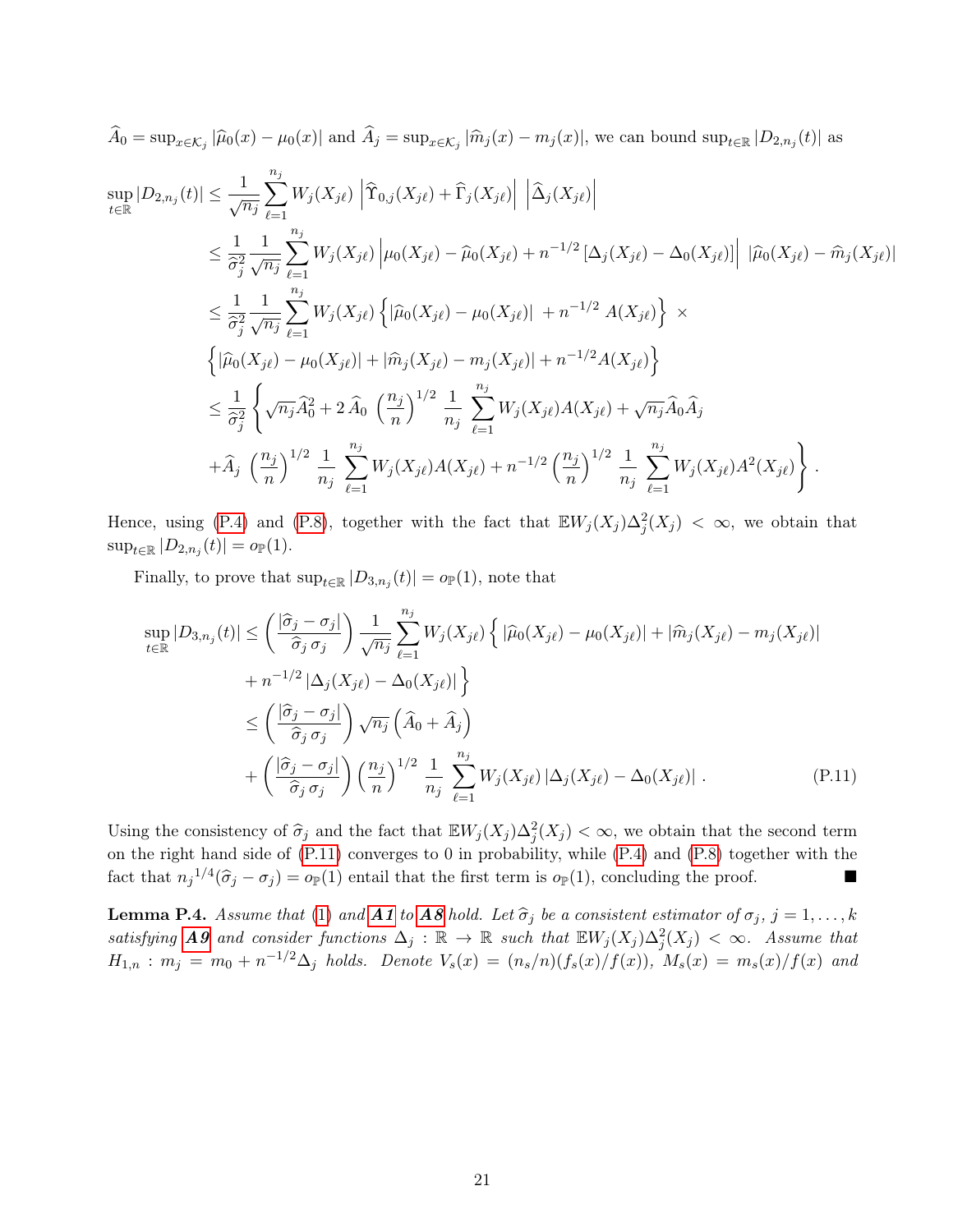$C_s(x) = (n_s/n)M_s(x)$ . Furthermore, define

$$
D_{1,n_j}(\sigma, t) = \frac{1}{\sigma_j} \left(\frac{n_j}{n}\right)^{1/2} \frac{1}{n_j} \sum_{\ell=1}^{n_j} W_j(X_{j\ell}) \exp\left\{it\left(\frac{\sigma_j}{\sigma}\varepsilon_{j\ell}\right) (\Delta_j(X_{j\ell}) - \Delta_0(X_{j\ell}))\right\},
$$
  
\n
$$
D_{2,n_j}(\sigma, t) = \frac{1}{\sigma_j} \frac{1}{\sqrt{n_j}} \sum_{\ell=1}^{n_j} W_j(X_{j\ell}) \exp\left\{it\left(\frac{\sigma_j}{\sigma}\varepsilon_{j\ell}\right) \{\widehat{m}_j(X_{j\ell}) - m_j(X_{j\ell})\}\right\},
$$
  
\n
$$
D_{3,n_j}(\sigma, t) = \sum_{s=1}^k \frac{1}{\sigma_j} \frac{1}{\sqrt{n_j}} \sum_{\ell=1}^{n_j} W_j(X_{j\ell}) V_s(X_{j\ell}) \exp\left\{it\left(\frac{\sigma_j}{\sigma}\varepsilon_{j\ell}\right) \{\widehat{m}_s(X_{j\ell}) - m_s(X_{j\ell})\}\right\},
$$
  
\n
$$
D_{4,n_j}(\sigma, t) = \sum_{s=1}^k \frac{1}{\sigma_j} \frac{1}{\sqrt{n_j}} \sum_{\ell=1}^{n_j} W_j(X_{j\ell}) C_s(X_{j\ell}) \exp\left\{it\left(\frac{\sigma_j}{\sigma}\varepsilon_{j\ell}\right) \{\widehat{f}_s(X_{j\ell}) - f_s(X_{j\ell})\}\right\},
$$
  
\n
$$
D_{5,n_j}(\sigma, t) = \sum_{s=1}^k \frac{1}{\sigma_j} \frac{1}{\sqrt{n_j}} \sum_{\ell=1}^{n_j} W_j(X_{j\ell}) V_s(X_{j\ell}) M_s(X_{j\ell}) \exp\left\{it\left(\frac{\sigma_j}{\sigma}\varepsilon_{j\ell}\right) \{\widehat{f}(X_{j\ell}) - f(X_{j\ell})\}\right\}.
$$

a) If 
$$
\widehat{D}(t) = it \left( D_{1,n_j}(\widehat{\sigma}_j,t) - D_{1,n_j}(\sigma_j,t) \right)
$$
, then  $\|\widehat{D}\|_w = o_{\mathbb{P}}(1)$ .

b) Moreover, if  $\mathbb{E}|\varepsilon_j| < \infty$ , we have that, for  $s = 1, \ldots, 5$ ,  $D_{s,n_j}(\hat{\sigma}_j, t) = D_{s,n_j}(\sigma_j, t) + it R_{s,n_j}(t)$ , where  $\sup_{t\in\mathbb{R}}|R_{s,n_j}(t)|=o_{\mathbb{P}}(1)$ .

PROOF. We begin by proving b). Using a Taylor's expansion or order one, we obtain that

$$
D_{1,n_j}(\hat{\sigma}_j, t) - D_{1,n_j}(\sigma_j, t) = i t \frac{1}{\sigma_j} \left(\frac{\sigma_j}{\hat{\sigma}_j} - 1\right) \left(\frac{n_j}{n}\right)^{1/2} \frac{1}{n_j} \sum_{\ell=1}^{n_j} W_j(X_{j\ell}) \exp\left\{i t \xi_{j\ell} \varepsilon_{j\ell}\right\} (\Delta_j(X_{j\ell}) - \Delta_0(X_{j\ell})) \varepsilon_{j\ell}
$$
  
=  $i t R_{3,n_j}(t)$ ,

with  $\xi_{j\ell}$  and intermediate point. Hence, noting that

$$
\sup_{t\in\mathbb{R}}|R_{3,n_j}(t)|\leq \frac{1}{\sigma_j}\left|\frac{\sigma_j}{\hat{\sigma}_j}-1\right|\left(\frac{n_j}{n}\right)^{1/2}\frac{1}{n_j}\sum_{\ell=1}^{n_j}|\varepsilon_{j\ell}|W_j(X_{j\ell})|\Delta_j(X_{j\ell})-\Delta_0(X_{j\ell})|,
$$

and using that  $\mathbb{E}|\varepsilon_j| < \infty$  and  $\hat{\sigma}_j \stackrel{p}{\longrightarrow} \hat{\sigma}_j$ , we conclude that  $\sup_{t \in \mathbb{R}} |R_{1,n_j}(t)| = o_{\mathbb{P}}(1)$ .

Note that  $D_{2,n_j}(\hat{\sigma}_j, t) - D_{2,n_j}(\sigma_j, t) = i \, tR_{2,n_j}(t)$ , where

$$
R_{2,n_j}(t) = \frac{1}{\sigma_j} \frac{1}{\sqrt{n_j}} \sum_{\ell=1}^{n_j} W_j(X_{j\ell}) \exp\left\{i\,t\,\xi_{j\ell}\right\} \left(\frac{\sigma_j}{\hat{\sigma}_j} - 1\right) \varepsilon_{j\ell} \left\{\hat{m}_j(X_{j\ell}) - m_j(X_{j\ell})\right\} \,,
$$

with  $\xi_{j\ell}$  an intermediate point. We have the following bound for  $R_{2,n_j}(t)$ 

$$
|R_{2,n_j}(t)| = \left| \frac{1}{\sigma_j} \frac{1}{\sqrt{n_j}} \sum_{\ell=1}^{n_j} W_j(X_{j\ell}) \exp\left\{it \xi_{j\ell}\right\} \left(\frac{\sigma_j}{\hat{\sigma}_j} - 1\right) \varepsilon_{j\ell} \left\{\widehat{m}_j(X_{j\ell}) - m_j(X_{j\ell})\right\} \right|
$$
  

$$
\leq \frac{1}{\sigma_j} \sup_{x \in \mathcal{K}_j} |\widehat{m}_j(x) - m_j(x)| \left|\frac{\sigma_j}{\hat{\sigma}_j} - 1\right| \frac{1}{\sqrt{n_j}} \sum_{\ell=1}^{n_j} W_j(X_{j\ell}) |\varepsilon_{j\ell}|
$$
  

$$
\leq \frac{1}{\sigma_j} n_j^{1/4} \sup_{x \in \mathcal{K}_j} |\widehat{m}_j(x) - m_j(x)| \frac{n_j^{1/4} |\sigma_j - \widehat{\sigma}_j|}{\widehat{\sigma}_j} \frac{1}{n_j} \sum_{\ell=1}^{n_j} |\varepsilon_{j\ell}|.
$$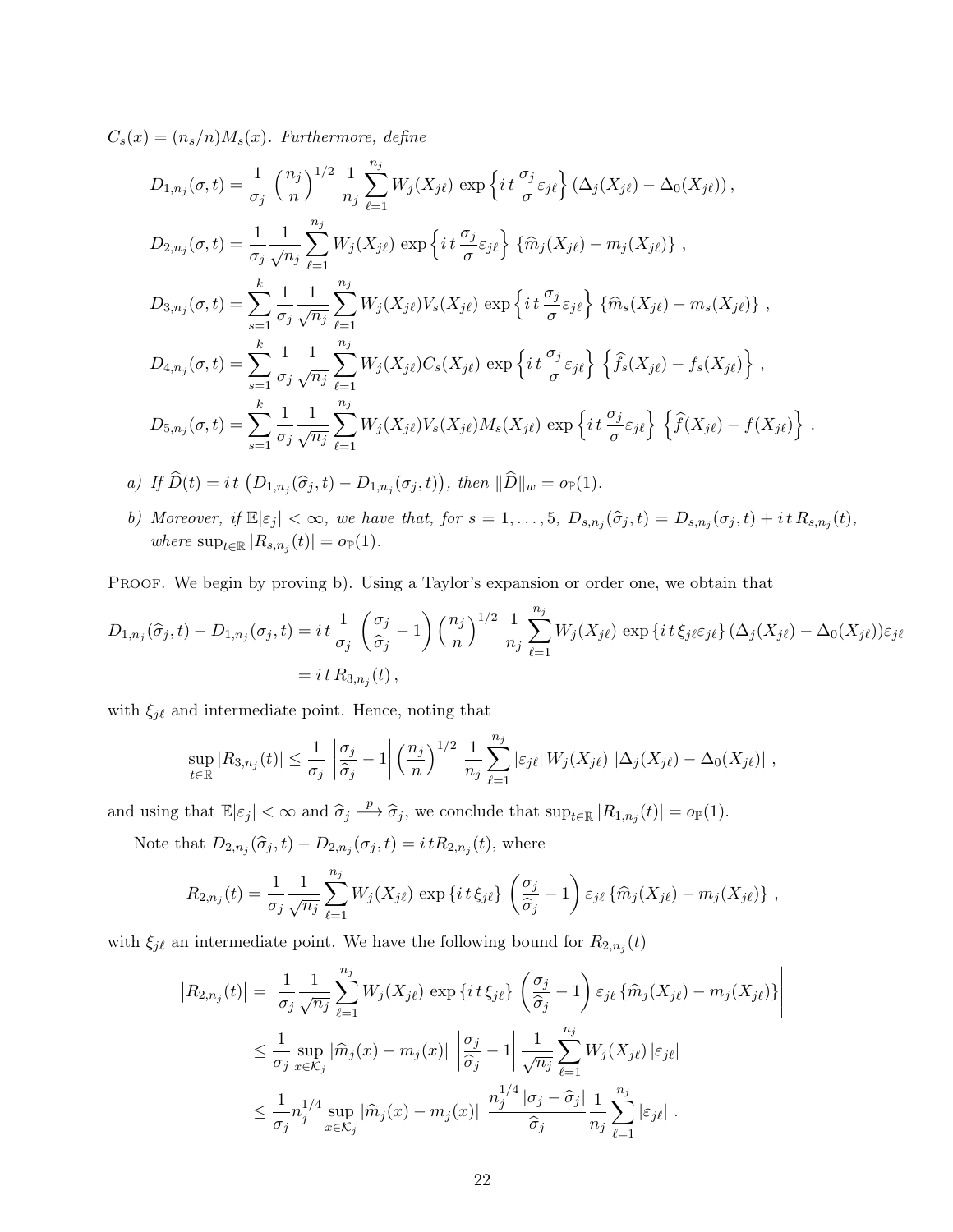Therefore, using [\(P.4\)](#page-18-1), **[A9](#page-5-7)** and the fact that  $\mathbb{E}|\varepsilon_j| < \infty$ , we obtain that  $\sup_{t \in \mathbb{R}} |R_{2,n_j}(t)| = o_{\mathbb{P}}(1)$  as desired. Similarly, using [\(P.4\)](#page-18-1), **[A5](#page-5-8), [A9](#page-5-7)** and the fact that  $\mathbb{E}|\varepsilon_j| < \infty$ , we obtain that  $D_{3,n_j}(\hat{\sigma}_j,t) =$  $D_{3,n_j}(\sigma_j,t)+i\,t\,D_{3,n_j}(t)$ , where  $\sup_{t\in\mathbb{R}}|D_{3,n_j}(t)|=o_\mathbb{P}(1)$ . Finally, using [\(P.6\)](#page-18-1), similar arguments allow to conclude that, for  $s = 4, 5, D_{s,n_j}(\hat{\sigma}_j, t) = D_{s,n_j}(\sigma_j, t) + it D_{s,n_j}(t)$ , where  $\sup_{t \in \mathbb{R}} |D_{s,n_j}(t)| = o_{\mathbb{P}}(1)$ .

Let us show a). Denote  $D_{1,n}^{(1)}$  $1_{1,n_j}(t) = D_{1,n_j}(\hat{\sigma}_j,t) - D_{1,n_j}(\sigma_j,t)$ . Then, for any  $M > 0$ ,

<span id="page-22-0"></span>
$$
D_{1,n_j}^{(1)}(t) = \frac{1}{\sigma_j} \left(\frac{n_j}{n}\right)^{1/2} \left(D_{1,n_j}^{(2)}(M,t) + D_{1,n_j}^{(3)}(M,t)\right),\tag{P.12}
$$

with

$$
D_{1,n_j}^{(2)}(M,t) = \frac{1}{n_j} \sum_{\ell=1}^{n_j} U(X_{j\ell}) \left\{ \exp\left\{ i t \frac{\sigma_j}{\hat{\sigma}_j} \varepsilon_{j\ell} \right\} - \exp\left\{ i t \varepsilon_{j\ell} \right\} \right\} \mathbb{I}_{|\varepsilon_{j\ell}| \leq M},
$$
  

$$
D_{1,n_j}^{(3)}(M,t) = \frac{1}{n_j} \sum_{\ell=1}^{n_j} U(X_{j\ell}) \left\{ \exp\left\{ i t \frac{\sigma_j}{\hat{\sigma}_j} \varepsilon_{j\ell} \right\} - \exp\left\{ i t \varepsilon_{j\ell} \right\} \right\} \mathbb{I}_{|\varepsilon_{j\ell}| \geq M},
$$

where for the sake of simplicity we have denoted  $U(x) = W_j(x) (\Delta_j(x) - \Delta_0(x))$ . Note that

$$
A_{1,n_j}(M) = \|it D_{1,n_j}^{(3)}(M,t)\|_{w} \leq 2 \frac{1}{n_j} \sum_{\ell=1}^{n_j} |U(X_{j\ell})| \mathbb{I}_{|\varepsilon_{j\ell}| \geq M} \left\{ \int t^2 w(t) dt \right\}^{1/2},
$$

while

$$
\sup_{t\in\mathbb{R}}|D_{3,n_j}^{(2)}(M,t)|\leq M\left|\frac{\sigma_j}{\hat{\sigma}_j}-1\right|\frac{1}{n_j}\sum_{\ell=1}^{n_j}|U(X_{j\ell})|,
$$

so that

<span id="page-22-1"></span>
$$
A_{2,n_j}(M) = \|it \, D_{1,n_j}^{(2)}(M,t)\|_w \le M \left| \frac{\sigma_j}{\hat{\sigma}_j} - 1 \right| \frac{1}{n_j} \sum_{\ell=1}^{n_j} |U(X_{j\ell})| \left\{ \int t^2 w(t) \, dt \right\}^{1/2} . \tag{P.13}
$$

Given  $\delta > 0$ , choose M such that  $\left\{ \int t^2 w(t) dt \right\}^{1/2} \mathbb{E} |U(X_j)| \mathbb{P}(|\varepsilon_j| > M) < \delta/(8a_j)$ , where  $a_j =$  $\pi_i^{1/2}$  $j^{1/2}/\sigma_j$ . The law of large numbers entail that

$$
A_{1,n_j}(M) \xrightarrow{p} 2 \left\{ \int t^2 w(t) dt \right\}^{1/2} \mathbb{E}|U(X_j)| \mathbb{P}(|\varepsilon_j| > M) < \delta/(4a_j),
$$

so that, given  $\eta > 0$ , there exists  $n_{j,0}$  such that for  $n_j \geq n_{j,0}$ , we have that

<span id="page-22-2"></span>
$$
\mathbb{P}\left(A_{1,n_j}(M) < \delta/(2a_j)\right) > 1 - \eta/2\,. \tag{P.14}
$$

On the other hand, the consistency of  $\hat{\sigma}_j$  together with the fact that  $\mathbb{E}|U(X_j)| < \infty$  entail that

$$
A_{3,n_j} = \left| \frac{\sigma_j}{\hat{\sigma}_j} - 1 \right| \frac{1}{n_j} \sum_{\ell=1}^{n_j} |U(X_{j\ell})| \left\{ \int t^2 w(t) dt \right\}^{1/2} \stackrel{p}{\longrightarrow} 0,
$$

therefore, we can choose  $n_{j,1}$  such that for  $n_j \ge n_{j,1}$ , we have that  $\mathbb{P}\left(A_{3,n_j} \lt \delta/(2\Delta a_j)\right) > 1 - \eta/2$ , implying that

<span id="page-22-3"></span>
$$
\mathbb{P}\left(A_{2,n_j}(M) < \delta/(2a_j)\right) > 1 - \eta/2\,. \tag{P.15}
$$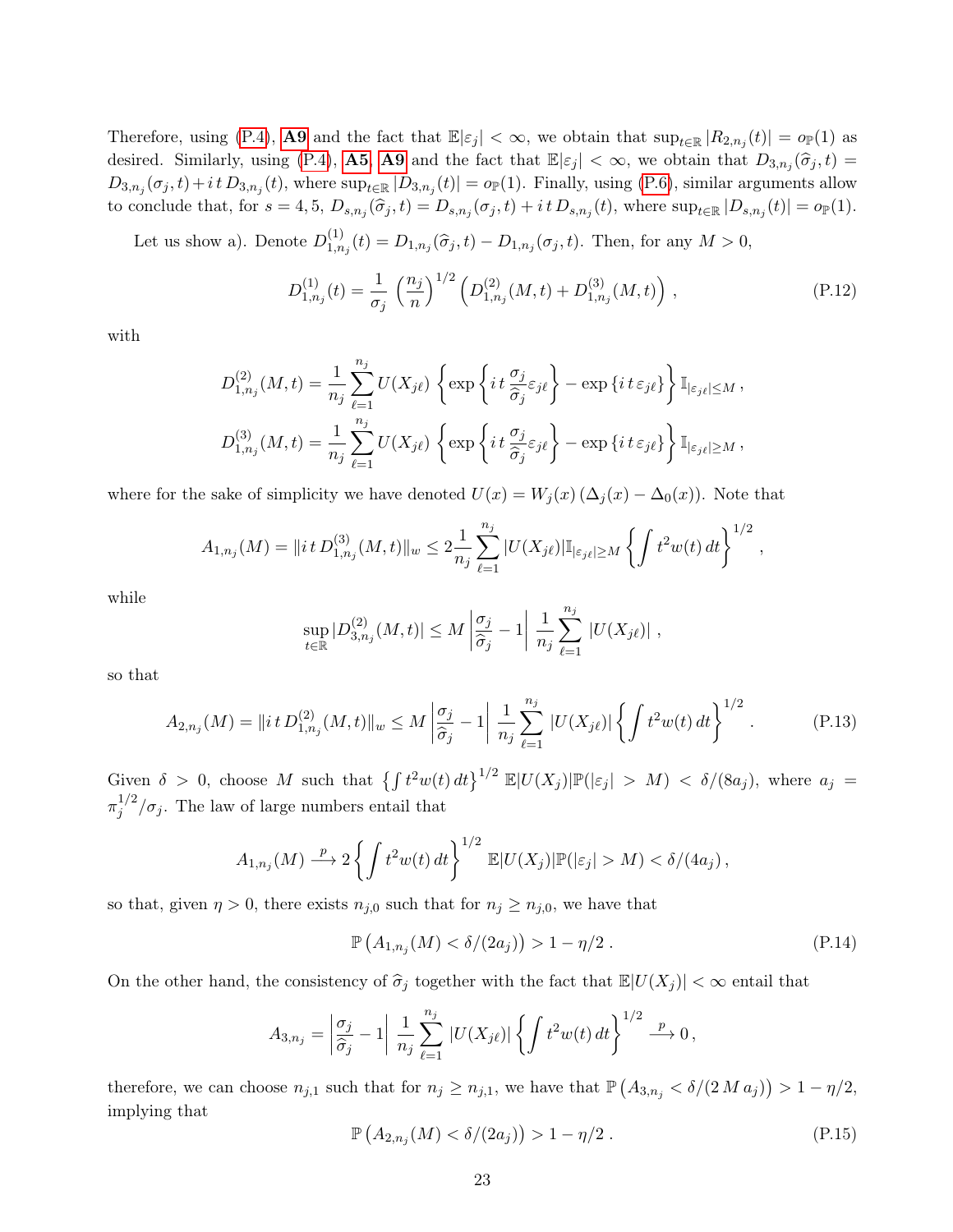Taking into account that  $n_j/n \to \pi_j$ , we get that

$$
a_{j,n_j} = \frac{1}{\sigma_j} \left(\frac{n_j}{n}\right)^{1/2} \to \frac{1}{\sigma_j} \pi_j^{1/2} = a_j,
$$

so for  $n_j \geq n_{j,2}$ , we have that  $a_{j,n_j} \leq 2a_j$ . Combining [\(P.12\)](#page-22-0), [\(P.13\)](#page-22-1), [\(P.14\)](#page-22-2) and [\(P.15\)](#page-22-3), we obtain that for  $n_j \ge \max(n_{j,0}, n_{j,1}, n_{j,2})$ ,  $\mathbb{P}(\|\widehat{D}\|_w < \delta) > 1 - \eta$ , which entails that  $\|\widehat{D}\|_w = o_{\mathbb{P}}(1)$  concluding the proof. proof.

<span id="page-23-1"></span>**Lemma P.5.** Assume that [\(1\)](#page-1-0) and **[A1](#page-5-3)** to **[A6](#page-5-5)**, **[A7](#page-5-6)**a) and **[A8](#page-5-2)** hold and that  $\mathbb{E}|\varepsilon_j| < \infty$ . Define for  $s=1,\ldots,k,$ 

$$
A_{1,s,n_j}(t) = \frac{1}{\sqrt{n_j}} \sum_{\ell=1}^{n_j} W_j(X_{j\ell}) M_s(X_{j\ell}) \exp \{ i t \varepsilon_{j\ell} \} \left\{ \hat{f}_s(X_{j\ell}) - f_s(X_{j\ell}) \right\},
$$
  

$$
A_{2,s,n_j}(t) = \frac{1}{\sqrt{n_j}} \sum_{\ell=1}^{n_j} W_j(X_{j\ell}) V_s(X_{j\ell}) M_s(X_{j\ell}) \exp \{ i t \varepsilon_{j\ell} \} \left\{ \hat{f}(X_{j\ell}) - f(X_{j\ell}) \right\},
$$

where  $V_s(x) = (n_s/n)(f_s(x)/f(x))$ ,  $M_s(x) = m_s(x)/f(x)$ . Then, we have that  $\sup_{t \in \mathbb{R}} |A_{\ell,s,n_j}(t)| =$  $o_{\mathbb{P}}(1)$ , for  $\ell = 1, 2$ .

PROOF. We will only show that  $\sup_{t\in\mathbb{R}}|A_{1,s,n_j}(t)|=o_{\mathbb{P}}(1)$ , since the proof of  $\sup_{t\in\mathbb{R}}|A_{2,s,n_j}(t)|=o_{\mathbb{P}}(1)$ is analogous. Denote

$$
f_{h,s}(x) = \mathbb{E}\widehat{f}_s(x) = \frac{1}{h} \int K\left(\frac{x-u}{h}\right) f_s(u) du = \frac{1}{h} \int K\left(\frac{x-u}{h}\right) \{f_s(u) - f_s(x)\} du + f_s(x) = r_{h,s}(x) + f_s(x).
$$

Recall that **[A5](#page-5-8)** and **[A6](#page-5-5)** imply that for  $x \in \mathcal{K}_j$ ,

$$
r_{h,s}(x) = \int K(v) \{ f_s(x - h v) - f_s(x) \} dv = -h f'_s(x) \int v K(v) dv + h^2 \int v^2 K(v) f''_s(\xi_{v,x}) dv
$$
  
=  $h^2 \int v^2 K(v) f''_s(\xi_{v,x}) dv$ ,

where  $\xi_{v,x}$  is an intermediate point between x and  $x - h v$ . Using that  $f''_s$  is a continuous function in a neighbourhood of  $\mathcal{K}_j$ , we get that, for h small enough,  $\sup_{x \in \mathcal{K}_j, v} |f''_s(\xi_{v,x})| = a_{j,s} < \infty$ , so

<span id="page-23-0"></span>
$$
\sup_{x \in \mathcal{K}_j} |r_{h,s}(x)| \le h^2 a_{j,s} \int v^2 K(v) \, dv \,. \tag{P.16}
$$

Then,  $A_{1,s,n_j}(t) = B_{1,s,n_j}(t) + B_{2,s,n_j}(t)$  where

$$
B_{1,s,n_j}(t) = \frac{1}{\sqrt{n_j}} \sum_{\ell=1}^{n_j} W_j(X_{j\ell}) M_s(X_{j\ell}) \exp \{ i t \varepsilon_{j\ell} \} \left\{ \widehat{f}_s(X_{j\ell}) - f_{h,s}(X_{j\ell}) \right\},
$$
  

$$
B_{2,s,n_j}(t) = \frac{1}{\sqrt{n_j}} \sum_{\ell=1}^{n_j} W_j(X_{j\ell}) M_s(X_{j\ell}) \exp \{ i t \varepsilon_{j\ell} \} r_{h,s}(X_{j\ell}).
$$

Using [\(P.16\)](#page-23-0) and that  $||W_j||_{\infty} = 1$ , **[A4](#page-5-1)** and **[A5](#page-5-8)**, we get that

$$
\sup_{t \in \mathbb{R}} |B_{2,s,n_j}(t)| \leq \sqrt{n_j} h^2 a_{j,s} A_{j,s} \int v^2 K(v) dv,
$$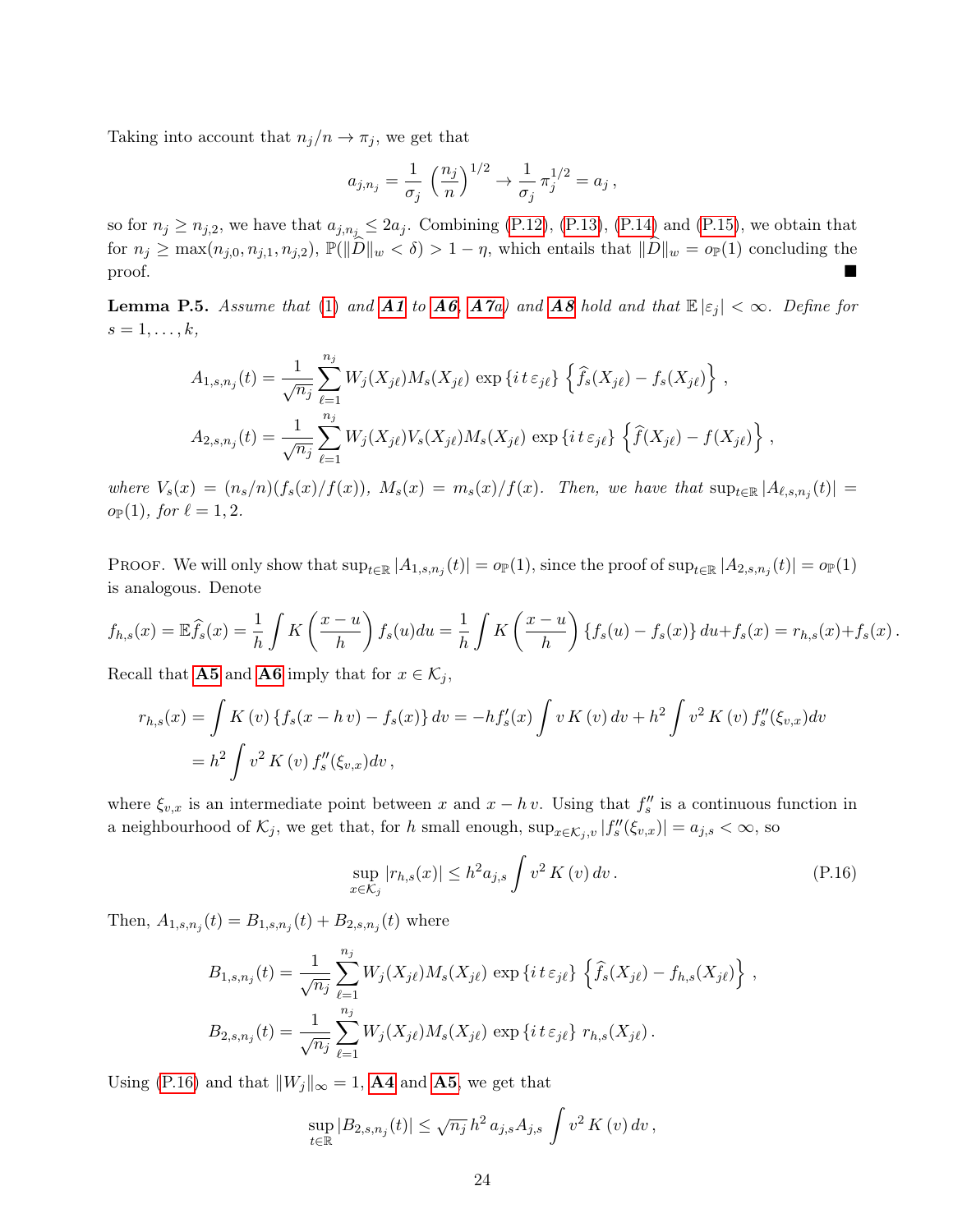where  $A_{j,s}$  is an upper bound of  $|M_s(u)|$  in a neighbourhood of  $\mathcal{K}_j$ . Hence, the fact that  $n h^4 \to 0$ entails that  $\sup_{t\in\mathbb{R}} |B_{2,s,n_j}(t)| = o_{\mathbb{P}}(1)$ .

Let us consider the situation  $s \neq j$ . In this case,

$$
B_{1,s,n_j}(t) = \frac{1}{\sqrt{n_j}} \sum_{\ell=1}^{n_j} W_j(X_{j\ell}) M_s(X_{j\ell}) \exp\{it \varepsilon_{j\ell}\} \left\{ \hat{f}_s(X_{j\ell}) - f_{h,s}(X_{j\ell}) \right\}
$$
  
= 
$$
\frac{1}{\sqrt{n_j}} \frac{1}{n_s} \sum_{\ell=1}^{n_j} \sum_{r=1}^{n_s} W_j(X_{j\ell}) M_s(X_{j\ell}) \exp\{it \varepsilon_{j\ell}\} \{K_h(X_{j\ell} - X_{sr}) - f_{h,s}(X_{j\ell})\}
$$
  
= 
$$
B_{1,s,n_j}^{(1)}(t) + i B_{1,s,n_j}^{(2)}(t).
$$

Using that  $\mathbb{E} \{K_h (X_j - X_s) - f_{h,s}(X_j)\} = 0$ , standard arguments allow to show that, for  $j = 1, ..., k$ ,

$$
\sup_{t\in\mathbb{R}}\mathbb{E}\left\{\left(B^{(j)}_{1,s,n_j}(t)\right)^2\right\}=o(1).
$$

Hence,  $||B_{1,s,n_j}||_w = o_{\mathbb{P}}(1)$ .

Let us consider the situation  $s = j$ . In this case,  $B_{1,s,n_j}(t) = C_{1,n_j}(t) + C_{2,n_j}(t)$  where

$$
C_{1,n_j}(t) = \frac{1}{n_j \sqrt{n_j}} \sum_{\ell=1}^{n_j} W_j(X_{j\ell}) M_s(X_{j\ell}) \exp \{i t \varepsilon_{j\ell} \} \{ K_h(0) - f_{h,j}(X_{j\ell}) \},
$$
  
\n
$$
C_{2,n_j}(t) = \frac{1}{n_j \sqrt{n_j}} \sum_{\ell \neq r} W_j(X_{j\ell}) M_s(X_{j\ell}) \exp \{i t \varepsilon_{j\ell} \} \{ K_h(X_{j\ell} - X_{jr}) - f_{h,j}(X_{j\ell}) \}
$$
  
\n
$$
= \frac{1}{2n_j \sqrt{n_j}} \sum_{\ell \neq r} H(t, X_{j\ell}, \varepsilon_{j\ell}; X_{jr}) + H(t, X_{jr}, \varepsilon_{jr}; X_{j\ell}),
$$

where

$$
H(t, X_{j\ell}, \varepsilon_{j\ell}; X_{jr}) = W_j(X_{j\ell})M_s(X_{j\ell}) \exp\left\{i\,t\,\varepsilon_{j\ell}\right\} \left\{K_h\left(X_{j\ell} - X_{jr}\right) - f_{h,j}(X_{j\ell})\right\}.
$$

The fact that  $nh^2 \to \infty$  implies that  $\sup_{t \in \mathbb{R}} |C_{1,n_j}(t)| = o_{\mathbb{P}}(1)$ . Using similar arguments to those considered in Pardo–Fernández et al. (2015) for  $B_{1,s,n_j}(t)$ , we conclude that  $||C_{1,n_j}||_w = o_{\mathbb{P}}(1)$ .

PROOF OF THEOREM [3.1.](#page-6-1) The proof of b) follows as in Pardo–Fernández et al. (2015), so we will only derive a).

Recall that  $\Delta_j (x) = (\widehat{\mu}_0(x) - \widehat{m}_j(x))/\widehat{\sigma}_j$ ,  $\Upsilon_{0,j}(x) = (\mu_0(x) - \widehat{\mu}_0(x))/\widehat{\sigma}_j$ ,  $\Upsilon_j (x) = (m_j(x) - \widehat{m}_j(x))/\widehat{\sigma}_j$ and  $\hat{\Gamma}_j(x) = n^{-1/2} (\Delta_j(x) - \Delta_0(x))/\hat{\sigma}_j$ . Hence, using a Taylor's expansion of order 2, we get that

<span id="page-24-0"></span>
$$
\sqrt{n_j}(\widehat{\varphi}_j(t) - \widehat{\varphi}_{0j}(t)) = \frac{1}{\sqrt{n_j}} \sum_{\ell=1}^{n_j} W_j(X_{j\ell}) \left\{ \exp(it\,\widehat{\epsilon}_{j\ell}) - \exp(it\,\widehat{\epsilon}_{0j\ell}) \right\}
$$
  
\n
$$
= \frac{1}{\sqrt{n_j}} \sum_{\ell=1}^{n_j} W_j(X_{j\ell}) \exp(it\,\widehat{\epsilon}_{0j\ell}) \left\{ \exp\left(it\,\frac{\widehat{\mu}_0(X_{j\ell}) - \widehat{m}_j(X_{j\ell})}{\widehat{\sigma}_j}\right) - 1 \right\}
$$
  
\n
$$
= it\,S_{1,n_j}(t) + t^2\,D_{1,n_j}(t), \tag{P.17}
$$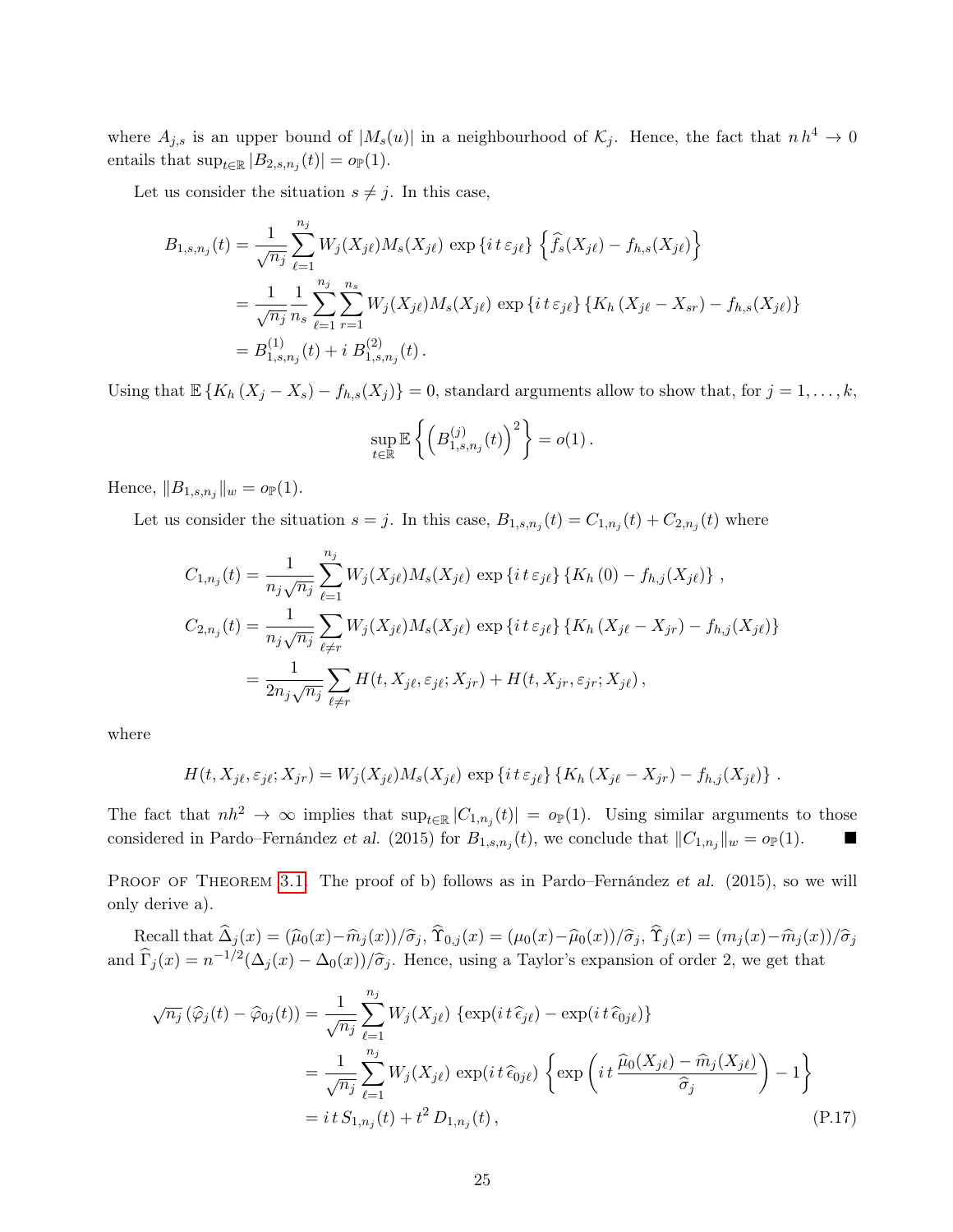where

$$
S_{1,n_j}(t) = \frac{1}{\sqrt{n_j}} \sum_{\ell=1}^{n_j} W_j(X_{j\ell}) \exp(it\,\widehat{\epsilon}_{0j\ell}) \frac{\widehat{\mu}_0(X_{j\ell}) - \widehat{m}_j(X_{j\ell})}{\widehat{\sigma}_j} = \frac{1}{\sqrt{n_j}} \sum_{\ell=1}^{n_j} W_j(X_{j\ell}) \exp(it\,\widehat{\epsilon}_{0j\ell}) \widehat{\Delta}_j(X_{j\ell}),
$$
\n(P.18)

$$
D_{1,n_j}(t) = -\frac{1}{\sqrt{n_j}} \sum_{\ell=1}^{n_j} W_j(X_{j\ell}) \exp(it\,\widehat{\epsilon}_{0j\ell}) \left\{ \frac{\widehat{\mu}_0(X_{j\ell}) - \widehat{m}_j(X_{j\ell})}{\widehat{\sigma}_j} \right\}^2 \exp(it\,\xi_{j\ell}),
$$

with  $\xi_{j\ell}$  an intermediate point between 0 and  $\{\widehat{\mu}_0(X_{j\ell}) - \widehat{m}_j(X_{j\ell})\}/\widehat{\sigma}_j$ . Hence, from Lemma [P.3,](#page-19-1) we may conclude that

<span id="page-25-2"></span><span id="page-25-0"></span>
$$
\sup_{t \in \mathbb{R}} |D_{1,n_j}(t)| = o_{\mathbb{P}}(1).
$$
\n(P.19)

Recall that, under  $H_0$ ,  $\widehat{\Gamma}_j \equiv 0$ , in general under  $H_{1,n}$ , from [\(P.9\)](#page-19-2) we may write

<span id="page-25-3"></span>
$$
\widehat{\epsilon}_{0j\ell} = \frac{\sigma_j}{\widehat{\sigma}_j} \varepsilon_{j\ell} + \widehat{\Upsilon}_{0,j}(X_{j\ell}) + \widehat{\Gamma}_j(X_{j\ell}).
$$
\n(P.20)

This last equality leads to

$$
S_{1,n_j}(t) = \frac{1}{\sqrt{n_j}} \sum_{\ell=1}^{n_j} W_j(X_{j\ell}) \exp\left\{it \frac{\sigma_j}{\hat{\sigma}_j} \varepsilon_{j\ell}\right\} \exp\left\{it \left[\hat{T}_{0,j}(X_{j\ell}) + \hat{\Gamma}_j(X_{j\ell})\right]\right\} \hat{\Delta}_j(X_{j\ell})
$$
  
=  $S_{2,n_j}(t) + it D_{2,n_j}(t)$ ,

with

$$
S_{2,n_j}(t) = \frac{1}{\sqrt{n_j}} \sum_{\ell=1}^{n_j} W_j(X_{j\ell}) \exp\left\{it \frac{\sigma_j}{\hat{\sigma}_j} \varepsilon_{j\ell}\right\} \widehat{\Delta}_j(X_{j\ell})
$$
\n
$$
D_{2,n_j}(t) = \frac{1}{\sqrt{n_j}} \sum_{\ell=1}^{n_j} W_j(X_{j\ell}) \left[ \widehat{\Upsilon}_{0,j}(X_{j\ell}) + \widehat{\Gamma}_j(X_{j\ell}) \right] \widehat{\Delta}_j(X_{j\ell}) \exp(it \xi_{j\ell}),
$$
\n(P.21)

where  $\xi_{j\ell}$  stands for an intermediate point between 0 and  $\hat{\Upsilon}_{0,j} (X_{j\ell}) + \hat{\Gamma}_j (X_{j\ell})$ . Hence, using Lemma [P.3](#page-19-1) we obtain that

<span id="page-25-4"></span><span id="page-25-1"></span>
$$
\sup_{t \in \mathbb{R}} |D_{2,n_j}(t)| = o_{\mathbb{P}}(1).
$$
 (P.22)

Let us consider the behaviour of the term  $S_{2,n_j}$  under  $H_0$ . Note that

$$
S_{2,n_j}(t) = \frac{1}{\hat{\sigma}_j} \frac{1}{\sqrt{n_j}} \sum_{\ell=1}^{n_j} W_j(X_{j\ell}) \exp\left\{ i t \frac{\sigma_j}{\hat{\sigma}_j} \varepsilon_{j\ell} \right\} \widehat{\Delta}_j(X_{j\ell}) = S_{3,n_j}(t) - D_{3,n_j}(t) ,
$$

with

$$
S_{3,n_j}(t) = \frac{\hat{\sigma}_j}{\sigma_j} \frac{1}{\sqrt{n_j}} \sum_{\ell=1}^{n_j} W_j(X_{j\ell}) \exp\left\{it \frac{\sigma_j}{\hat{\sigma}_j} \varepsilon_{j\ell}\right\} \hat{\Delta}_j(X_{j\ell}),
$$
  

$$
D_{3,n_j}(t) = \left(\frac{\hat{\sigma}_j - \sigma_j}{\sigma_j}\right) \frac{1}{\sqrt{n_j}} \sum_{\ell=1}^{n_j} W_j(X_{j\ell}) \exp\left\{it \frac{\sigma_j}{\hat{\sigma}_j} \varepsilon_{j\ell}\right\} \hat{\Delta}_j(X_{j\ell}).
$$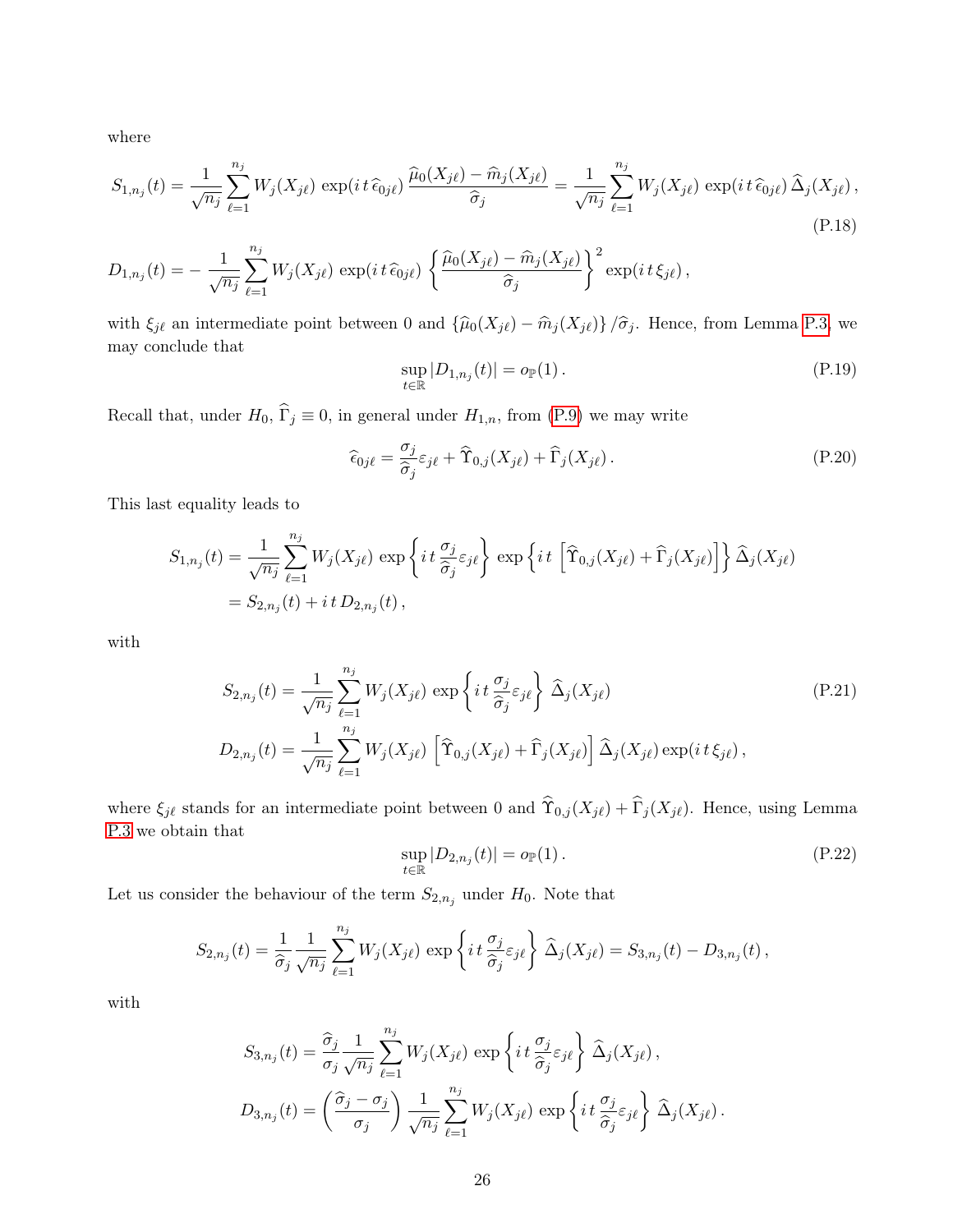Using again Lemma [P.3,](#page-19-1) we conclude that

<span id="page-26-1"></span><span id="page-26-0"></span>
$$
\sup_{t \in \mathbb{R}} |D_{3,n_j}(t)| = o_{\mathbb{P}}(1).
$$
\n
$$
(P.23)
$$

As in Lemma [P.4,](#page-20-1) denote as  $V_s(x) = (n_s/n)(f_s(x)/f(x))$ ,  $M_s(x) = m_s(x)/f(x)$  and  $C_s(x) = (n_s/n)M_s(x)$ From  $\hat{\Delta}_j (x) = (\hat{\mu}_0(x) - \hat{m}_j(x))/\hat{\sigma}_j$  and using that under  $H_0$ ,  $m_j(x) = m_0 = \mu_0$ , for all j, we have that

$$
\widehat{\Delta}_j(x) = \frac{\widehat{\mu}_0(x) - \mu_0(x) + m_j(x) - \widehat{m}_j(x)}{\widehat{\sigma}_j} = \widehat{\Upsilon}_j(x) - \widehat{\Upsilon}_{0,j}(x).
$$

Standard arguments together with [A7](#page-5-6)a), [\(P.4\)](#page-18-1) and [\(P.6\)](#page-18-1) allow to show that

$$
\sup_{x \in \mathcal{K}_j} \left| \widehat{\mu}_0(x) - \mu_0(x) - \sum_{s=1}^k V_s(x) \left( \widehat{m}_s(x) - m_s(x) \right) \right| = o_{\mathbb{P}}(n^{-1/2}). \tag{P.24}
$$

Effectively, under  $H_0$ , we have that

$$
\hat{\mu}_{0}(x) - \mu_{0}(x) = \sum_{j=1}^{k} \frac{n_{j}}{n} \frac{\hat{f}_{j}(x)}{\hat{f}(x)} \hat{m}_{j}(x) - \sum_{j=1}^{k} \pi_{j} \frac{f_{j}(x)}{f(x)} m_{j}(x) = \sum_{j=1}^{k} \frac{n_{j}}{n} \frac{\hat{f}_{j}(x)}{\hat{f}(x)} \hat{m}_{j}(x) - m_{0}(x)
$$
\n
$$
= \sum_{j=1}^{k} \frac{n_{j}}{n} \frac{\hat{f}_{j}(x)}{\hat{f}(x)} \hat{m}_{j}(x) - \sum_{j=1}^{k} \frac{n_{j}}{n} \frac{\hat{f}_{j}(x)}{\hat{f}(x)} m_{0}(x)
$$
\n
$$
= \sum_{j=1}^{k} \frac{n_{j}}{n} \left( \frac{\hat{f}_{j}(x)}{\hat{f}(x)} - \frac{f_{j}(x)}{f(x)} \right) (\hat{m}_{j}(x) - m_{0}(x)) + \sum_{j=1}^{k} \frac{n_{j}}{n} \frac{f_{j}(x)}{f(x)} (\hat{m}_{j}(x) - m_{j}(x))
$$
\n
$$
= \sum_{j=1}^{k} \frac{n_{j}}{n} \left( \frac{\hat{f}_{j}(x) - f_{j}(x)}{\hat{f}(x)} + f_{j}(x) \left\{ \frac{1}{\hat{f}(x)} - \frac{1}{f(x)} \right\} \right) (\hat{m}_{j}(x) - m_{j}(x)) + \sum_{j=1}^{k} V_{j}(x) (\hat{m}_{j}(x) - m_{j}(x))
$$
\n
$$
= \sum_{j=1}^{k} V_{j}(x) (\hat{m}_{j}(x) - m_{j}(x)) + \sum_{j=1}^{k} \frac{n_{j}}{n} \frac{\hat{f}_{j}(x) - f_{j}(x)}{\hat{f}(x)} (\hat{m}_{j}(x) - m_{j}(x))
$$
\n
$$
+ \sum_{j=1}^{k} V_{j}(x) (\hat{m}_{j}(x) - m_{j}(x)) + \sum_{j=1}^{k} \frac{n_{j}}{n} \frac{\hat{f}_{j}(x) - f_{j}(x)}{\hat{f}(x)} (\hat{m}_{j}(x) - m_{j}(x))
$$
\n
$$
+ \sum_{j=1}^{k}
$$

leading to [\(P.24\)](#page-26-0), since **[A7](#page-5-6)a**) and [\(P.6\)](#page-18-1) imply that  $\sup_{x \in \mathcal{K}_j} |\widehat{f}(x) - f(x)| = o_{\mathbb{P}}(n^{-1/4})$ . Define

$$
S_{3,n_j}^{(1)}(\sigma,t) = \sum_{s=1}^k \frac{1}{\sigma_j} \frac{1}{\sqrt{n_j}} \sum_{\ell=1}^{n_j} W_j(X_{j\ell}) V_s(X_{j\ell}) \exp\left\{it\frac{\sigma_j}{\sigma} \varepsilon_{j\ell}\right\} \{\widehat{m}_s(X_{j\ell}) - m_s(X_{j\ell})\},
$$
  

$$
S_{3,n_j}^{(2)}(\sigma,t) = \frac{1}{\sigma_j} \frac{1}{\sqrt{n_j}} \sum_{\ell=1}^{n_j} W_j(X_{j\ell}) \exp\left\{it\frac{\sigma_j}{\sigma} \varepsilon_{j\ell}\right\} \{\widehat{m}_j(X_{j\ell}) - m_j(X_{j\ell})\}.
$$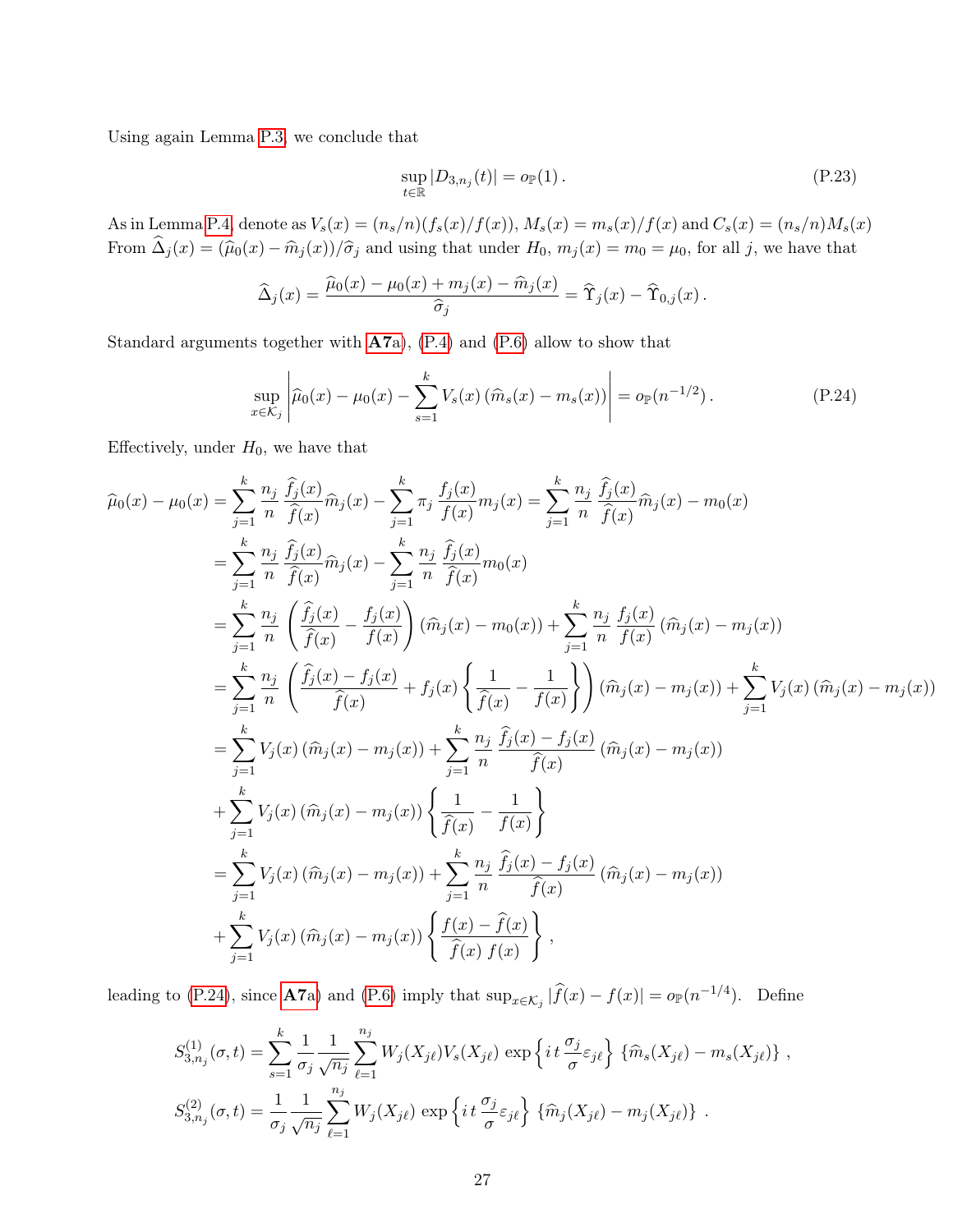Then, [\(P.24\)](#page-26-0) implies that  $D_{4,n_j}(t) = S_{3,n_j}(t) - \left(S_{3,n_j}(t) - S_{3,n_j}(t)\right)$  $S^{(1)}_{3,n_j}(\widehat\sigma_j,t)-S^{(2)}_{3,n_j}$  $\binom{(2)}{3,n_j}(\widehat{\sigma}_j,t)$  is such that  $\sup_{t\in\mathbb{R}}|D_{4,n_j}(t)|=$  $o_{\mathbb{P}}(1)$ . Furthermore, Lemma [P.4,](#page-20-1) leads to

$$
S_{3,n_j}(t) = \left(S_{3,n_j}^{(1)}(\sigma_j,t) - S_{3,n_j}^{(2)}(\sigma_j,t)\right) + D_{4,n_j}(t) + it D_{5,n_j}(t),
$$

where  $\sup_{t\in\mathbb{R}}|D_{s,n_j}(t)|=o_{\mathbb{P}}(1)$ , for  $s=4,5$ .

Therefore, combining [\(P.19\)](#page-25-0), [\(P.22\)](#page-25-1) and using that  $\sup_{t\in\mathbb{R}}|D_{s,n_j}(t)|=o_{\mathbb{P}}(1)$ , for  $s=1,\ldots,5$ , we obtain that

$$
\sqrt{n_j} \left( \widehat{\varphi}_j(t) - \widehat{\varphi}_{0j}(t) \right) = it \left( S_{3,n_j}^{(1)}(\sigma_j,t) - S_{3,n_j}^{(2)}(\sigma_j,t) \right) + it \, \widetilde{D}_{1,n_j}(t) + t^2 \widetilde{D}_{2,n_j}(t) \,,
$$

where for simplicity we have denoted as  $D_{1,n_j}(t) = D_{4,n_j}(t) - D_{3,n_j}(t)$ ,  $D_{2,n_j}(t) = D_{1,n_j}(t) - D_{2,n_j}(t) - D_{3,n_j}(t)$  $D_{5,n_j}(t)$  with  $\sup_{t \in \mathbb{R}} |D_{s,n_j}(t)| = o_{\mathbb{P}}(1), s = 1,2.$ 

Using [\(P.5\)](#page-18-1), we conclude that

$$
S_{3,n_j}^{(2)}(\sigma_j, t) = \frac{\hat{\sigma}_j}{\sigma_j} \frac{1}{\sqrt{n_j}} \sum_{\ell=1}^{n_j} W_j(X_{j\ell}) \exp\{it \epsilon_{j\ell}\} \frac{1}{f_j(X_{j\ell})\nu_j} \hat{L}_j(X_{j\ell}, \hat{\sigma}_j) + D_{6,n_j}(t) = \frac{\hat{\sigma}_j}{\sigma_j \nu_j} S_{4,n_j}^{(2)}(\hat{\sigma}_j, t) + D_{6,n_j}(t),
$$

where  $\sup_{t\in\mathbb{R}}|D_{6,n_j}(t)|=o_{\mathbb{P}}(1), L_j(x,\sigma)$  is defined in [\(P.3\)](#page-18-4) and

<span id="page-27-1"></span><span id="page-27-0"></span>
$$
S_{4,n_j}^{(2)}(\sigma, t) = \frac{1}{\sqrt{n_j}} \sum_{\ell=1}^{n_j} W_j(X_{j\ell}) \exp\{it \epsilon_{j\ell}\} \frac{1}{f_j(X_{j\ell})} \hat{L}_j(X_{j\ell}, \sigma).
$$
 (P.25)

Similarly, recalling that  $V_s(x) = (n_s/n)(f_s(x)/f(x))$ , we get

$$
S_{3,n_j}^{(1)}(\sigma_j, t) = \sum_{s=1}^k \frac{\hat{\sigma}_s}{\sigma_j} \frac{1}{\sqrt{n_j}} \sum_{\ell=1}^{n_j} W_j(X_{j\ell}) V_s(X_{j\ell}) \exp\left\{it \varepsilon_{j\ell}\right\} \frac{1}{f_s(X_{j\ell}) \nu_s} \widehat{L}_s(X_{j\ell}, \widehat{\sigma}_s) + D_{7,n_j}(t)
$$
  
\n
$$
= \sum_{s=1}^k \frac{n_s}{n} \frac{\hat{\sigma}_s}{\sigma_j \nu_s} \frac{1}{\sqrt{n_j}} \sum_{\ell=1}^{n_j} W_j(X_{j\ell}) \exp\left\{it \varepsilon_{j\ell}\right\} \frac{1}{f(X_{j\ell})} \widehat{L}_s(X_{j\ell}, \widehat{\sigma}_s) + D_{7,n_j}(t)
$$
  
\n
$$
= \sum_{s=1}^k \frac{n_s}{n} \frac{\hat{\sigma}_s}{\sigma_j \nu_s} S_{4,n_j}^{(1,s)}(\widehat{\sigma}_s, t) + D_{7,n_j}(t), \tag{P.26}
$$

with  $\sup_{t\in\mathbb{R}}|D_{7,n_j}(t)|=o_{\mathbb{P}}(1)$ . We will first expand  $S_{4,n_j}^{(1,s)}$  $a_{4,n_j}^{(1,s)}(\widehat{\sigma}_s,t)$  as

$$
S_{4,n_j}^{(1,s)}(\hat{\sigma}_s,t) = \frac{1}{\sqrt{n_j}} \sum_{\ell=1}^{n_j} W_j(X_{j\ell}) \exp\left\{it \epsilon_{j\ell}\right\} \frac{1}{f(X_{j\ell})} \hat{L}_s(X_{j\ell},\hat{\sigma}_s)
$$
  
\n
$$
= \frac{1}{\sqrt{n_j}} \sum_{\ell=1}^{n_j} W_j(X_{j\ell}) \exp\left\{it \epsilon_{j\ell}\right\} \frac{1}{f(X_{j\ell})} \frac{1}{n_s} \sum_{r=1}^{n_s} K_h(X_{j\ell} - X_{sr}) \psi_s\left(\frac{Y_{sr} - m_s(X_{j\ell})}{\hat{\sigma}_s}\right)
$$
  
\n
$$
= \frac{1}{n_s} \frac{1}{\sqrt{n_j}} \sum_{r=1}^{n_s} \sum_{\ell=1}^{n_j} W_j(X_{j\ell}) \exp\left\{it \epsilon_{j\ell}\right\} \frac{1}{f(X_{j\ell})} K_h(X_{j\ell} - X_{sr}) \psi_s\left(\frac{\sigma_s}{\hat{\sigma}_s} \varepsilon_{sr} + \frac{m_s(X_{sr}) - m_s(X_{j\ell})}{\hat{\sigma}_s}\right)
$$
  
\n
$$
= \widetilde{S}_{n_j}^{(1,s)}(\hat{\sigma}_s,t) + \widetilde{S}_{n_j}^{(2,s)}(\hat{\sigma}_s,t) + \widetilde{S}_{n_j}^{(3,s)}(\hat{\sigma}_s,t),
$$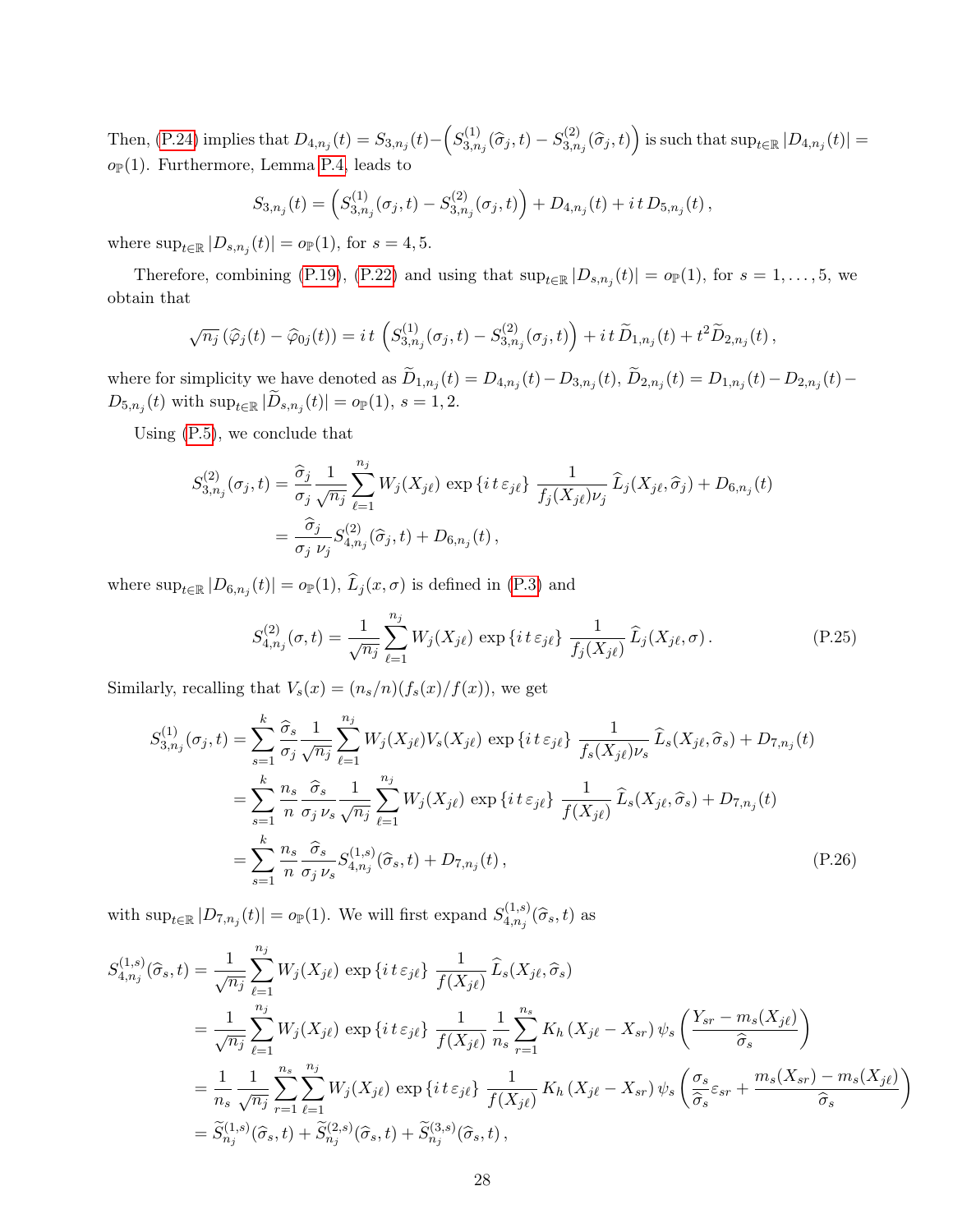where, under  $H_0$ ,

$$
\widetilde{S}_{n_{j}}^{(1,s)}(\sigma,t) = \frac{1}{n_{s}} \frac{1}{\sqrt{n_{j}}} \sum_{r=1}^{n_{s}} \sum_{\ell=1}^{n_{j}} W_{j}(X_{j\ell}) \exp\left\{i\,t\,\varepsilon_{j\ell}\right\} \frac{1}{f(X_{j\ell})} K_{h}\left(X_{j\ell} - X_{sr}\right) \psi_{s}\left(\frac{\sigma_{s}}{\sigma}\varepsilon_{sr}\right) ,
$$
\n
$$
\widetilde{S}_{n_{j}}^{(2,s)}(\sigma,t) = \frac{1}{n_{s}} \frac{1}{\sqrt{n_{j}}} \sum_{r=1}^{n_{s}} \sum_{\ell=1}^{n_{j}} W_{j}(X_{j\ell}) \exp\left\{i\,t\,\varepsilon_{j\ell}\right\} \frac{1}{f(X_{j\ell})} K_{h}\left(X_{j\ell} - X_{sr}\right) \psi_{s}'\left(\frac{\sigma_{s}}{\sigma}\varepsilon_{sr}\right) \frac{m_{0}(X_{sr}) - m_{0}(X_{j\ell})}{\sigma},
$$
\n
$$
\widetilde{S}_{n_{j}}^{(3,s)}(\widehat{\sigma}_{s},t) = \frac{1}{2} \frac{1}{n_{s}} \frac{1}{\sqrt{n_{j}}} \sum_{r=1}^{n_{s}} \sum_{\ell=1}^{n_{j}} W_{j}(X_{j\ell}) \exp\left\{i\,t\,\varepsilon_{j\ell}\right\} \frac{1}{f(X_{j\ell})} K_{h}\left(X_{j\ell} - X_{sr}\right) \psi_{s}''\left(\xi_{sr,j\ell}\right) \frac{\left(m_{0}(X_{sr}) - m_{0}(X_{j\ell})\right)^{2}}{\widehat{\sigma}_{s}^{2}}.
$$

The term  $\widetilde{S}_{n_j}^{(3,s)}(\widehat{\sigma}_s,t)$  can be bounded as

$$
|\widetilde{S}_{n_j}^{(3,s)}(\widehat{\sigma}_s,t)| \leq \frac{1}{\widehat{\sigma}_s^2} \iota_{j,f} ||\psi_s''||_{\infty} U_{j,s}^1,
$$

where  $\iota_{j,f} = \inf_{x \in \mathcal{K}_j} f(x)$  and

$$
U_{j,s}^1 = \frac{1}{n_s} \frac{1}{\sqrt{n_j}} \sum_{r=1}^{n_s} \sum_{\ell=1}^{n_j} W_j(X_{j\ell}) K_h(X_{j\ell} - X_{sr}) (m_0(X_{sr}) - m_0(X_{j\ell}))^2.
$$

Using standard U–statistics methods on  $U_{j,s}^1$  and the fact that  $n_j h^4 \to 0$  (note that  $\mathbb{E} U_{j,s}^1 = O(\sqrt{n_j h^4})$ ), we get easily that  $U_{j,s}^1$  $\longrightarrow$  0, leading to  $\sup_{t\in\mathbb{R}}|\widetilde{S}_{n_j}^{(3,s)}(\widehat{\sigma}_s,t)|=o_{\mathbb{P}}(1).$ 

Note that

$$
\sup_{t} |\widetilde{S}_{n_j}^{(2,s)}(\widehat{\sigma}_s,t)| \leq \frac{1}{\sigma_s} ||\psi_s'||_{\infty} \iota_{j,f} \frac{1}{n_s} \frac{1}{\sqrt{n_j}} \sum_{r=1}^{n_s} \sum_{\ell=1}^{n_j} K_h(X_{j\ell} - X_{sr}) |m_0(X_{sr}) - m_0(X_{j\ell})|,
$$

where the expectation of the right hand side converges to 0, since  $K$  is an even function,  $m_s$  is twice continuously differentiable and  $nh^4 \rightarrow 0$ .

Using that  $\hat{\sigma}_s - \sigma_s = o_P(n^{-1/4}), \psi$  is bounded,  $\mathbb{E}\psi_s(t\varepsilon_s) = 0$ , for any  $t > 0$  and similar techniques as those considered in Pardo–Fernández et al. (2015) when dealing with  $\widehat{A}_{2j}(t)$ , we get that  $\|\widetilde{S}_{n_j}^{(1,s)}(\widehat{\sigma}_s, \cdot) - \widetilde{A}_{2j}(t)\|$  $\tilde{S}_{n_j}^{(1,s)}(\sigma_s, \cdot) \|_{w} = o_{\mathbb{P}}(1)$ . Therefore, combining the previous results, we conclude that

$$
S_{4,n_j}^{(1,s)}(\hat{\sigma}_s,t) = \widetilde{S}_{n_j}^{(1,s)}(\sigma_s,t) + \widetilde{D}_{n_j}^{(4,s)}(t),
$$

with  $\|\widetilde{D}_{n_j}^{(4,s)}(t)\|_{w} = o_{\mathbb{P}}(1)$ . Finally, the consistency of  $\widehat{\sigma}_j$  and the fact that  $n_s/n \to \pi_s$  lead to

$$
S_{3,n_j}^{(1)}(\sigma_j, t) = \sum_{s=1}^k \pi_s \frac{\sigma_s}{\sigma_j \nu_s} \widetilde{S}_{n_j}^{(1,s)}(\sigma_s, t) + D_{8,n_j}(t)
$$
  
= 
$$
\sum_{s=1}^k \pi_s \frac{\sigma_s}{\sigma_j \nu_s} \frac{1}{n_s} \frac{1}{\sqrt{n_j}} \sum_{r=1}^{n_s} \sum_{\ell=1}^{n_j} W_j(X_{j\ell}) \exp\left\{i t \varepsilon_{j\ell}\right\} \frac{1}{f(X_{j\ell})} K_h(X_{j\ell} - X_{sr}) \psi_s(\varepsilon_{sr}) + D_{8,n_j}(t)
$$
  
= 
$$
S_{4,n_j}^{(1)}(\sigma_j, t) + D_{8,n_j}(t),
$$

with  $||D_{8,n_j}||_w = o_{\mathbb{P}}(1)$ .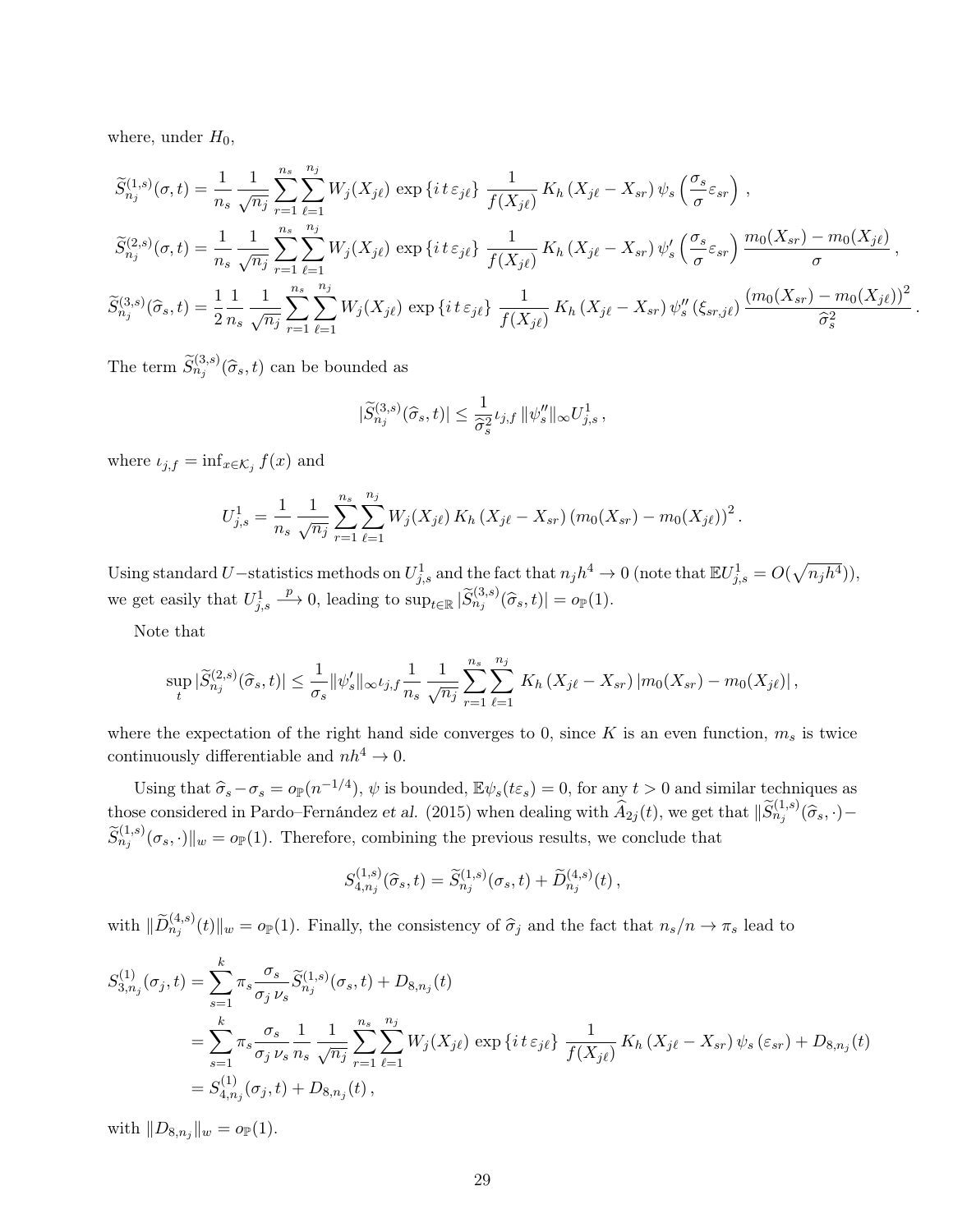Similar arguments allow to show that

$$
S_{3,n_j}^{(2)}(\sigma_j, t) = \frac{1}{\nu_j} \frac{1}{n_j \sqrt{n_j}} \sum_{1 \le s, \ell \le n_j} W_j(X_{j\ell}) \exp\left\{it \epsilon_{j\ell}\right\} \frac{1}{f_j(X_{j\ell})} K_h(X_{j\ell} - X_{js}) \psi_j(\epsilon_{js}) + D_{9,n_j}(t)
$$
  
=  $S_{4,n_j}^{(2)}(\sigma_j, t) + D_{9,n_j}(t)$ ,

with sup<sub>t∈R</sub>  $|D_{9,n_j}(t)| = o_{\mathbb{P}}(1)$ . Arguing as in Pardo–Fernández et al. (2015), we may obtain that

$$
S_{4,n_j}^{(1)}(\sigma_j, t) = \sum_{s=1}^k \pi_s \frac{\sigma_s}{\sigma_j \nu_s} \varphi_j(t) \left(\frac{\pi_j}{\pi_s}\right)^{1/2} \frac{1}{\sqrt{n_s}} \sum_{r=1}^{n_s} W_j(X_{sr}) \frac{f_j(X_{sr})}{f(X_{sr})} \psi_s(\varepsilon_{sr}) + D_{10,n_j}(t)
$$
  

$$
= \frac{1}{\sigma_j} \varphi_j(t) \pi_j^{1/2} \sum_{s=1}^k \frac{\sigma_s}{\nu_s} \pi_s^{1/2} \frac{1}{\sqrt{n_s}} \sum_{r=1}^{n_s} W_j(X_{sr}) \frac{f_j(X_{sr})}{f(X_{sr})} \psi_s(\varepsilon_{sr}) + D_{10,n_j}(t),
$$
  

$$
S_{4,n_j}^{(2)}(\sigma_j, t) = \frac{1}{\nu_j} \varphi_j(t) \mathbb{E}\left(W_j(X_j)\right) \frac{1}{\sqrt{n_j}} \sum_{1 \le s \le n_j} \psi_j(\varepsilon_{js}) + D_{11,n_j}(t),
$$

which leads to

$$
\sqrt{n_j}(\hat{\varphi}_j(t) - \hat{\varphi}_{0j}(t)) = i t \varphi_j(t) \left\{ \frac{1}{\sigma_j} \pi_j^{1/2} \sum_{s=1}^k \frac{\sigma_s}{\nu_s} \pi_s^{1/2} \frac{1}{\sqrt{n_s}} \sum_{r=1}^{n_s} W_j(X_{sr}) \frac{f_j(X_{sr})}{f(X_{sr})} \psi_s(\varepsilon_{sr}) - \frac{1}{\nu_j} \mathbb{E} (W_j(X_j)) \frac{1}{\sqrt{n_j}} \sum_{1 \le s \le n_j} \psi_j(\varepsilon_{js}) \right\} + i t R_{1,n}(t) + t^2 R_{2,n}(t)
$$
  
=  $i t \varphi_j(t) Z_{n,j} + i t R_{1,n}(t) + t^2 R_{2,n}(t),$ 

where  $||R_{s,n}||_w = o_P(1)$  for  $s = 1, 2$  and  $Z_{n,j}$  is defined in Lemma [P.1.](#page-14-1) The conclusion follows now from Lemma [P.1.](#page-14-1)

PROOF OF THEOREM [3.2.](#page-6-0) The proof of Theorem [3.2](#page-6-0) follows the same steps as those considered in Theorem [3.1.](#page-6-1) Using [\(P.17\)](#page-24-0) and Lemma [P.3,](#page-19-1) we get that

$$
\sqrt{n_j} \left( \widehat{\varphi}_j(t) - \widehat{\varphi}_{0j}(t) \right) = i t S_{1,n_j}(t) + t^2 D_{1,n_j}(t) ,
$$

where  $S_{1,n_j}(t)$  is defined in [\(P.18\)](#page-25-2) and  $\sup_{t\in\mathbb{R}}|D_{1,n_j}(t)|=o_{\mathbb{P}}(1)$ .

Recall that from [\(P.20\)](#page-25-3)

$$
\widehat{\epsilon}_{0j\ell} = \frac{\sigma_j}{\widehat{\sigma}_j} \varepsilon_{j\ell} + \widehat{\Upsilon}_{0,j}(X_{j\ell}) + \widehat{\Gamma}_j(X_{j\ell}),
$$

which leads to  $S_{1,n_j}(t) = S_{2,n_j}(t) + i t D_{2,n_j}(t)$ , where  $S_{2,n_j}(t)$  is defined in  $(P.21)$  and  $\sup_{t \in \mathbb{R}} |D_{2,n_j}(t)| =$  $o_{\mathbb{P}}(1)$  from [\(P.22\)](#page-25-1).

Let us consider the term  $S_{2,n_j}$ . From [\(P.9\)](#page-19-2) and denoting

$$
D_j(x) = \frac{\widehat{\mu}_0(x) - \mu_0(x) + m_j(x) - \widehat{m}_j(x) - n^{-1/2}(\Delta_j(x) - \Delta_0(x))}{\widehat{\sigma}_j} = \widehat{\Upsilon}_j(x) - \widehat{\Upsilon}_{0,j}(x) - \widehat{\Upsilon}_j(x),
$$

we have that

$$
S_{2,n_j}(t) = \frac{1}{\hat{\sigma}_j} \frac{1}{\sqrt{n_j}} \sum_{\ell=1}^{n_j} W_j(X_{j\ell}) \exp\left\{ i t \frac{\sigma_j}{\hat{\sigma}_j} \varepsilon_{j\ell} \right\} D_j(X_{j\ell}) = S_{3,n_j}(t) - D_{3,n_j}(t) ,
$$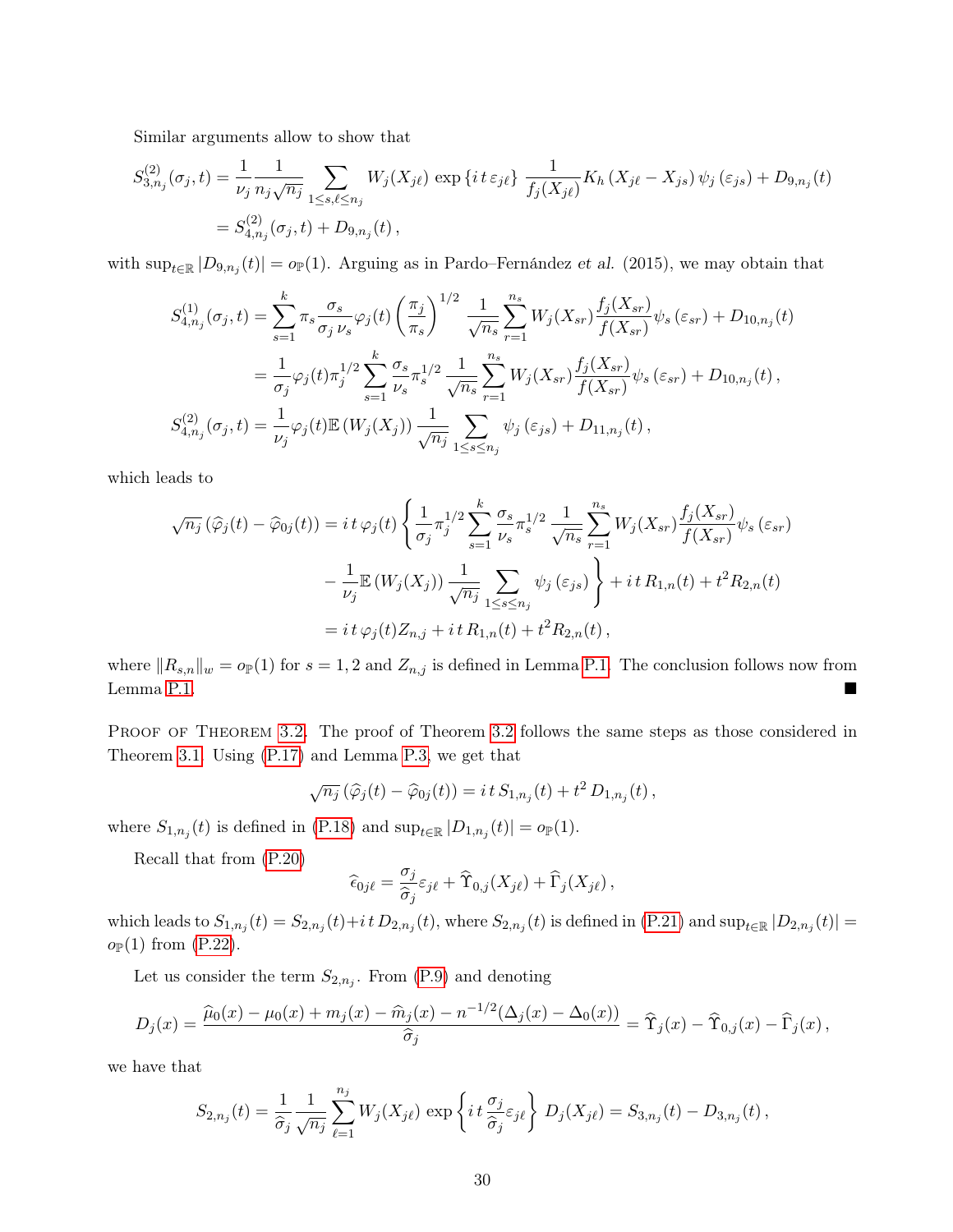with

$$
S_{3,n_j}(t) = \frac{1}{\sigma_j} \frac{1}{\sqrt{n_j}} \sum_{\ell=1}^{n_j} W_j(X_{j\ell}) \exp\left\{ i t \frac{\sigma_j}{\hat{\sigma}_j} \varepsilon_{j\ell} \right\} D_j(X_{j\ell}),
$$
  

$$
D_{3,n_j}(t) = \left( \frac{\hat{\sigma}_j - \sigma_j}{\sigma_j} \right) \frac{1}{\sqrt{n_j}} \sum_{\ell=1}^{n_j} W_j(X_{j\ell}) \exp\left\{ i t \frac{\sigma_j}{\hat{\sigma}_j} \varepsilon_{j\ell} \right\} \frac{D_j(X_{j\ell})}{\hat{\sigma}_j}.
$$

As when considering [\(P.23\)](#page-26-1), using Lemma [P.3,](#page-19-1) we conclude that

<span id="page-30-0"></span>
$$
\sup_{t \in \mathbb{R}} |D_{3,n_j}(t)| = o_{\mathbb{P}}(1).
$$
 (P.27)

As in the proof of Theorem [3.1,](#page-6-1) denote as  $V_s(x) = (n_s/n)(f_s(x)/f(x))$ ,  $M_s(x) = m_s(x)/f(x)$  and  $C_s(x) = (n_s/n)M_s(x)$  . Again standard arguments allow to show that

$$
\sup_{x \in \mathcal{K}_j} \left| \widehat{\mu}_0(x) - \mu_0(x) - \sum_{s=1}^k V_s(x) \left( \widehat{m}_s(x) - m_s(x) \right) - \sum_{s=1}^k \left( \widehat{f}_s(x) - f_s(x) \right) C_s(x) - \sum_{s=1}^k V_s(x) \left( f(x) - \widehat{f}(x) \right) M_s(x) \right| = o_{\mathbb{P}}(n^{-1/2}).
$$
\n(P.28)

Effectively, note that

$$
\hat{\mu}_{0}(x) - \mu_{0}(x) = \sum_{j=1}^{k} \frac{n_{j}}{n} \left( \frac{\hat{f}_{j}(x)}{\hat{f}(x)} \hat{m}_{j}(x) - \frac{f_{j}(x)}{f(x)} m_{j}(x) \right) + \sum_{j=1}^{k} \left( \frac{n_{j}}{n} - \pi_{j} \right) \frac{f_{j}(x)}{f(x)} m_{j}(x)
$$
\n
$$
= \sum_{j=1}^{k} \frac{n_{j}}{n} \left( \frac{\hat{f}_{j}(x) - f_{j}(x)}{\hat{f}(x)} + f_{j}(x) \left\{ \frac{1}{\hat{f}(x)} - \frac{1}{f(x)} \right\} \right) \hat{m}_{j}(x) + \sum_{j=1}^{k} V_{j}(x) \left( \hat{m}_{j}(x) - m_{j}(x) \right)
$$
\n
$$
+ \sum_{j=1}^{k} \left( \frac{n_{j}}{n} - \pi_{j} \right) \frac{f_{j}(x)}{f(x)} m_{j}(x)
$$
\n
$$
= \sum_{j=1}^{k} \frac{n_{j}}{n} \frac{\hat{f}_{j}(x) - f_{j}(x)}{\hat{f}(x)} \left( \hat{m}_{j}(x) - m_{j}(x) \right) + \sum_{j=1}^{k} \frac{\hat{f}_{j}(x) - f_{j}(x)}{\hat{f}(x)} C_{j}(x) f(x)
$$
\n
$$
+ \sum_{j=1}^{k} V_{j}(x) f(x) \left\{ \frac{1}{\hat{f}(x)} - \frac{1}{f(x)} \right\} \hat{m}_{j}(x) + \sum_{j=1}^{k} V_{j}(x) \left( \hat{m}_{j}(x) - m_{j}(x) \right) + \sum_{j=1}^{k} \left( \frac{n_{j}}{n} - \pi_{j} \right) \frac{f_{j}(x)}{f(x)} m_{j}(x)
$$
\n
$$
= \sum_{j=1}^{k} V_{j}(x) \left( \hat{m}_{j}(x) - m_{j}(x) \right) + \sum_{j=1}^{k} \left\{ \hat{f}_{j}(x) - f_{j}(x) \right\} C_{j}(x) + \sum_{j=1}^{k} V_{j}(x) \left\{ \frac{f(x) - \hat{f}(x)}{\hat{f}(x)} \right\} \hat
$$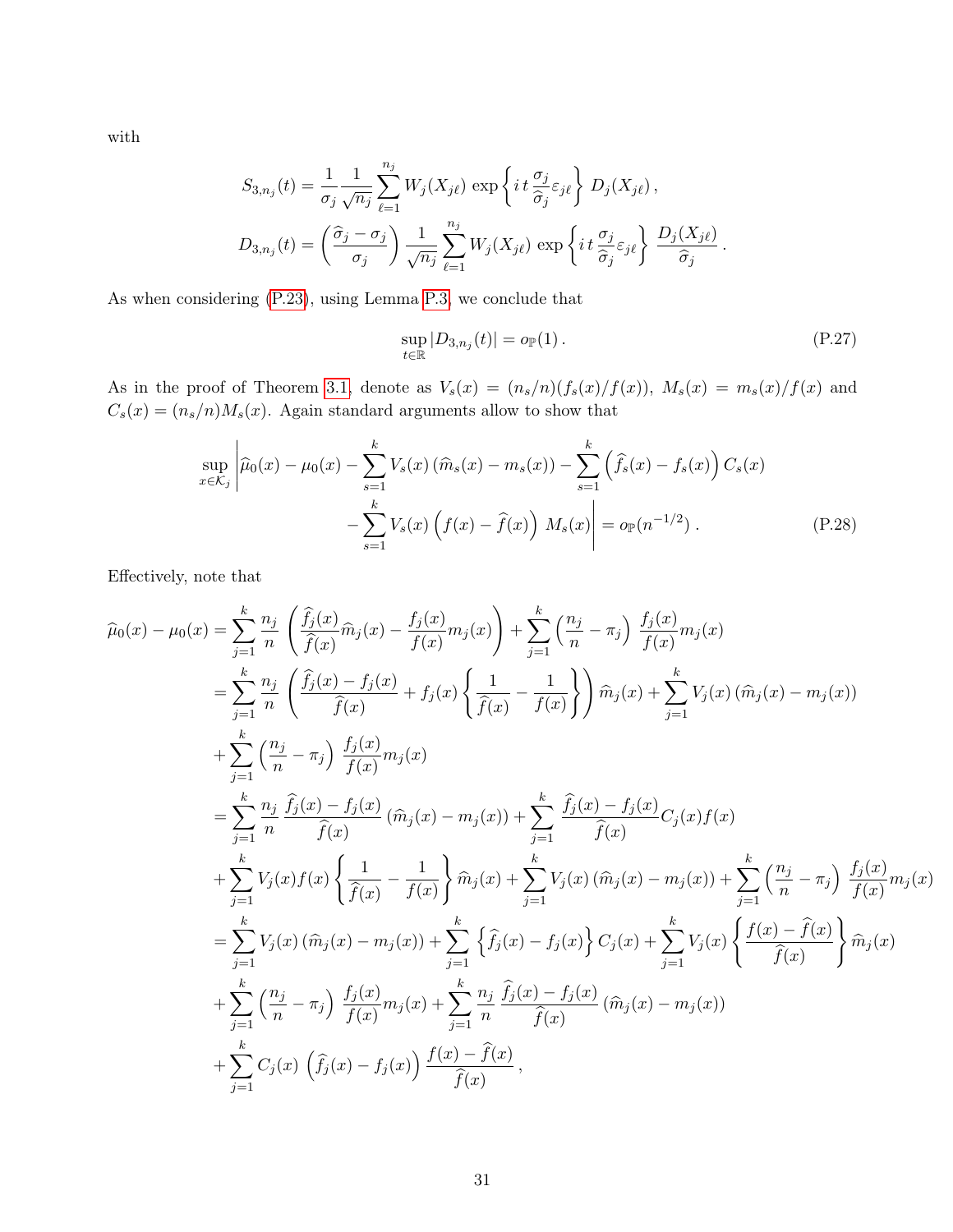leading to

$$
\widehat{\mu}_{0}(x) - \mu_{0}(x) = \sum_{j=1}^{k} V_{j}(x) (\widehat{m}_{j}(x) - m_{j}(x)) + \sum_{j=1}^{k} \left\{ \widehat{f}_{j}(x) - f_{j}(x) \right\} C_{j}(x) + \sum_{j=1}^{k} V_{j}(x) \left\{ \frac{f(x) - \widehat{f}(x)}{f(x)} \right\} m_{j}(x) \n+ \sum_{j=1}^{k} \left( \frac{n_{j}}{n} - \pi_{j} \right) \frac{f_{j}(x)}{f(x)} m_{j}(x) + \sum_{j=1}^{k} \frac{n_{j}}{n} \frac{\widehat{f}_{j}(x) - f_{j}(x)}{\widehat{f}(x)} (\widehat{m}_{j}(x) - m_{j}(x)) \n+ \sum_{j=1}^{k} C_{j}(x) \left( \widehat{f}_{j}(x) - f_{j}(x) \right) \frac{f(x) - \widehat{f}(x)}{\widehat{f}(x)} + \sum_{j=1}^{k} V_{j}(x) \left\{ \frac{f(x) - \widehat{f}(x)}{\widehat{f}(x)} \right\} {\widehat{m}_{j}(x) - m_{j}(x)} \n+ \sum_{j=1}^{k} V_{j}(x) \left\{ f(x) - \widehat{f}(x) \right\} m_{j}(x) \left\{ \frac{1}{\widehat{f}(x)} - \frac{1}{f(x)} \right\}.
$$

Hence,

$$
\widehat{\mu}_{0}(x) - \mu_{0}(x) = \sum_{j=1}^{k} V_{j}(x) (\widehat{m}_{j}(x) - m_{j}(x)) + \sum_{j=1}^{k} \left\{ \widehat{f}_{j}(x) - f_{j}(x) \right\} C_{j}(x) + \sum_{j=1}^{k} V_{j}(x) \left\{ f(x) - \widehat{f}(x) \right\} M_{j}(x) \n+ \sum_{j=1}^{k} \left( \frac{n_{j}}{n} - \pi_{j} \right) \frac{f_{j}(x)}{f(x)} m_{j}(x) + \sum_{j=1}^{k} \frac{n_{j}}{n} \frac{\widehat{f}_{j}(x) - f_{j}(x)}{\widehat{f}(x)} (\widehat{m}_{j}(x) - m_{j}(x)) \n+ \sum_{j=1}^{k} C_{j}(x) \left( \widehat{f}_{j}(x) - f_{j}(x) \right) \frac{f(x) - \widehat{f}(x)}{\widehat{f}(x)} + \sum_{j=1}^{k} V_{j}(x) \left\{ \frac{f(x) - \widehat{f}(x)}{\widehat{f}(x)} \right\} {\widehat{m}_{j}(x) - m_{j}(x)} \n+ \sum_{j=1}^{k} V_{j}(x) M_{j}(x) \frac{\left\{ f(x) - \widehat{f}(x) \right\}^{2}}{\widehat{f}(x)},
$$

which leads to [\(P.28\)](#page-30-0), since **[A7](#page-5-9)** and [\(P.6\)](#page-18-1) imply that  $\sup_{x \in \mathcal{K}_j} |f(x) - f(x)| = o_{\mathbb{P}}(1)$ . Define

$$
S_{3,n_j}^{(1)}(\sigma,t) = \sum_{s=1}^{k} \frac{1}{\sigma_j} \frac{1}{\sqrt{n_j}} \sum_{\ell=1}^{n_j} W_j(X_{j\ell}) V_s(X_{j\ell}) \exp\left\{it\frac{\sigma_j}{\sigma} \varepsilon_{j\ell}\right\} \{\widehat{m}_s(X_{j\ell}) - m_s(X_{j\ell})\},
$$
  
\n
$$
S_{3,n_j}^{(2)}(\sigma,t) = \frac{1}{\sigma_j} \frac{1}{\sqrt{n_j}} \sum_{\ell=1}^{n_j} W_j(X_{j\ell}) \exp\left\{it\frac{\sigma_j}{\sigma} \varepsilon_{j\ell}\right\} \{\widehat{m}_j(X_{j\ell}) - m_j(X_{j\ell})\},
$$
  
\n
$$
S_{3,n_j}^{(3)}(\sigma,t) = \frac{1}{\sigma_j} \left(\frac{n_j}{n}\right)^{1/2} \frac{1}{n_j} \sum_{\ell=1}^{n_j} W_j(X_{j\ell}) \exp\left\{it\frac{\sigma_j}{\sigma} \varepsilon_{j\ell}\right\} (\Delta_j(X_{j\ell}) - \Delta_0(X_{j\ell})),
$$
  
\n
$$
S_{3,n_j}^{(4)}(\sigma,t) = \sum_{s=1}^{k} \frac{1}{\sigma_j} \frac{1}{\sqrt{n_j}} \sum_{\ell=1}^{n_j} W_j(X_{j\ell}) M_s(X_{j\ell}) \exp\left\{it\frac{\sigma_j}{\sigma} \varepsilon_{j\ell}\right\} \left\{\widehat{f}_s(X_{j\ell}) - f_s(X_{j\ell})\right\},
$$
  
\n
$$
S_{3,n_j}^{(5)}(\sigma,t) = \sum_{s=1}^{k} \frac{1}{\sigma_j} \frac{1}{\sqrt{n_j}} \sum_{\ell=1}^{n_j} W_j(X_{j\ell}) V_s(X_{j\ell}) M_s(X_{j\ell}) \exp\left\{it\frac{\sigma_j}{\sigma} \varepsilon_{j\ell}\right\} \left\{\widehat{f}(X_{j\ell}) - f(X_{j\ell})\right\}.
$$

Note that  $S_{3,n}^{(1)}$  $S^{(1)}_{3,n_j}(\sigma,t)$  and  $S^{(1)}_{3,n}$  $\mathcal{L}_{3,n_j}^{(1)}(\sigma, t)$  have been already defined in the proof of Theorem [3.1.](#page-6-1) Then, [\(P.28\)](#page-30-0) implies that  $D_{4,n_j}(t) = S_{3,n_j}(t) - \left(S_{3,n_j}(t) - S_{3,n_j}(t)\right)$  $S^{(1)}_{3,n_j}(\widehat\sigma_j,t) + S^{(4)}_{3,n_j}$  $S^{(4)}_{3,n_j}(\widehat{\sigma}_j,t) - S^{(5)}_{3,n}$  $S^{(5)}_{3,n_j}(\widehat{\sigma}_{j},t)-S^{(2)}_{3,n}$  $S_{3,n_j}^{(2)}(\widehat{\sigma}_{j},t)-S_{3,n}^{(3)}$  $J_{3,n_j}^{(3)}(\widehat{\sigma}_{j},t)\Big)$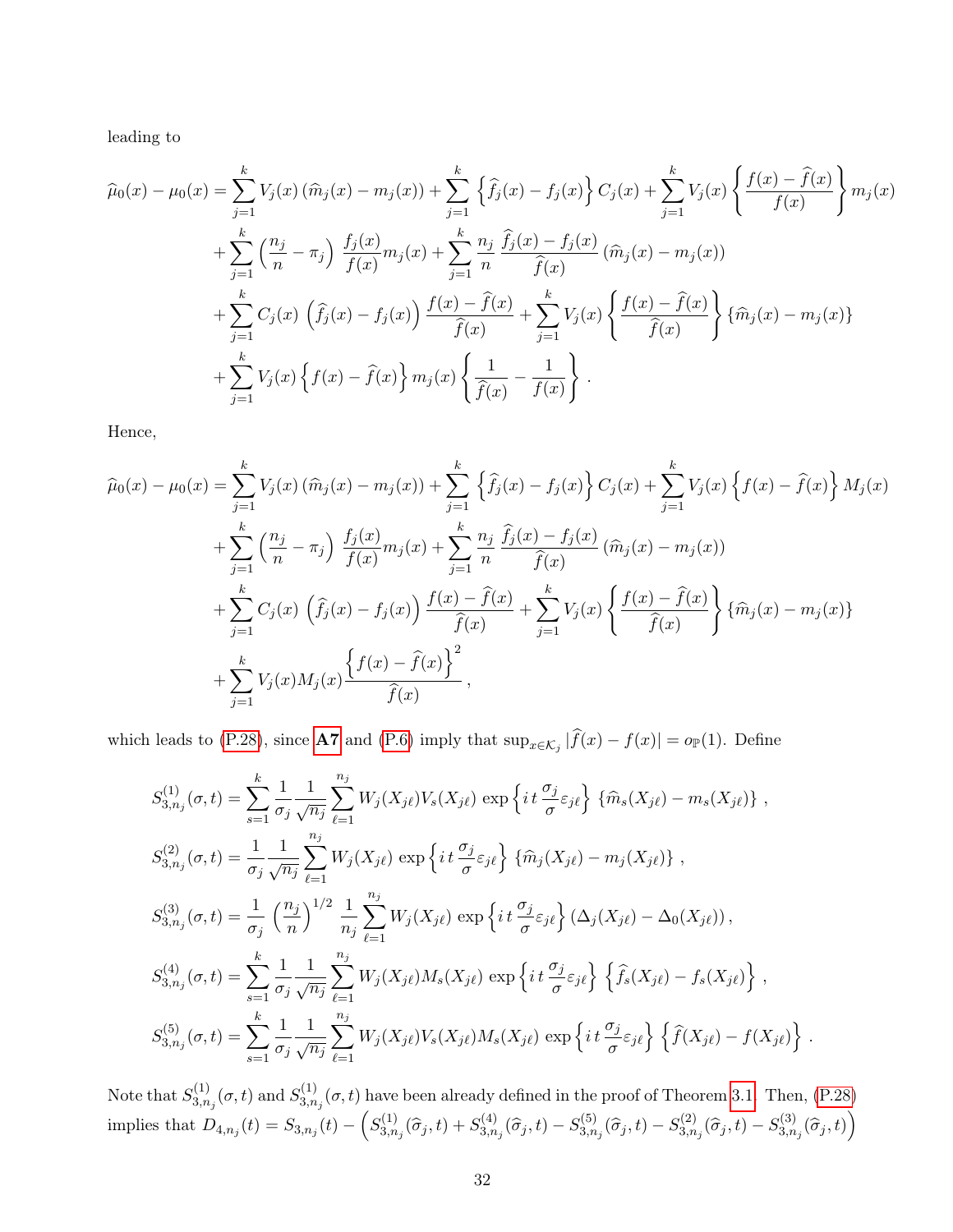is such that  $\sup_{t\in\mathbb{R}}|D_{4,n_j}(t)|=o_{\mathbb{P}}(1)$ . As in the proof of Theorem [3.1](#page-6-1) using Lemma [P.4](#page-20-1) we get that  $S_{3,n_j}(t) = \left( S_{3,n}^{(1)} \right)$  $S^{(1)}_{3,n_j}(\sigma_j,t)+S^{(4)}_{3,n_j}$  $S^{(4)}_{3,n_j}(\sigma_j,t) - S^{(5)}_{3,n}$  $S_{3,n_j}^{(5)}(\sigma_j,t)-S_{3,n}^{(2)}$  $S_{3,n_j}^{(2)}(\sigma_j,t) - S_{3,n}^{(3)}$  $\left( \begin{matrix} (3) \ 3,n_j(\sigma_j,t) \end{matrix} \right) + D_{4,n_j}(t) + i t D_{5,n_j}(t)$ where  $\sup_{t \in \mathbb{R}} |D_{s,n_j}(t)| = o_{\mathbb{P}}(1)$ , for  $s = 4, 5$ .

As in Pardo-Fernández et al. (2015), by the strong law of large numbers in Hilbert spaces, we obtain that  $||D_{6,n_j}(t)||_w = o_{\mathbb{P}}(1)$  where

$$
D_{6,n_j}(t) = i t S_{3,n_j}^{(3)}(\sigma_j,t) - i t \varphi_j(t) \frac{\pi_j^{1/2}}{\sigma_j} \mathbb{E} \left\{ W_j(X_j) \left[ \Delta_j(X_j) - \Delta_0(X_j) \right] \right\}.
$$

Furthermore, Lemma [P.5,](#page-23-1) entails that  $D_{7,n_j}(t) = S_{3,n_j}^{(4)}$  $S_{3,n_j}^{(4)}(\sigma_j,t)-S_{3,n}^{(5)}$  $\lim_{3,n_j}(\sigma_j,t)$  is such that  $||D_{7,n_j}||_w =$  $o_{\mathbb{P}}(1)$ . Therefore, combining [\(P.19\)](#page-25-0), [\(P.22\)](#page-25-1) and using that  $\sup_{t\in\mathbb{R}}|D_{s,n_j}(t)|=o_{\mathbb{P}}(1)$ , for  $s=1,\ldots,5$ and  $s = 7$ , we obtain that

$$
\sqrt{n_j}(\hat{\varphi}_j(t) - \hat{\varphi}_{0j}(t)) = it \left( S_{3,n_j}^{(1)}(\sigma_j, t) - S_{3,n_j}^{(2)}(\sigma_j, t) - \frac{\pi_j^{1/2}}{\sigma_j} \varphi_j(t) \mathbb{E} W_j(X_j) \{ \Delta_j(X_j) - \Delta_0(X_j) \} \right)
$$
  
=  $i \tilde{D}_{1,n_j}(t) + t^2 \tilde{D}_{2,n_j}(t) + \tilde{D}_{3,n_j}(t),$ 

where for simplicity we have denoted as  $D_{1,n_j}(t) = t \left( D_{4,n_j}(t) - D_{3,n_j}(t) + D_{7,n_j}(t) \right), D_{2,n_j}(t) =$  $D_{1,n_j}(t) - D_{2,n_j}(t) - D_{5,n_j}(t)$  and  $D_{3,n_j}(t) = D_{6,n_j}(t)$  with  $\sup_{t \in \mathbb{R}} |D_{2,n_j}(t)| = o_{\mathbb{P}}(1)$ , while  $||D_{s,n_j}||_w =$  $o_{\mathbb{P}}(1), s = 1, 3.$ 

As in the proof of Theorem [3.1,](#page-6-1) [\(P.5\)](#page-18-1) leads to

$$
S_{3,n_j}^{(2)}(\sigma_j, t) = \frac{\hat{\sigma}_j}{\sigma_j} \frac{1}{\sqrt{n_j}} \sum_{\ell=1}^{n_j} W_j(X_{j\ell}) \exp\{it \epsilon_{j\ell}\} \frac{1}{f_j(X_{j\ell})\nu_j} \widehat{L}_j(X_{j\ell}, \hat{\sigma}_j) + D_{8,n_j}(t) = \frac{\hat{\sigma}_j}{\sigma_j \nu_j} S_{4,n_j}^{(2)}(\hat{\sigma}_j, t) + D_{8,n_j}(t) ,
$$

where  $\sup_{t\in\mathbb{R}}|D_{8,n_j}(t)| = o_{\mathbb{P}}(1), \hat{L}_j(x,\sigma)$  is defined in [\(P.3\)](#page-18-4) and  $S_{4,n}^{(2)}$  $A_{4,n_j}^{(2)}(\sigma,t)$  is defined in [\(P.25\)](#page-27-0). Similarly to the expansion considered in [\(P.26\)](#page-27-1) and recalling that  $V_s(x) = (n_s/n)(f_s(x)/f(x))$ , we get

$$
S_{3,n_j}^{(1)}(\sigma_j,t) = \sum_{s=1}^k \frac{n_s}{n} \frac{\widehat{\sigma}_s}{\sigma_j \nu_s} S_{4,n_j}^{(1,s)}(\widehat{\sigma}_s,t) + D_{9,n_j}(t),
$$

with  $\sup_{t\in\mathbb{R}}|D_{9,n_j}(t)|=o_{\mathbb{P}}(1).$ 

A similar expansion to that considered in the proof of Theorem [3.1,](#page-6-1) leads to

$$
S_{4,n_j}^{(1,s)}(\hat{\sigma}_s,t) = \widetilde{S}_{n_j}^{(1,s)}(\hat{\sigma}_s,t) + \widetilde{S}_{n_j}^{(2,s)}(\hat{\sigma}_s,t) + \widetilde{S}_{n_j}^{(3,s)}(\hat{\sigma}_s,t),
$$

where now

$$
\widetilde{S}_{n_j}^{(1,s)}(\sigma,t) = \frac{1}{n_s} \frac{1}{\sqrt{n_j}} \sum_{r=1}^{n_s} \sum_{\ell=1}^{n_j} W_j(X_{j\ell}) \exp\left\{it \varepsilon_{j\ell}\right\} \frac{1}{f(X_{j\ell})} K_h(X_{j\ell} - X_{sr}) \psi_s\left(\frac{\sigma_s}{\sigma} \varepsilon_{sr}\right),
$$
\n
$$
\widetilde{S}_{n_j}^{(2,s)}(\sigma,t) = \frac{1}{n_s} \frac{1}{\sqrt{n_j}} \sum_{r=1}^{n_s} \sum_{\ell=1}^{n_j} W_j(X_{j\ell}) \exp\left\{it \varepsilon_{j\ell}\right\} \frac{1}{f(X_{j\ell})} K_h(X_{j\ell} - X_{sr}) \psi_s'\left(\frac{\sigma_s}{\sigma} \varepsilon_{sr}\right) \frac{m_s(X_{sr}) - m_s(X_{j\ell})}{\sigma},
$$
\n
$$
\widetilde{S}_{n_j}^{(3,s)}(\widehat{\sigma}_s,t) = \frac{1}{2} \frac{1}{n_s} \frac{1}{\sqrt{n_j}} \sum_{r=1}^{n_s} \sum_{\ell=1}^{n_j} W_j(X_{j\ell}) \exp\left\{it \varepsilon_{j\ell}\right\} \frac{1}{f(X_{j\ell})} K_h(X_{j\ell} - X_{sr}) \psi_s''(\xi_{sr,j\ell}) \frac{(m_s(X_{sr}) - m_s(X_{j\ell}))^2}{\widehat{\sigma}_s^2},
$$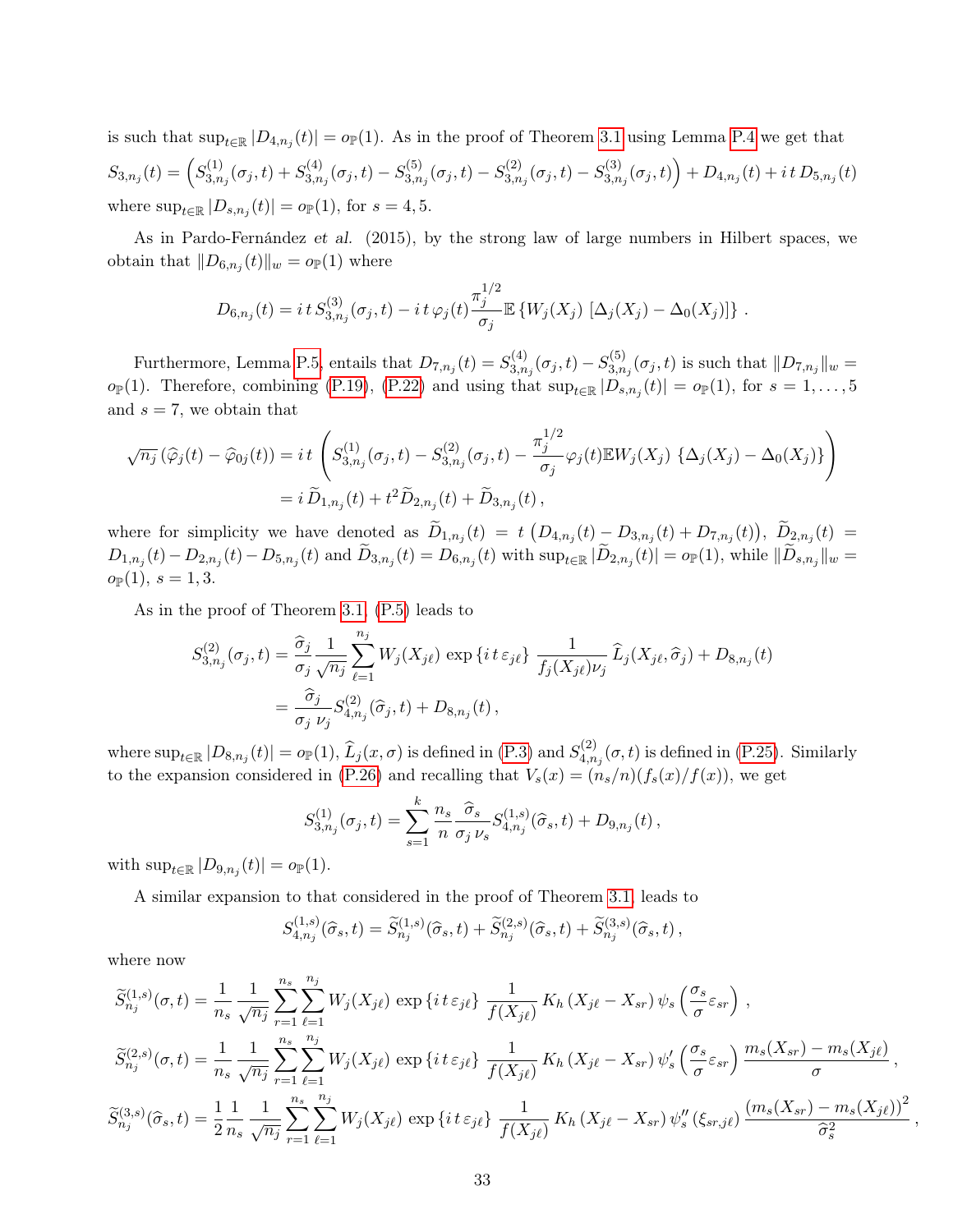Again  $\widetilde{S}_{n_j}^{(3,s)}(\widehat{\sigma}_s,t)$  can be bounded by

$$
|\widetilde{S}_{n_j}^{(3,s)}(\widehat{\sigma}_s,t)| \leq \frac{1}{\widehat{\sigma}_s^2} \iota_{j,f} ||\psi''_s||_{\infty} (U_{j,s}^1 + U_{j,s}^2),
$$

where  $\iota_{j,f} = \inf_{x \in \mathcal{K}_j} f(x)$  and

$$
U_{j,s}^1 = \frac{1}{n_s} \frac{1}{\sqrt{n_j}} \sum_{r=1}^{n_s} \sum_{\ell=1}^{n_j} W_j(X_{j\ell}) K_h(X_{j\ell} - X_{sr}) (m_0(X_{sr}) - m_0(X_{j\ell}))^2,
$$
  

$$
U_{j,s}^2 = \frac{1}{\sqrt{n}} \frac{1}{n_s} \frac{1}{\sqrt{n_j}} \sum_{r=1}^{n_s} \sum_{\ell=1}^{n_j} W_j(X_{j\ell}) K_h(X_{j\ell} - X_{sr}) (\Delta_s(X_{sr}) - \Delta_s(X_{j\ell}))^2.
$$

Note that  $U_{j,s}^2 \leq Ch$ , since  $\Delta_s$  is Lipschitz and K has bounded support. On the other hand, using standard U–statistics methods on  $U_{j,s}^1$  and the fact that  $n_j h^4 \to 0$  (note that  $\mathbb{E} U_{j,s}^1 = O(\sqrt{n_j h^4})$ ), we get easily that  $U_{j,s}^2$  $\longrightarrow$  0, leading to  $\sup_{t\in\mathbb{R}}|\widetilde{S}_{n_j}^{(3,s)}(\widehat{\sigma}_s,t)|=o_{\mathbb{P}}(1).$ 

As in the proof of Theorem [3.1,](#page-6-1) we have that

$$
\sup_{t} |\widetilde{S}_{n_j}^{(2,s)}(\widehat{\sigma}_s,t)| \leq \frac{1}{\sigma_s} ||\psi'||_{\infty} \iota_{j,f} \frac{1}{n_s} \frac{1}{\sqrt{n_j}} \sum_{r=1}^{n_s} \sum_{\ell=1}^{n_j} K_h(X_{j\ell} - X_{sr}) |m_s(X_{sr}) - m_s(X_{j\ell})|,
$$

which entails that  $\sup_t |\widetilde{S}_{n_j}^{(2,s)}(\widehat{\sigma}_s,t)| = o_{\mathbb{P}}(1)$ , since  $m_s$  is twice continuously differentiable and  $nh^4 \to 0$ .

Using that  $\hat{\sigma}_s - \sigma_s = o_\mathbb{P}(n^{-1/4}), \psi$  is bounded,  $\mathbb{E}\psi(t\varepsilon_s) = 0$ , for any  $t > 0$ , similar arguments to those considered in the proof of Theorem [3.1](#page-6-1) allow to show that  $\|\widetilde{S}_{n_j}^{(1,s)}(\widehat{\sigma}_s,t) - \widetilde{S}_{n_j}^{(1,s)}(\sigma_s,t)\|_{w} = o_{\mathbb{P}}(1)$ . Therefore, combining the previous results, we conclude that

$$
S_{4,n_j}^{(1,s)}(\hat{\sigma}_s,t) = \tilde{S}_{n_j}^{(1,s)}(\sigma_s,t) + \tilde{D}_{n_j}^{(4,s)}(t),
$$

with  $\sup_t |\widetilde{D}_{n_j}^{(4,s)}(t)| = o_{\mathbb{P}}(1)$ . Finally, as in the proof of Theorem [3.1,](#page-6-1) the consistency of  $\widehat{\sigma}_j$  and the fact that  $n_s/n \to \pi_s$  lead to

$$
S_{3,n_j}^{(1)}(\sigma_j, t) = \sum_{s=1}^k \pi_s \frac{\sigma_s}{\sigma_j \nu_s} \widetilde{S}_{n_j}^{(1,s)}(\sigma_s, t) + D_{10,n_j}(t)
$$
  
= 
$$
\sum_{s=1}^k \pi_s \frac{\sigma_s}{\sigma_j \nu_s} \frac{1}{n_s} \frac{1}{\sqrt{n_j}} \sum_{r=1}^{n_s} \sum_{\ell=1}^{n_j} W_j(X_{j\ell}) \exp\left\{i t \varepsilon_{j\ell}\right\} \frac{1}{f(X_{j\ell})} K_h(X_{j\ell} - X_{sr}) \psi_s(\varepsilon_{sr}) + D_{10,n_j}(t)
$$
  
= 
$$
S_{4,n_j}^{(1)}(\sigma_j, t) + D_{10,n_j}(t),
$$

with  $||D_{10,n_j}||_w = o_{\mathbb{P}}(1)$ .

Similarly, one can obtain that

$$
S_{3,n_j}^{(2)}(\sigma_j, t) = \frac{1}{\nu_j} \frac{1}{n_j \sqrt{n_j}} \sum_{1 \le s, \ell \le n_j} W_j(X_{j\ell}) \exp\left\{it \epsilon_{j\ell}\right\} \frac{1}{f_j(X_{j\ell})} K_h(X_{j\ell} - X_{j\ell}) \psi_j(\epsilon_{js}) + D_{11,n_j}(t)
$$
  
= 
$$
S_{4,n_j}^{(2)}(\sigma_j, t) + D_{11,n_j}(t),
$$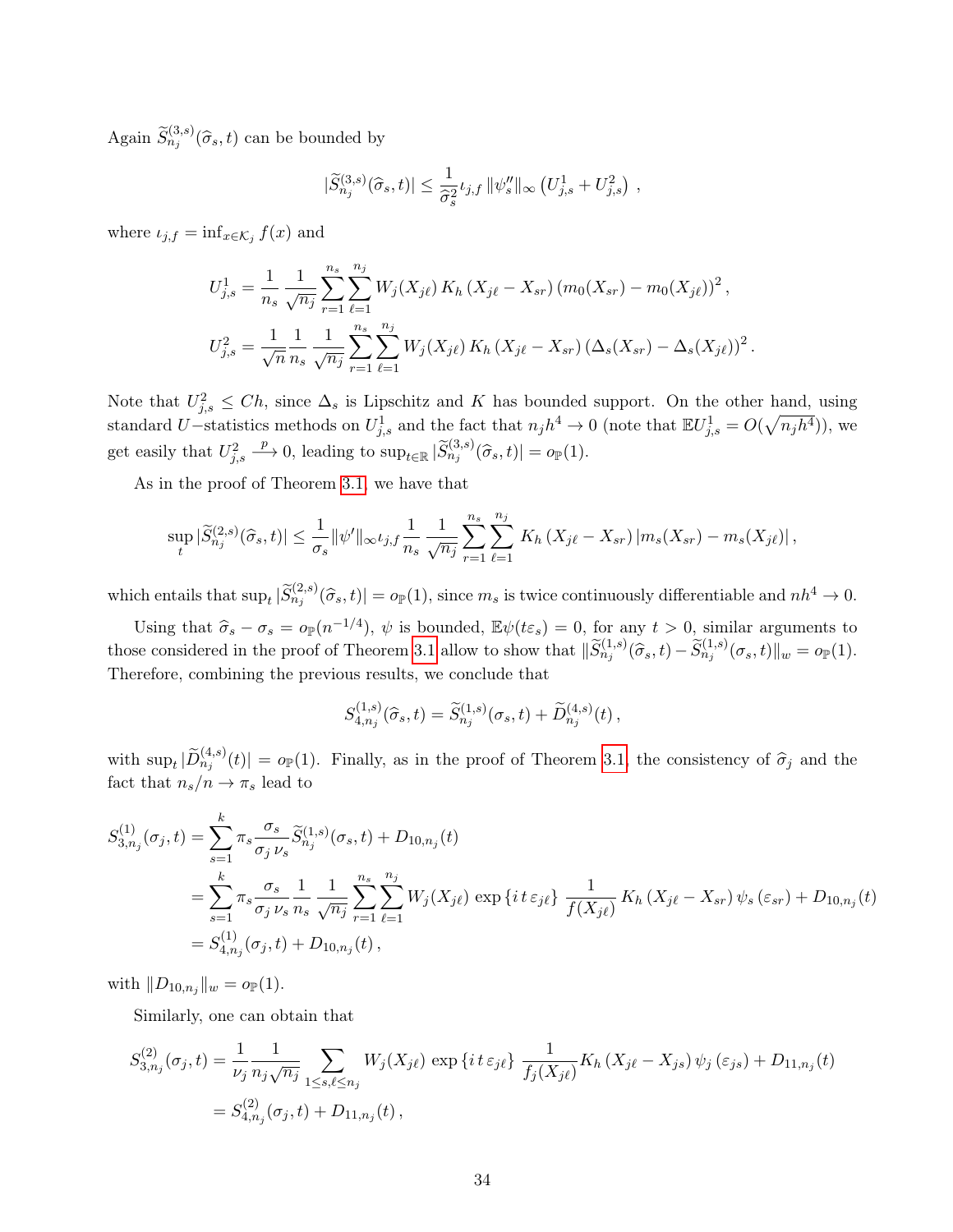with  $||D_{11,n_j}||_{w} = o_{\mathbb{P}}(1)$ . As in Pardo–Fernández et al. (2015) and in the proof of Theorem [3.1,](#page-6-1) we may obtain that

$$
S_{4,n_j}^{(1)}(\sigma_j, t) = \frac{1}{\sigma_j} \varphi_j(t) \pi_j^{1/2} \sum_{s=1}^k \frac{\sigma_s}{\nu_s} \pi_s^{1/2} \frac{1}{\sqrt{n_s}} \sum_{r=1}^{n_s} W_j(X_{sr}) \frac{f_j(X_{sr})}{f(X_{sr})} \psi_s(\varepsilon_{sr}) + D_{12,n_j}(t),
$$
  

$$
S_{4,n_j}^{(2)}(\sigma_j, t) = \frac{1}{\nu_j} \varphi_j(t) \mathbb{E}\left(W_j(X_j)\right) \frac{1}{\sqrt{n_j}} \sum_{1 \le s \le n_j} \psi_j(\varepsilon_{js}) + D_{13,n_j}(t).
$$

Recalling that  $Z_{n,j}$  are defined in Lemma [P.1,](#page-14-1) we have that

$$
\sqrt{n_j}(\hat{\varphi}_j(t) - \hat{\varphi}_{0j}(t)) = i t \varphi_j(t) \left\{ Z_{n,j} - \pi_j^{1/2} \mathbb{E} W_j(X_j) \{ \Delta_j(X_j) - \Delta_0(X_j) \} \right\} + i t R_{1,n}(t) + t^2 R_{2,n}(t) + \hat{D}_{3,n}(t)
$$
  
=  $i t \varphi_j(t) \left\{ Z_{n,j} - \pi_j^{1/2} \mathbb{E} W_j(X_j) \{ \Delta_j(X_j) - \Delta_0(X_j) \} \right\} + i R_{1,n}^*(t) + R_{2,n}^*(t) + \hat{D}_{3,n}(t),$ 

where  $||R_{s,n}^*||_w = o_P(1)$  for  $s = 1, 2, ||\widehat{D}_{3,n}||_w = o_P(1)$ . The conclusion follows now from Lemma [P.1.](#page-14-1)

## References

- [1] Bianco, A. and Boente, G. (2007). Robust estimators under a semiparametric partly linear autoregression model: Asymptotic behaviour and bandwidth selection. Journal of Time Series Analysis, 28, 274-306.
- [2] Bianco, A., Boente, G. and Martínez, E. (2006). Robust tests in semiparametric partly linear models. Scandinavian Journal of Statistics, 2, 435-450.
- [3] Boente, G., Cao, R., González-Manteiga, W. and Rodríguez, D. (2013). Testing in generalized partially linear models: A robust approach. Statistics and Probability Letters, 83, 203-212.
- [4] Boente, G. and Fraiman, R. (1989). Robust nonparametric regression estimation. Journal of Multivariate Analysis, 29, 180-198.
- [5] Boente, G. and Pardo-Fernández, J. C. (2016). Robust testing for superiority between two regression curves. Computational Statistics and Data Analysis, 97, 151-168.
- [6] Dette, H. and Marchlewski, M. (2010). A robust test for homoscedasticity in nonparametric regression. Journal of Nonparametric Statistics, 22, 723-736
- [7] Dette, H. and Munk, A. (1998). Testing heteroscedasticity in nonparametric regression. Journal of the Royal Statistical Society - Series B, 60, 693-708.
- [8] Dette, H., Wagener, J. and Volgushev, S. (2011). Comparing conditional quantile curves. Scandinavian Journal of Statistics, 38, 63-88.
- [9] Dette, H., Wagener, J. and Volgushev, S. (2013). Nonparametric comparison of quantile curves: a stochastic process approach. Journal of Nonparametric Statistics, 25,243-260.
- [10] Feng, L., Zou, C., Wang, Z. and Zhu, L. (2015). Robust comparison of regression curves. TEST, 24, 185-204.
- [11] Ghement, I., Ruiz, M. and Zamar, R. (2008). Robust estimation of error scale in nonparametric regression models. Journal of Statistical Planning and Inference, 138, 3200-3216.
- [12] Hall, P. and Hart, J. (1990). Bootstrap test for difference between means in nonparametric regression. Journal of the American Statistical Association, 8, 1039-1049.